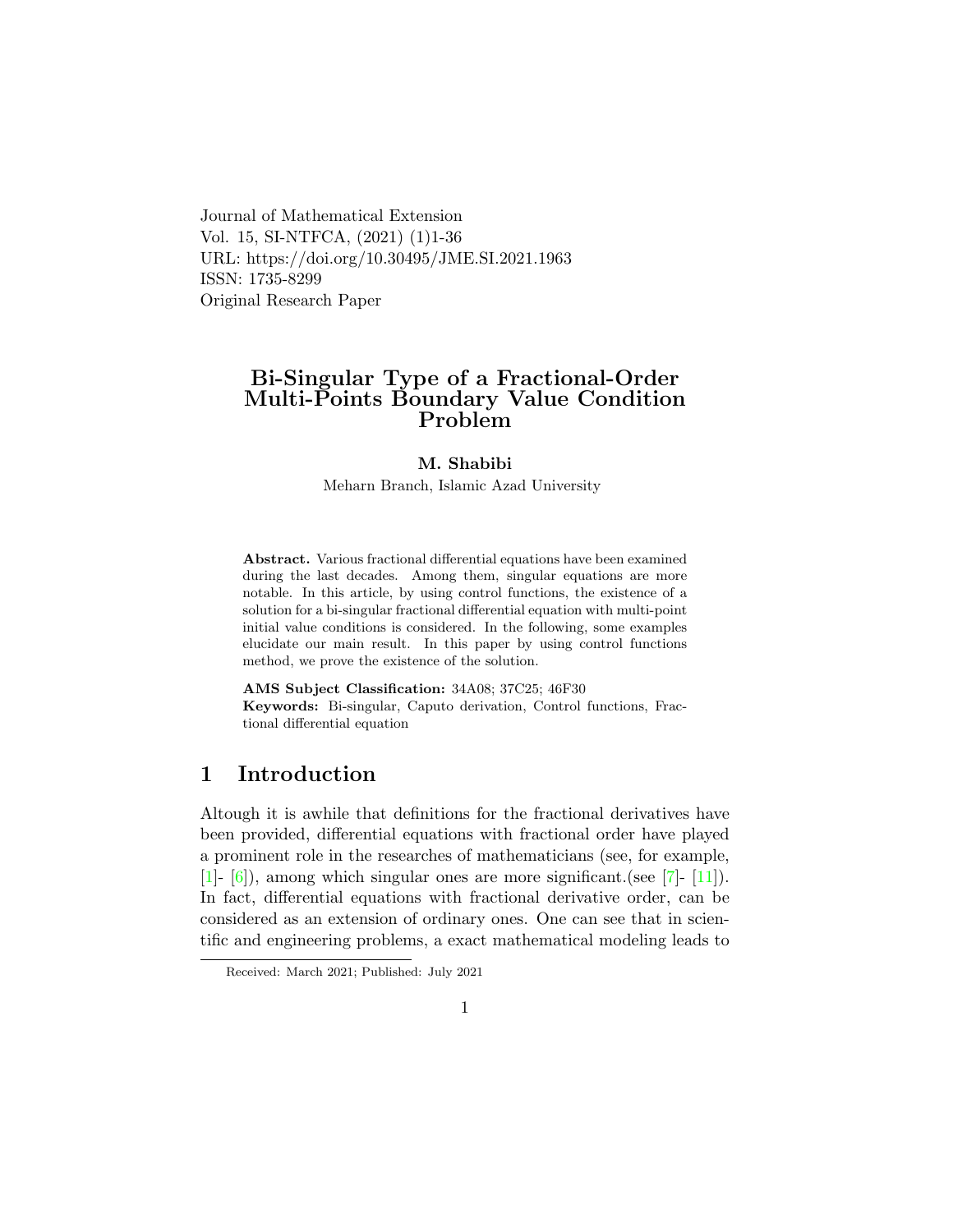a differential equation with fractional derivative order (see for examples  $[12] - [21]$  $[12] - [21]$  $[12] - [21]$ ).

In 2013, the fractional problem  $\mathcal{D}^r \nu(\xi) + y(t, \nu(\xi)) = 0$  with boundary conditions  $\nu'(0) = \nu''(0) = \cdots = \nu^{(k_0-1)}(0) = 0$  and  $\nu(1) = \int_0^1 \nu(s) d\gamma(s)$ was investigated, where  $0 < \xi < 1$ ,  $n \geq 2$ ,  $r \in (k_0 - 1, k_0)$ ,  $\gamma(s)$  is a function of bounded variation, y could be singular at  $\xi = 1$  and  $\int_0^1 d\gamma(s) < 1$  $([22])$  $([22])$  $([22])$ .

In 2015, the fractional problem  $\mathcal{D}^{\rho}y(\zeta) = \psi(\zeta, y(\zeta), \mathcal{D}^{\sigma}y(\zeta))$  with boundary conditions  $y(0) + y'(0) = g(x)$ ,  $\int_0^1 y(\zeta) dt = m_0$  and  $y''(0) = y^{(3)}(0) =$  $\cdots = y^{(n_\rho-1)}(0) = 0$  was studied where,  $0 < \zeta < 1$ ,  $m_0$  is a real number,  $n_{\rho} \geq 2, \rho \in (n_{\rho} - 1, n_{\rho}), 0 < \sigma < 1, \mathcal{D}^{\rho}$  and  $D^{\sigma}$  is the Caputo fractional derivatives,  $q \in C([0,1], \mathbb{R}) \to \mathbb{R}$  and  $\psi : (0,1] \times \mathbb{R} \times \mathbb{R} \to \mathbb{R}$  is a continuousfunction in which  $\psi(\zeta, u, v)$  could has singularity at  $\zeta = 0$  ([\[23\]](#page-34-2)).

In 2018, the existence of a solution for the following three steps crisis problem was investigated:

<span id="page-1-0"></span>
$$
\mathcal{D}^{\eta} z(\tau) + \psi(\tau, z(\tau), z'(\tau), \mathcal{D}^{\sigma} z(\tau), \int_0^{\tau} \Omega(\xi) z(\xi) d\xi, \omega(x(\tau))) = 0
$$

with boundary conditions  $z(1) = z(0) = z''(0) = z^{n_{\eta}}(0) = 0$ , where  $\eta \geq 2, \lambda, \mu, \sigma \in (0,1), \Omega \in L^1[0,1], \omega : C^1[0,1] \to C^1[0,1]$  is a mapping such that  $\|\omega(x_1) - \omega(x_2)\| \leq \iota_0 \|x_1 - x_2\| + \iota_1 \|x_1' - x_2'\|$  for some  $\iota_0, \iota_1 \in [0, \infty)$  and all  $x_1, x_2 \in C^1[0, 1], \mathcal{D}^{\eta}$  is the *η*-order Caputo fractional derivative,  $\psi(\tau, z_1(\tau), ..., z_5(\tau)) = \psi_1(\tau, z_1(\tau), ..., z_5(\tau))$ for all  $\tau \in [0, \lambda), \psi(\tau, z_1(\tau), ..., z_5(\tau)) = \psi_2(\tau, z_1(\tau), ..., z_5(\tau))$  for all  $\tau \in$  $[\lambda, \mu]$  and  $\psi(\tau, z_1(\tau), ..., z_5(\tau)) = \psi_3(\tau, z_1(\tau), ..., z_5(\tau))$  for all  $\tau \in (\mu, 1],$  $\psi_1(\tau, \ldots, \ldots, \ldots)$  and  $\psi_3(\tau, \ldots, \ldots, \ldots)$  are continuous on  $[0, \lambda)$  and  $(\mu, 1]$  and  $\psi_2(\tau, \ldots, \ldots, \ldots)$  $\psi_2(\tau, \ldots, \ldots, \ldots)$  $\psi_2(\tau, \ldots, \ldots, \ldots)$  is multi-singular ([\[24\]](#page-34-3)).

In 2020, the existence of solutions for the strong singular fractional differential equation

$$
\mathcal{D}^{\alpha}x(t) = f(t, x(t), \mathcal{I}^{p_1}x(t), ..., \mathcal{I}^{p_m}x(t)),
$$

with boundary conditions  $x^{(2)}(0) = \cdots = x^{(n-1)}(0) = 0, x(0) = \int_0^1 x(\xi) d\xi$ and  $x(\mu) = \sum_{i=1}^{k} \lambda_i \mathcal{I}^{q_i} x(\gamma_i)$  was investigated, where  $\alpha \geq 1, p_1, \ldots, p_m >$ 0,  $m \geq 1$ ,  $\mathcal{D}^{\alpha}$  is the fractional Caputo derivative of order  $\alpha$ ,  $\mathcal{I}^{p}$  is the Riemann-Liouville integral of order p and  $f(t, ..., ...)$  has strong singularityat some points  $[0, 1]$   $([25])$  $([25])$  $([25])$ .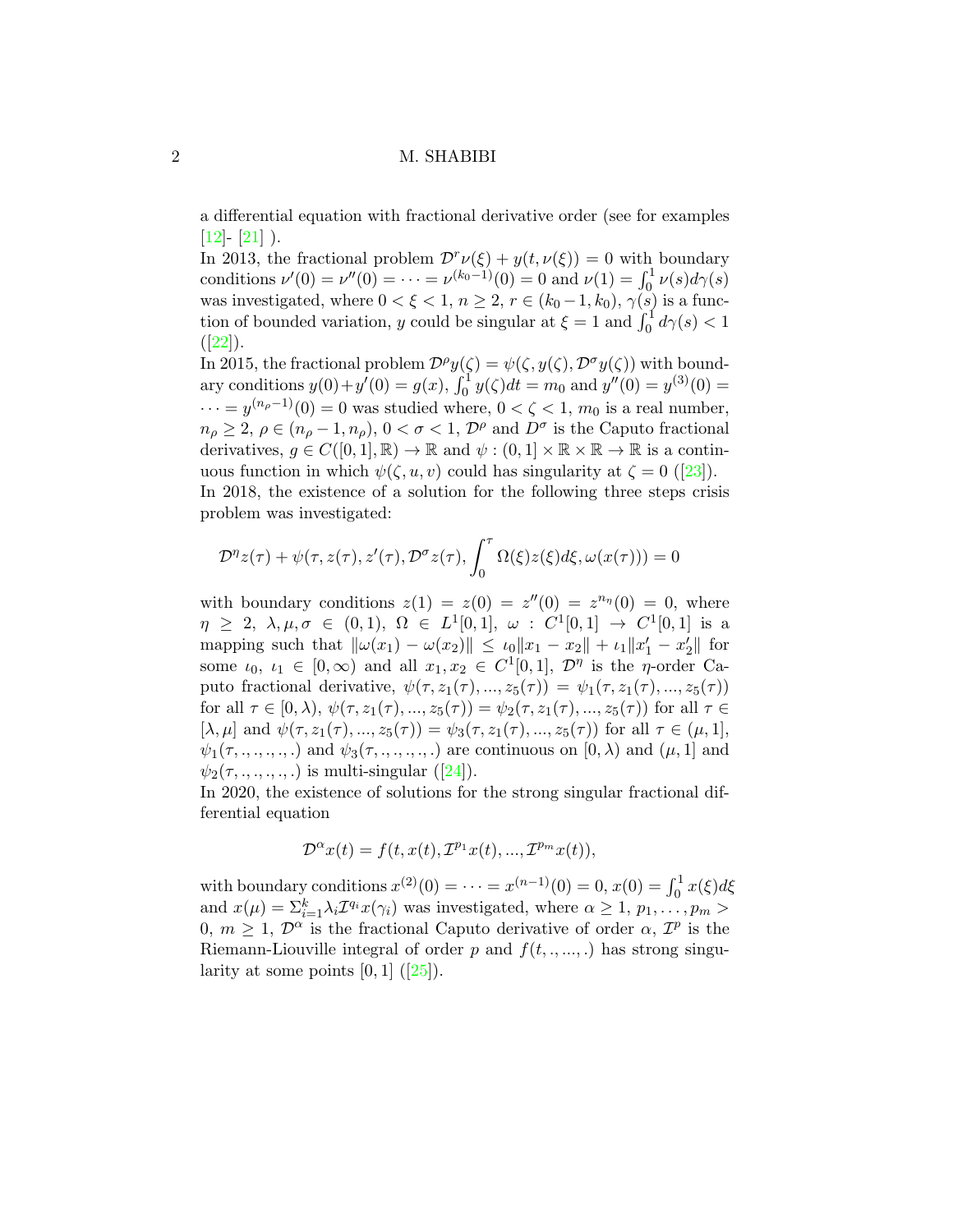Motivated by the mentioned articles, we investigate the non-controlled bi-singular fractional differential equation

$$
\mathcal{D}^{\mathfrak{a}}(g(t)\mathcal{D}^{\mathfrak{r}}(\nu(t))) = \Theta(t, \nu(t), \nu'(t), \phi_{\nu}(t))
$$
\n(1)

with boundary conditions  $\mathcal{D}^{(\mathfrak{r}+j)}\nu(0) = \nu^{(j^*)}(0) = 0$  for all  $1 \leq j^* \leq$  $k-1, 0 \le j \le n-1$  and  $\nu'(\eta) = \sum_{i=1}^{k_0} \lambda_i \nu(\gamma_i)$ , for some  $k_0 \in \mathbb{N}$ , where  $n = [\mathfrak{a}] + 1, k = [\mathfrak{r}] + 1, \mathfrak{a}, \mathfrak{r} \geq 1, \mathfrak{a} + \mathfrak{r} \geq 3, \lambda_i \in \mathbb{R}, \sum_{i=1}^{k_0} \lambda_i \neq 0,$  $\eta, \gamma_i \in (0, 1), g : [0, 1] \to \mathbb{R}$  is a function which can be zero at some points  $t \in [0,1], \phi: X \to \mathbb{R}$  is a function such that for all  $u, v \in X$  and  $t \in [0, 1]$ , satisfies the following inequality:

$$
|\phi_u(t) - \phi_v(t)| \le \omega_1 |u(t) - v(t)| + \omega_2 |u'(t) - v'(t)|,
$$

 $\omega_1, \omega_2 \in [0, \infty)$  and  $X = C^1[0, 1]$ .  $\mathcal{D}^{\mathfrak{a}}$  is the Caputo fractional derivative of order **a** and  $f : [0,1] \times \mathbb{R}^3 \to \mathbb{R}$  is a function such that  $\Theta(t, \ldots, \ldots)$  is singular at some points  $t \in [0, 1]$ . This equation has the advantage that includes many similar ordinary differential equaltions and fractional order ones. The method which will be in the proposed article leads to control singular points. Actually, using inequalities and control functions, set fewer and weaker conditions to prove the existence of a solution. All types of singularity which occur in a differential equation are important. Bi-singularity ones have been less studied. In this article we introduce bi-singularity concept and consider a problem with this type of singularity. In fact,  $\Theta$  is stated to be multi-sigular when it is singular at more than one point  $t$ . Note that the differential equation  $\mathcal{D}^{\mathfrak{a}}(g(t)\mathcal{D}^{\mathfrak{r}}w(t)) = \mathcal{U}(t,w(t))$  is sigular when  $\mathcal U$  is singular or  $g(t) = 0$ at some points  $t \in [0, 1]$ . When U is singular and  $g(t) = 0$ , we call the equation  $\mathcal{D}^{\mathfrak{a}}(g(t)\mathcal{D}^{\mathfrak{r}}w(t)) = \mathcal{U}(t,w(t))$  to be bi-singular. Likewise,  $\mathcal{D}^{\mathfrak{a}}w(t)+\mathcal{U}(t)=0$  is pointwise defined equation on [0, 1] if there is the set  $E \subset [0, 1]$  such that its measure of complemment  $E^c$  is zero and equation on  $E$  is being hold. It is obvious that each equation is a pointwisly defined equation. In this paper, we use  $\|\cdot\|_1$  as the norm of  $L^1[0,1], \|\cdot\|$ as the sup norm  $Y = C[0, 1]$  and  $||w||_* = \max{||w||, ||w'||}$  as the norm of  $X = C^1[0, 1].$ 

The Riemann-Liouville integral of order r with the lower limit  $\nu \geq 0$ for a function  $\mathcal{Y}: (\nu, \infty) \to \mathbb{R}$  is defined by  $\mathcal{I}_{\nu}^r \mathcal{Y}(x) = \frac{1}{\Gamma(r)} \int_{\nu}^x (x -$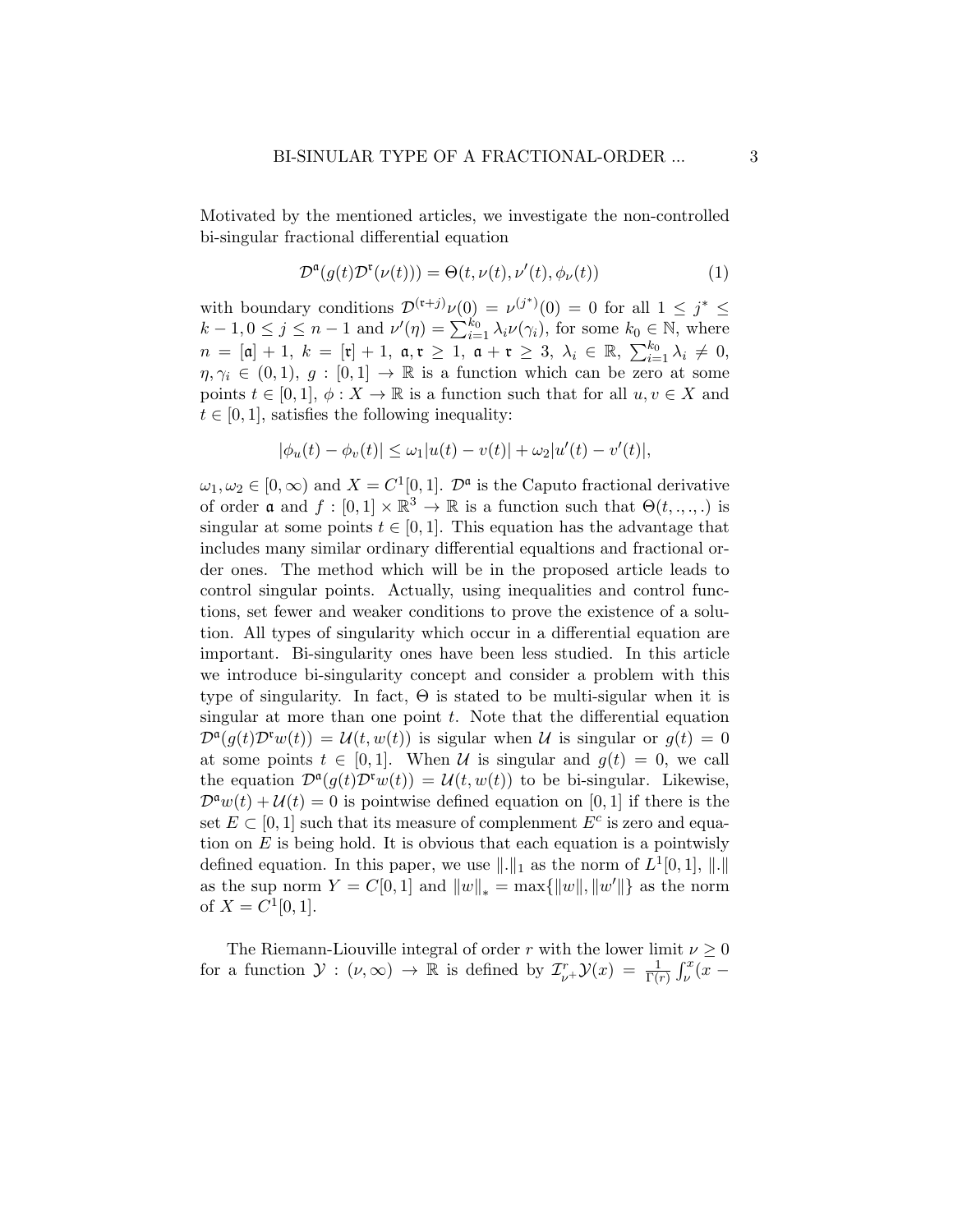$\zeta$ <sup>r-1</sup> $\mathcal{Y}(\zeta) d\zeta$  provided that the right-hand side is pointwise defined on  $(\nu, \infty)$ . we denote  $T^r \mathcal{Y}(x)$  for  $\mathcal{I}_{0^+}^r \mathcal{Y}(x)$ . Also, The Caputo fractional derivative of order  $r > 0$  of a function  $\mathcal{Y} : (0, \infty) \to \mathbb{R}$  is defined by  ${}^{c}\mathcal{D}^{r}\mathcal{Y}(x)=\frac{1}{\Gamma(n_{r}-r)}$  $\int_0^x$ 0  $\mathcal{Y}^{n_r}(\zeta)$  $\frac{S}{(x-\zeta)^{r+1-n_r}}d\zeta$ ,where  $n_r=[r]+1$  ([\[26\]](#page-34-5)). Let  $\Psi$  be the family of nondecreasing functions  $\psi : [0, \infty) \to [0, \infty)$  such that $\sum_{j=1}^{\infty} \psi^j(\zeta) < \infty$  for all  $\zeta > 0$  ([\[27\]](#page-34-6)). It is easy to see that  $\psi(\zeta) < \zeta$ isheld for all  $\zeta > 0$  ([\[27\]](#page-34-6)). Let  $\mathcal{T} : \mathcal{E} \to \mathcal{E}$  and  $\mathcal{A} : \mathcal{E} \times \mathcal{E} \to [0, \infty)$  be two maps. Then  $\mathcal T$  is called an A-admissible map whenever  $\mathcal A(x, y) \geq 1$ implies $\mathcal{A}(\mathcal{T}x, \mathcal{T}y) \geq 1$  ([\[28\]](#page-34-7)). Let  $(\mathcal{E}, d)$  be a complete metric space,  $\psi \in \Psi$  and  $\mathcal{A}: \mathcal{E} \times \mathcal{E} \to [0,\infty)$  a map. A self-map  $\mathcal{T}: \mathcal{E} \to \mathcal{E}$  is called an  $\mathcal{A}\text{-}\psi$ -contraction whenever  $\mathcal{A}(x, y)d(\mathcal{T}x, \mathcal{T}y) \leq \psi(d(x, y))$  for all  $x, y \in \mathcal{E}$  ([\[28\]](#page-34-7)). We need the following results.

<span id="page-3-1"></span>**Lemma 1.1.** ([\[29\]](#page-34-8)) Assume that  $0 < n - 1 \leq r < n$  and  $v \in C[0,1] \cap$  $L^1[0,1]$ . Then  $\overline{\mathcal{I}^r\mathcal{D}^r}v(\xi)=v(\xi)+\sum_{i=0}^{n-1}\iota_i\xi^i$  for some constants  $\iota_0, \ldots, \iota_{n-1} \in \mathbb{R}.$ 

<span id="page-3-2"></span>**Lemma 1.2.** ([\[30\]](#page-34-9)) Consider a complete metric space  $(\mathcal{E}, d)$ , a map A:  $\mathcal{E} \times \mathcal{E} \to [0, \infty), \psi \in \Psi$ , and  $\mathcal{L} \to \mathcal{E}$  an A-admissible A- $\psi$ -contraction. If  $\mathcal L$  is continuous and there exists  $u_0 \in \mathcal E$  such that  $\mathcal A(u_0,\mathcal Lu_0) \geq 1$ , then  $\mathcal L$  has a fixed point.

<span id="page-3-3"></span>**Lemma 1.3.** ([\[31\]](#page-35-0)) For all  $\zeta > -1$  and  $w > 0$ , we have  $\int_0^t (t-s)^{w-1} s^\zeta ds = \mathcal{B}(\zeta+1, w)t^{w+\zeta}, \text{ where } \mathcal{B}(\zeta, w) = \frac{\Gamma(w)\Gamma(\zeta)}{\Gamma(w+\zeta)}.$ 

## 2 Main Results

**Lemma 2.1.** Let  $\mathfrak{a} \geq 1$ ,  $\mathfrak{r} \geq 2$ ,  $\lambda_i \in \mathbb{R}$ ,  $\eta \in (0,1)$  for  $1 \leq i \leq k_0$ ,  $k_0 \in \mathbb{N}$ ,  $n = [\mathfrak{a}] + 1$ ,  $k = [\mathfrak{r}] + 1$  and  $f \in L^1[0,1]$ . Then  $x_0 \in X$  is a solution for the problem

<span id="page-3-0"></span>
$$
\mathcal{D}^{\mathfrak{a}}(g(t)\mathcal{D}^{\mathfrak{r}}(\nu(t))) = f(t) \tag{2}
$$

with boundary conditions  $\mathcal{D}^{(r+j)}\nu(0) = \nu^{(j^*)}(0) = 0$  for all  $1 \leq j^* \leq$  $k-1, 0 \le j \le n-1$  and  $\nu'(\eta) = \sum_{i=1}^{k_0} \lambda_i \nu(\gamma_i)$ , if and only if  $x_0$  is given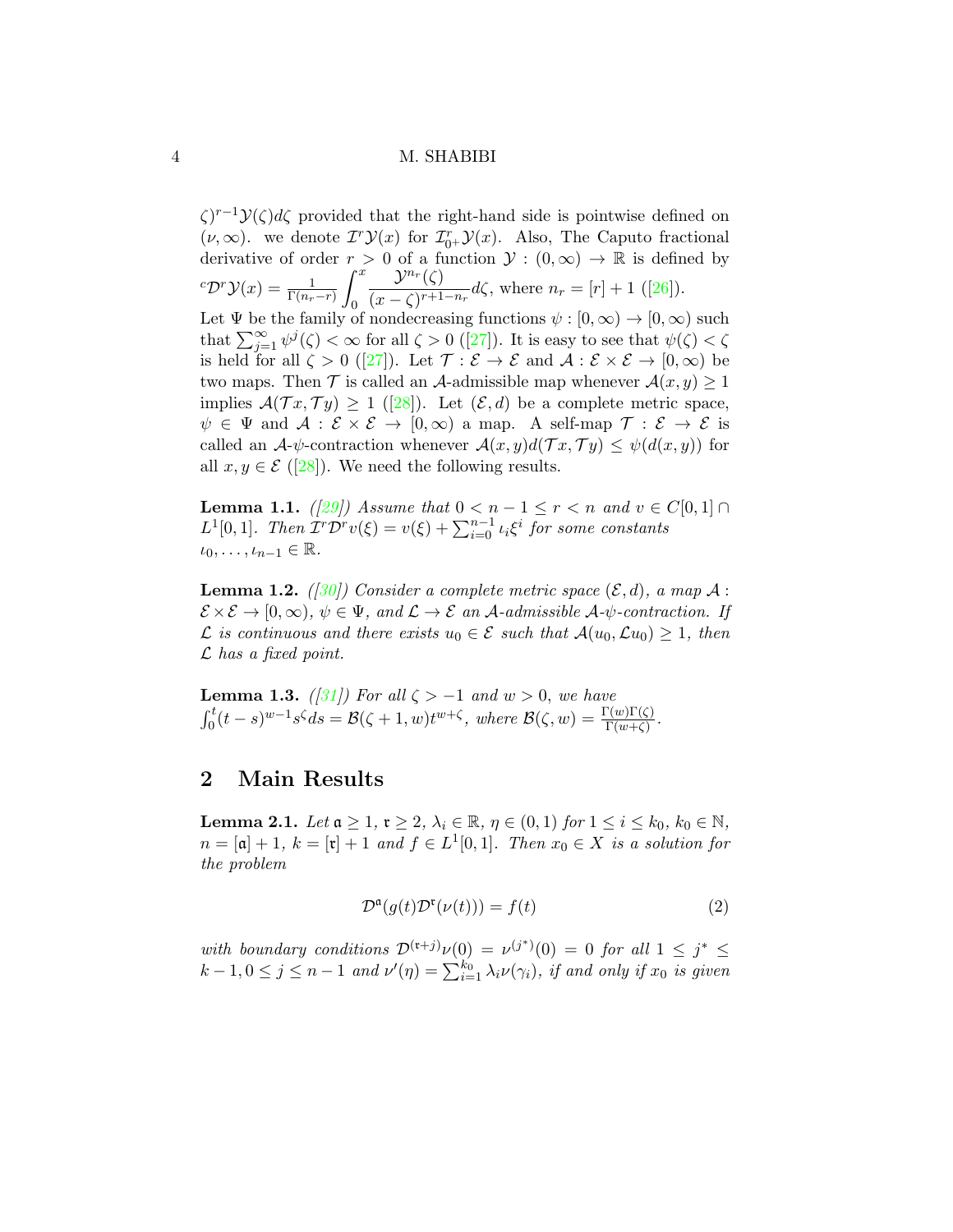as follow

<span id="page-4-0"></span>
$$
x_0(t) = \frac{1}{\Gamma(\mathfrak{a})\Gamma(\mathfrak{r})} \int_0^t f(\zeta) \mathcal{H}_{\mathfrak{a},\mathfrak{r}}(t,\zeta) d\zeta
$$

$$
+ \frac{1}{\Delta \Gamma(\mathfrak{a})\Gamma(\mathfrak{r}-1)} \int_0^{\eta} f(\zeta) \mathcal{H}_{\mathfrak{a},\mathfrak{r}-1}(t,\zeta) d\zeta
$$

$$
- \frac{1}{\Delta \Gamma(\mathfrak{a})\Gamma(\mathfrak{r})} \sum_{i=1}^{k_0} \lambda_i \int_0^{\gamma_i} f(\zeta) \mathcal{H}_{\mathfrak{a},\mathfrak{r}}(\gamma_i,\zeta) d\zeta,
$$

where

$$
\mathcal{H}_{\mathfrak{a},\mathfrak{r}}(t,\zeta) = \int_s^t \frac{(t-\xi)^{\mathfrak{r}-1}(\xi-\zeta)^{\mathfrak{a}-1}}{g(\xi)}d\xi
$$

and  $\Delta = \sum_{i=1}^{k_0} \lambda_i$ .

**Proof.** Let  $x_0$  be a solution for the problem  $(2)$ , then regarding Lemma  $(1.1)$ , it is evinced that

$$
g(t)\mathcal{D}^{\mathfrak{r}}x_0(t) = \frac{1}{\Gamma(\mathfrak{a})}\int_0^t (t-\zeta)^{\mathfrak{a}-1}f(\zeta)d\zeta + m_0 + m_1t + \dots + m_{n-1}t^{n-1}.
$$

Since  $\mathcal{D}^{\mathfrak{r}} x_0(0) = 0$ , we  $m_0 = 0$ . Also we have  $(g(t)\mathcal{D}^{\mathfrak{r}} x_0(t))' \Big|_{t=0}$  $= m_1$ , hence

$$
g'(0)\mathcal{D}^{\mathfrak{r}} x_0(0) + g(0)\mathcal{D}^{\mathfrak{r}+1} x_0(0) = m_1.
$$

Since for  $0 \le j \le n-1$ ,  $\mathcal{D}^{r+j}x_0(0) = 0$ , we conclude that  $m_1 = 0$ . Using the same argument, it is concluded  $m_2 = ... = m_{n-1} = 0$ . So

$$
\mathcal{D}^{\mathfrak{a}}x_0(t) = \frac{1}{g(t)\Gamma(\mathfrak{a})} \int_0^t (t-\zeta)^{\mathfrak{a}-1} f(\zeta) d\zeta.
$$

Using Lemma [\(1.1\)](#page-3-1) again, it is resulted

$$
x_0(t) = \frac{1}{\Gamma(\mathfrak{a})\Gamma(\mathfrak{r})} \int_0^t \frac{(t-\xi)^{\mathfrak{r}-1}}{g(\xi)} (\int_0^{\xi} (\xi-\zeta)^{\mathfrak{a}-1} f(\zeta) d\zeta) d\xi
$$
  
 
$$
+ \iota_0 + \iota_1 t + \dots + \iota_{k-1} t^{k-1}.
$$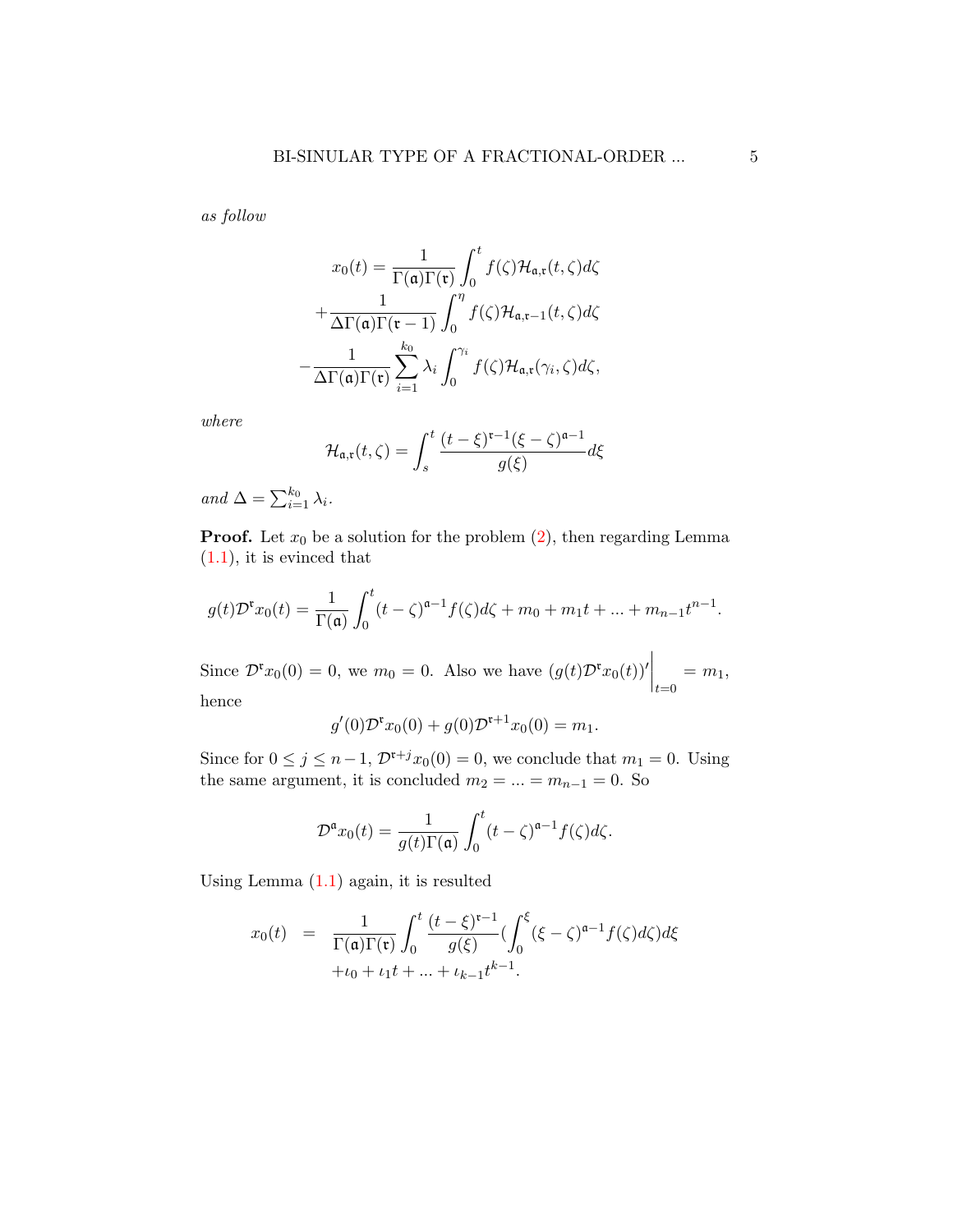As regarded  $x^{(j^*)}(0) = 0$  for  $1 \le j^* \le k-1$  then  $\iota_1 = \iota_2 = ... = \iota_{k-1} = 0$ . Replacing in the above equality, we have

$$
x_0(t) = \frac{1}{\Gamma(\mathfrak{a})\Gamma(\mathfrak{r})} \int_0^t \frac{(t-\xi)^{\mathfrak{r}-1}}{g(\xi)} \left(\int_0^{\xi} (\xi-\zeta)^{\mathfrak{a}-1} f(\zeta) d\zeta\right) d\xi + \iota_0. \tag{3}
$$

By differentiating from the last equality, it is deduced that

<span id="page-5-0"></span>
$$
x'_0(t) = \frac{1}{\Gamma(\mathfrak{a})\Gamma(\mathfrak{r}-1)} \int_0^t \frac{(t-\xi)^{\mathfrak{r}-2}}{g(\xi)} \left(\int_0^{\xi} (\xi-\zeta)^{\mathfrak{a}-1} f(\zeta) d\zeta\right) d\xi,
$$

so

$$
x'_0(\eta) = \frac{1}{\Gamma(\mathfrak{a})\Gamma(\mathfrak{r}-1)} \int_0^{\eta} \frac{(\eta-\xi)^{\mathfrak{r}-2}}{g(\xi)} \left(\int_0^{\xi} (\xi-\zeta)^{\mathfrak{a}-1} f(\zeta) d\zeta\right) d\xi
$$
  
\n
$$
= \frac{1}{\Gamma(\mathfrak{a})\Gamma(\mathfrak{r}-1)} \int_0^{\eta} \int_0^{\xi} \frac{(\eta-\xi)^{\mathfrak{r}-2} (\xi-\zeta)^{\mathfrak{a}-1}}{g(\xi)} f(\zeta) d\zeta d\xi
$$
  
\n
$$
= \frac{1}{\Gamma(\mathfrak{a})\Gamma(\mathfrak{r}-1)} \int_0^{\eta} \int_{\zeta}^{\eta} \frac{(\eta-\xi)^{\mathfrak{r}-2} (\xi-\zeta)^{\mathfrak{a}-1}}{g(\xi)} f(\zeta) d\xi d\zeta
$$
  
\n
$$
= \frac{1}{\Gamma(\mathfrak{a})\Gamma(\mathfrak{r}-1)} \int_0^{\eta} f(\zeta) \left(\int_{\zeta}^{\eta} \frac{(\eta-\xi)^{\mathfrak{r}-2} (\xi-\zeta)^{\mathfrak{a}-1}}{g(\xi)} d\xi d\zeta.
$$

Put

$$
\mathcal{H}_{\mathfrak{a},\mathfrak{r}}(t,\zeta)=\int_{\zeta}^{t}\frac{(t-\xi)^{\mathfrak{r}-1}(\xi-\zeta)^{\mathfrak{a}-1}}{g(\xi)}d\xi,
$$

then, it is obtained that

$$
x'_{0}(\eta) = \frac{1}{\Gamma(\mathfrak{a})\Gamma(\mathfrak{r}-1)} \int_{0}^{\eta} f(\zeta) \mathcal{H}_{\mathfrak{a},\mathfrak{r}-1}(\eta,\zeta) d\zeta.
$$

Also by  $(3)$ , we induce that

$$
x_0(t) = \frac{1}{\Gamma(\mathfrak{a})\Gamma(\mathfrak{r})} \int_0^{\zeta} \int_0^{\xi} \frac{(t-\xi)^{\mathfrak{r}-1}(\xi-\zeta)^{\mathfrak{a}-1}}{g(\xi)} f(\zeta) d\zeta d\xi + \iota_0
$$
  

$$
= \frac{1}{\Gamma(\mathfrak{a})\Gamma(\mathfrak{r})} \int_0^t \int_{\zeta}^t \frac{(t-\xi)^{\mathfrak{r}-1}(\xi-\zeta)^{\mathfrak{a}-1}}{g(\xi)} f(\zeta) d\xi d\zeta + \iota_0
$$
  

$$
= \frac{1}{\Gamma(\mathfrak{a})\Gamma(\mathfrak{r})} \int_0^t \mathcal{H}_{\mathfrak{a},\mathfrak{r}}(t,\zeta) f(\zeta) d\zeta + \iota_0.
$$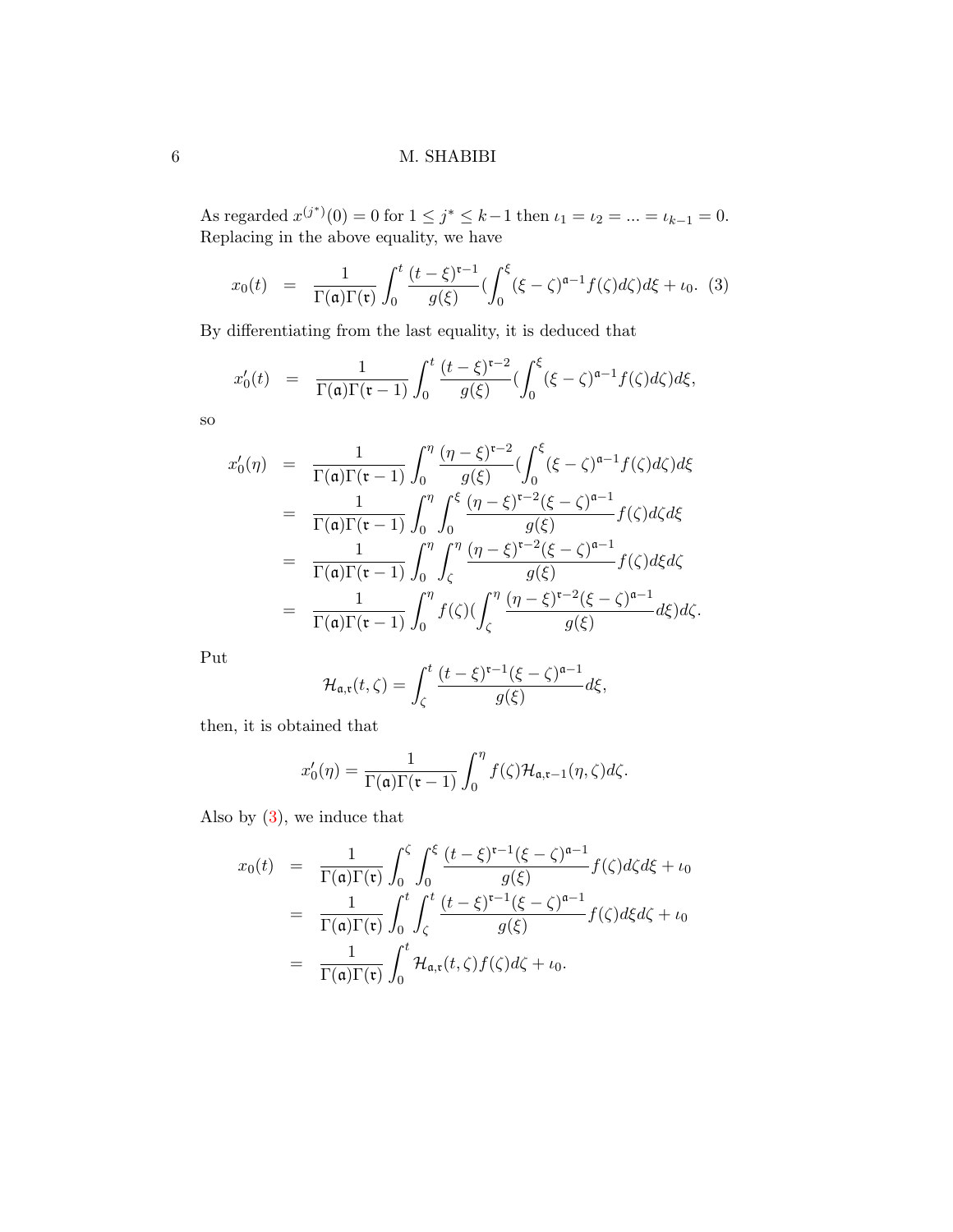Hence, for  $1 \leq i \leq k_0$ , we have

$$
\lambda_i x_0(\gamma_i) = \frac{\lambda_i}{\Gamma(\mathfrak{a}) \Gamma(\mathfrak{r})} \int_0^{\gamma_i} \mathcal{H}_{\mathfrak{a},\mathfrak{r}}(\gamma_i,\zeta) f(\zeta) d\zeta + \lambda_i \iota_0.
$$

Therefore

$$
\sum_{i=1}^{k_0} \lambda_i x_0(\gamma_i) = \frac{1}{\Gamma(\mathfrak{a}) \Gamma(\mathfrak{r})} \sum_{i=1}^{k_0} \lambda_i \int_0^{\gamma_i} \mathcal{H}_{\mathfrak{a},\mathfrak{r}}(\gamma_i,\zeta) f(\zeta) d\zeta + \iota_0 \sum_{i=1}^{k_0} \lambda_i.
$$

By hypothesis  $x'_0(\eta) = \sum_{i=1}^{k_0} \lambda_i x_0(\gamma_i)$ , so we have

$$
\frac{1}{\Gamma(\mathfrak{a})\Gamma(\mathfrak{r}-1)}\int_0^{\eta}f(\zeta)\mathcal{H}_{\mathfrak{a},\mathfrak{r}-1}(\eta,\zeta)d\zeta
$$
\n
$$
=\frac{1}{\Gamma(\mathfrak{a})\Gamma(\mathfrak{r})}\sum_{i=1}^{k_0}\lambda_i\int_0^{\gamma_i}\mathcal{H}_{\mathfrak{a},\mathfrak{r}}(\gamma_i,\zeta)f(\zeta)d\zeta+\iota_0\sum_{i=1}^{k_0}\lambda_i,
$$

so  $\iota_0$  is obtained as follow

$$
\iota_0 = \frac{1}{\Delta \Gamma(\mathfrak{a}) \Gamma(\mathfrak{r}-1)} \int_0^{\eta} f(\zeta) \mathcal{H}_{\mathfrak{a},\mathfrak{r}-1}(\eta,\zeta) d\zeta
$$

$$
-\frac{1}{\Delta \Gamma(\mathfrak{a}) \Gamma(\mathfrak{r})} \sum_{i=1}^{k_0} \lambda_i \int_0^{\gamma_i} \mathcal{H}_{\mathfrak{a},\mathfrak{r}}(\gamma_i,\zeta) f(\zeta) d\zeta,
$$

where  $\Delta = \sum_{i=1}^{k_0} \lambda_i$ . Hence  $x_0(t)$  is given as

$$
x_0(t) = \frac{1}{\Gamma(\mathfrak{a})\Gamma(\mathfrak{r})} \int_0^t \mathcal{H}_{\mathfrak{a},\mathfrak{r}}(t,\zeta) f(\zeta) d\zeta
$$

$$
+ \frac{1}{\Delta \Gamma(\mathfrak{a})\Gamma(\mathfrak{r}-1)} \int_0^\eta \mathcal{H}_{\mathfrak{a},\mathfrak{r}-1}(t,\zeta) f(\zeta) d\zeta
$$

$$
- \frac{1}{\Delta \Gamma(\mathfrak{a})\Gamma(\mathfrak{r})} \sum_{i=1}^{k_0} \lambda_i \int_0^{\gamma_i} \mathcal{H}_{\mathfrak{a},\mathfrak{r}}(\gamma_i,\zeta) f(\zeta) d\zeta.
$$

 $\Box$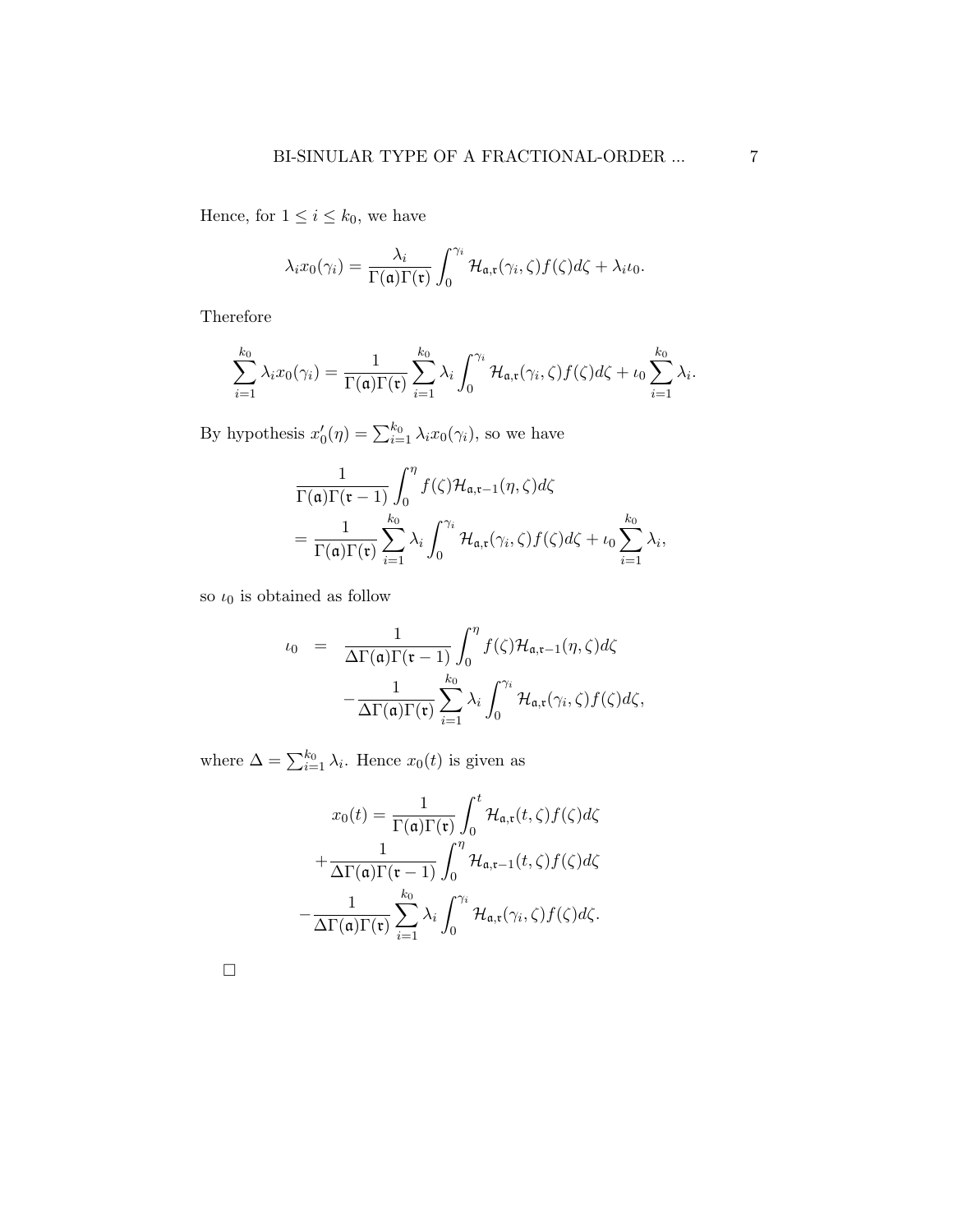Now, let  $\mathcal{L}: X \to X$  be defined as

$$
\mathcal{L}\mathbf{u}(t) = \frac{1}{\Gamma(\mathfrak{a})\Gamma(\mathfrak{r})} \int_0^t \mathcal{H}_{\mathfrak{a},\mathfrak{r}}(t,\zeta) \Theta(\zeta,\mathfrak{u}(\zeta),\mathfrak{u}'(\zeta),\phi_{\mathfrak{u}}(\zeta))d\zeta
$$

$$
+ \frac{1}{\Delta\Gamma(\mathfrak{a})\Gamma(\mathfrak{r}-1)} \int_0^\eta \mathcal{H}_{\mathfrak{a},\mathfrak{r}-1}(t,\zeta) \Theta(\zeta,\mathfrak{u}(\zeta),\mathfrak{u}'(\zeta),\phi_{\mathfrak{u}}(\zeta))d\zeta
$$

$$
- \frac{1}{\Delta\Gamma(\mathfrak{a})\Gamma(\mathfrak{r})} \sum_{i=1}^{k_0} \lambda_i \int_0^{\gamma_i} \mathcal{H}_{\mathfrak{a},\mathfrak{r}}(\gamma_i,\zeta) \Theta(\zeta,\mathfrak{u}(\zeta),\mathfrak{u}'(\zeta),\phi_{\mathfrak{u}}(\zeta))d\zeta.
$$

where  $\phi: X \to X$  is a mapping such that

$$
|\phi_{\mathfrak{u}}(t) - \phi_{\mathfrak{v}}(t)| \le \omega_1 |\mathfrak{u}(t) - \mathfrak{v}(t)| + \omega_2 |\mathfrak{u}'(t) - \mathfrak{v}'(t)|,
$$

for all  $\mathfrak{u}, \mathfrak{v} \in X$ ,  $t \in [0,1]$  and some functions  $\omega_1, \omega_2 \in [0,\infty)$ . It easy to see that  $\mathcal{L}'$  is given as follow

$$
\mathcal{L}'\mathfrak{u}(t) = \frac{\partial \mathcal{L}\mathfrak{u}}{\partial t} = \frac{1}{\Gamma(\alpha)\Gamma(\mathfrak{r})} \int_0^t \frac{\partial \mathcal{H}_{\mathfrak{a},\mathfrak{r}}(t,\zeta)}{\partial t} \Theta(\zeta,\mathfrak{u}(\zeta),\mathfrak{u}'(\zeta),\phi_{\mathfrak{u}}(\zeta))d\zeta
$$

$$
= \frac{1}{\Gamma(\mathfrak{a})\Gamma(\mathfrak{r}-1)} \int_0^t \mathcal{H}_{\mathfrak{a},\mathfrak{r}-1}(t,\zeta) \Theta(\zeta,\mathfrak{u}(\zeta),\mathfrak{u}'(\zeta),\phi_{\mathfrak{u}}(\zeta))d\zeta.
$$

Now, we investigate  $\mathcal{L}: X \to X$ , to prove the existence of a solution in X for the problem [\(1\)](#page-1-0). Applying lemma [\(1.1\)](#page-3-1), it is indicated that  $\mathcal L$ has a fixed point in  $X$ . In the next results, by using some functions which are called control functions, we will control the singularity and then, inequalities help us to consider a sloution for the bi-singular fractional differential problem.

<span id="page-7-0"></span>**Theorem 2.2.** Let  $\mathfrak{a}, \mathfrak{r} \geq 1$ ,  $\mathfrak{a} + \mathfrak{r} \geq 3$ ,  $n = [\mathfrak{a}] + 1$ ,  $k = [\mathfrak{r}] + 1$ ,  $\lambda_i \in \mathbb{R}$ ,  $\Delta := \sum_{i=1}^{k_0} \lambda_i \neq 0, \eta, \gamma_i \in (0,1), \phi: X \to \mathbb{R}$  is a function such that for all  $u, v \in X$  and  $t \in [0, 1]$ ,

$$
|\phi_{\mathfrak{u}}(t) - \phi_{\mathfrak{v}}(t)| \le \omega_1 |\mathfrak{u}(t) - \mathfrak{v}(t)| + \omega_2 |\mathfrak{u}'(t) - \mathfrak{v}'(t)|,
$$

for some  $\omega_1, \omega_2 \in [0, \infty)$ ,  $g : [0, 1] \rightarrow \mathbb{R}$  may be zero at some points  $t_0 \in [0,1], \|\bar{g}_{\mathfrak{a},\mathfrak{r}-1}\| := \int_0^1$  $(1-\zeta)^{r-2}\zeta^{\mathfrak{a}}$  $\frac{1}{|g(\zeta)|} \frac{1}{|g(\zeta)|} d\zeta < \infty, \ \Theta : [0,1] \times (C^1[0,1])^3 \to \mathbb{R}$ be a singular function at some points  $t \in [0,1]$  such that

$$
|\Theta(t, w_1, w_2, w_3) - \Theta(t, z_1, z_2, z_3)| \le \sum_{j=1}^{k^*} \theta_j(t) \Lambda_j(|w_1 - z_1|, |w_2 - z_2|, |w_3 - z_3|),
$$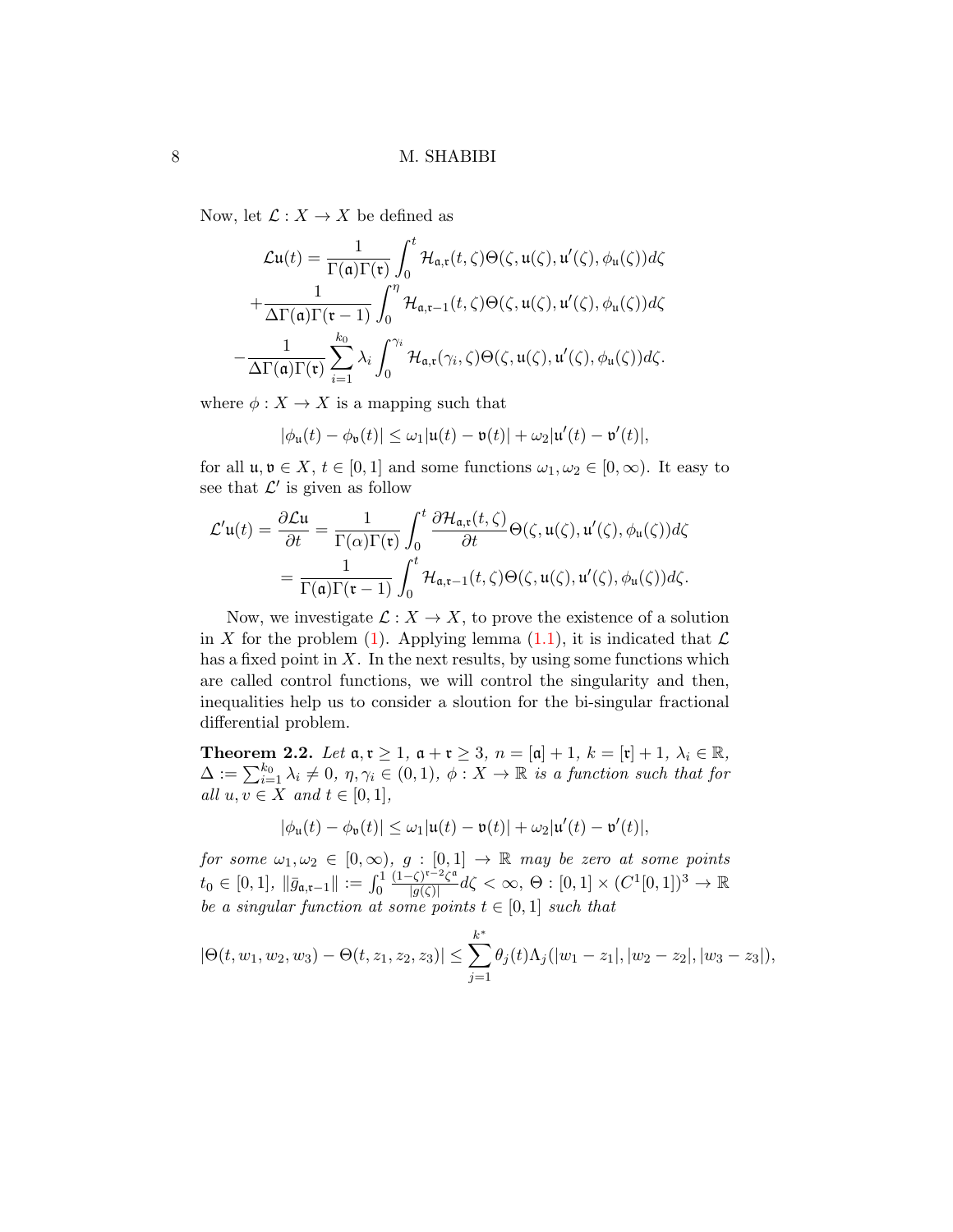for all  $w_1, w_2, w_3, z_1, z_2, z_3 \in X$ , almost  $t \in [0, 1]$  and some  $k^* \in \mathbb{N}$ , where  $\Lambda_j: X^3 \to [0, \infty)$  for each  $1 \leq j \leq k^*$ , is a nondecreasing function with respect to all their components,  $\theta_j : [0,1] \to [0,\infty)$ ,  $\lim_{z\to 0^+} \frac{\Lambda(z,z,z)}{z}$  $q_j \in [0, \infty)$  and  $\|\tilde{g}_{\theta_i}^{\mathfrak{a},\mathfrak{r}-1}$  $_{\theta_j}^{\mathfrak{a},\mathfrak{r}-1} \|_{[0,t]} := \int_0^t$  $\hat{\theta}_j^{\mathfrak{a},\mathfrak{r}-1}(t,\xi)$  $\frac{\partial f(t,\xi)}{\partial g(\xi)}d\xi \in L^1[0,1],$  where  $\hat{\theta}_j^{\mathfrak{a},\mathfrak{r}}$  $j^{\mathfrak{a},\mathfrak{r}}(t,\xi)=$  $\int_0^{\xi} (t-\zeta)^{\mathfrak{a}+\mathfrak{r}-2} \theta_j(\zeta) d\zeta$ . Also let  $|\Theta(t, x_1, x_2, x_3)| \leq \sum_{i=1}^3 \mathcal{N}_i(t, x_i)$ , where  $\mathcal{N}_i: [0,1] \times X \rightarrow [0,\infty)$  for each  $1 \leq i \leq 3$  is nondecreasing with respect to its second component and  $\lim_{z\to 0^+} \frac{\mathcal{N}_i(t,z)}{z} = \mathcal{V}_i(t)$  a.e.  $[0,1]$ , such that  $\|\hat{\mathcal{V}}_i^{\mathfrak{a},\mathfrak{r}-1}\|_{[0,t]} \in L^1[0,1]$  and

$$
\sum_{j=1}^{3} \left( |\Delta|(\mathfrak{r} - 1)||\hat{g}_{\mathcal{V}_j}^{\mathfrak{a},\mathfrak{r}-1}||_{[0,1]} + (\mathfrak{r} - 1)||\hat{g}_{\mathcal{V}_j}^{\mathfrak{a},\mathfrak{r}}||_{[0,\eta]} + \sum_{i=1}^{k_0} |\lambda_i| ||\hat{g}_{\mathcal{V}_j}^{\mathfrak{a},\mathfrak{r}}||_{[0,\gamma_i]} \right) \in [0, \frac{|\Delta| \Gamma(\mathfrak{a}) \Gamma(\mathfrak{r})}{\Xi}),
$$

where  $\Xi = max\{1, \omega_1 + \omega_2\}$ . If

$$
\frac{\Xi}{|\Delta|\Gamma(\mathfrak{a})\Gamma(\mathfrak{r})}\bigg(|\Delta|\sum_{j=1}^{k^*}q_j\|\tilde{g}_{\theta_j}^{\mathfrak{a},\mathfrak{r}}\|_{[0,1]}+(\mathfrak{r}-1)\sum_{j=1}^{k^*}q_j\|\tilde{g}_{\theta_j}^{\mathfrak{a},\mathfrak{r}-1}\|_{[0,1]}\\+\sum_{j=1}^{k^*}\sum_{i=1}^{k_0}q_j|\lambda_i|\|\tilde{g}_{\theta_j}^{\mathfrak{a},\mathfrak{r}}\|_{[0,1]}\bigg)<1,
$$

then the singular fractional differential equation

$$
\mathcal{D}^{\mathfrak{a}}(g(t)\mathcal{D}^{\mathfrak{r}}(\nu(t))) = \Theta(t, \nu(t), \nu'(t), \phi_{\nu}(t))
$$

with boundary conditions  $\mathcal{D}^{(r+j)}\nu(0) = \nu^{(j^*)}(0) = 0$  for all  $1 \leq j^* \leq$  $k-1, 0 \leq j \leq n-1$  and  $\nu'(\eta) = \sum_{i=1}^{k_0} \lambda_i \nu(\gamma_i)$ , for some  $k_0 \in \mathbb{N}$ .

**Proof.** Firstly, we prove that  $\mathcal L$  is continuous on X. Let  $\mathfrak u, \mathfrak v \in X$ , then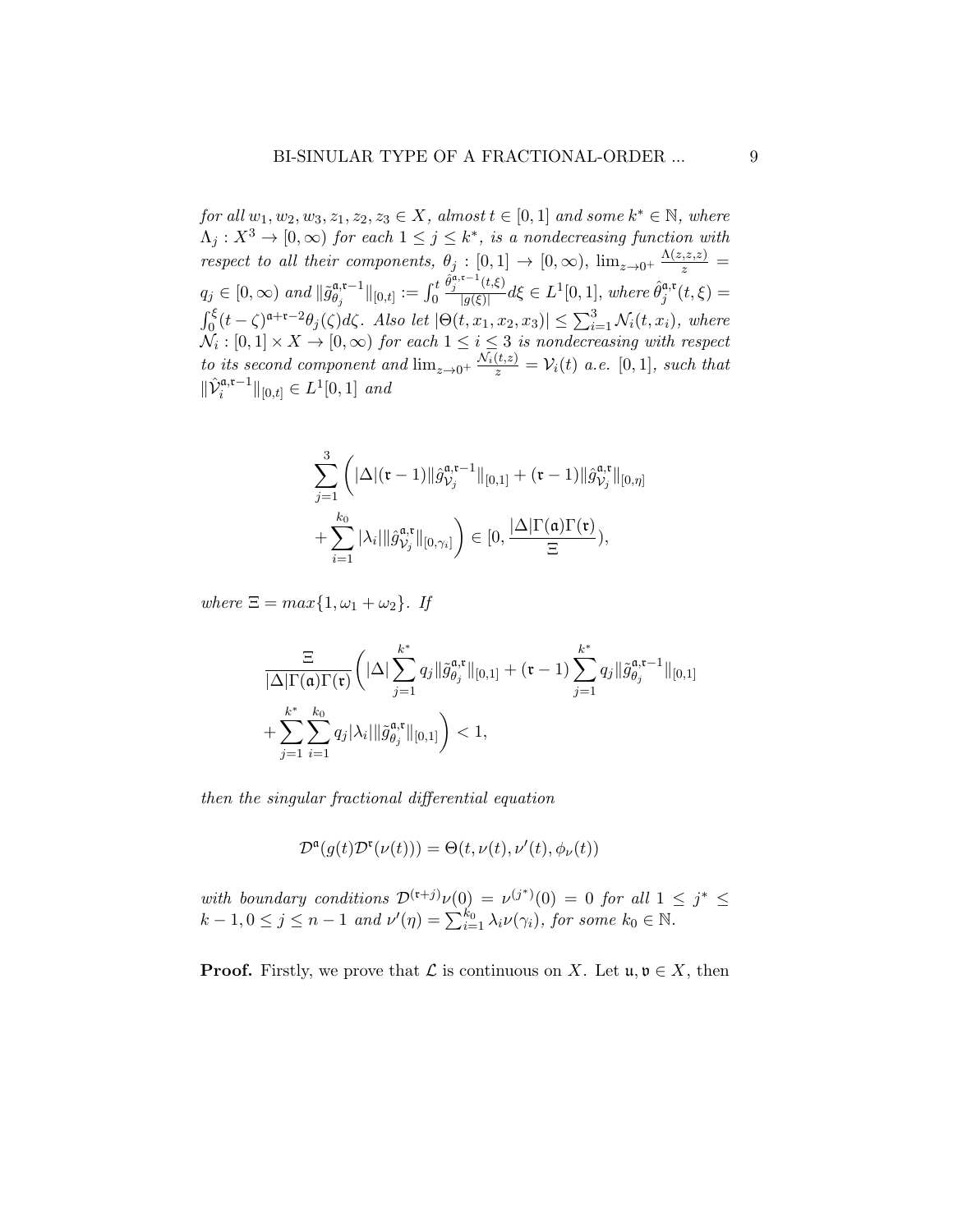for all  $t\in [0,1]$  we have

$$
|\mathcal{L}u(t) - \mathcal{L}v(t)| \leq \frac{1}{\Gamma(\mathfrak{a})\Gamma(\mathfrak{r})} \int_{0}^{t} |\mathcal{H}_{\mathfrak{a},\mathfrak{r}}(t,\zeta)| \Big| \Theta(\zeta, u(\zeta), u'(\zeta), \phi_{u}(\zeta))
$$
  
\n
$$
- \Theta(\zeta, v(\zeta), v'(\zeta), \phi_{v}(\zeta)) \Big| d\zeta
$$
  
\n
$$
+ \frac{1}{|\Delta|\Gamma(\mathfrak{a})\Gamma(\mathfrak{r}-1)} \int_{0}^{\eta} |\mathcal{H}_{\mathfrak{a},\mathfrak{r}-1}(\eta,\zeta)| \Big| \Theta(\zeta, u(\zeta), u'(\zeta), \phi_{u}(\zeta))
$$
  
\n
$$
- \Theta(\zeta, v(\zeta), v'(\zeta), \phi_{v}(\zeta)) \Big| d\zeta
$$
  
\n
$$
+ \frac{1}{|\Delta|\Gamma(\mathfrak{a})\Gamma(\mathfrak{r})} \sum_{i=1}^{k_{0}} |\lambda_{i}| \int_{0}^{\gamma_{i}} |\mathcal{H}_{\mathfrak{a},\mathfrak{r}}(\gamma_{i},\zeta)| \Big| \Theta(\zeta, u(\zeta), u'(\zeta), \phi_{u}(\zeta))
$$
  
\n
$$
- \Theta(\zeta, v(\zeta), v'(\zeta), \phi_{v}(\zeta)) \Big| d\zeta
$$
  
\n
$$
\leq \frac{1}{\Gamma(\mathfrak{a})\Gamma(\mathfrak{r})} \int_{0}^{t} (|\mathcal{H}_{\alpha,\mathfrak{r}}(t,\zeta)|
$$
  
\n
$$
\times \sum_{j=1}^{k^{*}} \theta_{j}(\zeta) \Lambda_{j}(|u(\zeta)-v(\zeta)|, |u'(\zeta)-v'(\zeta)|, |\phi_{u}(\zeta)-\phi_{v}(\zeta)|) d\zeta
$$
  
\n
$$
+ \frac{1}{|\Delta|\Gamma(\mathfrak{a})\Gamma(\mathfrak{r}-1)} \int_{0}^{\eta} (|\mathcal{H}_{\mathfrak{a},\mathfrak{r}-1}(\eta,\zeta)|
$$
  
\n
$$
\times \sum_{j=1}^{k^{*}} \theta_{j}(\zeta) \Lambda_{j}(|u(\zeta)-v(\
$$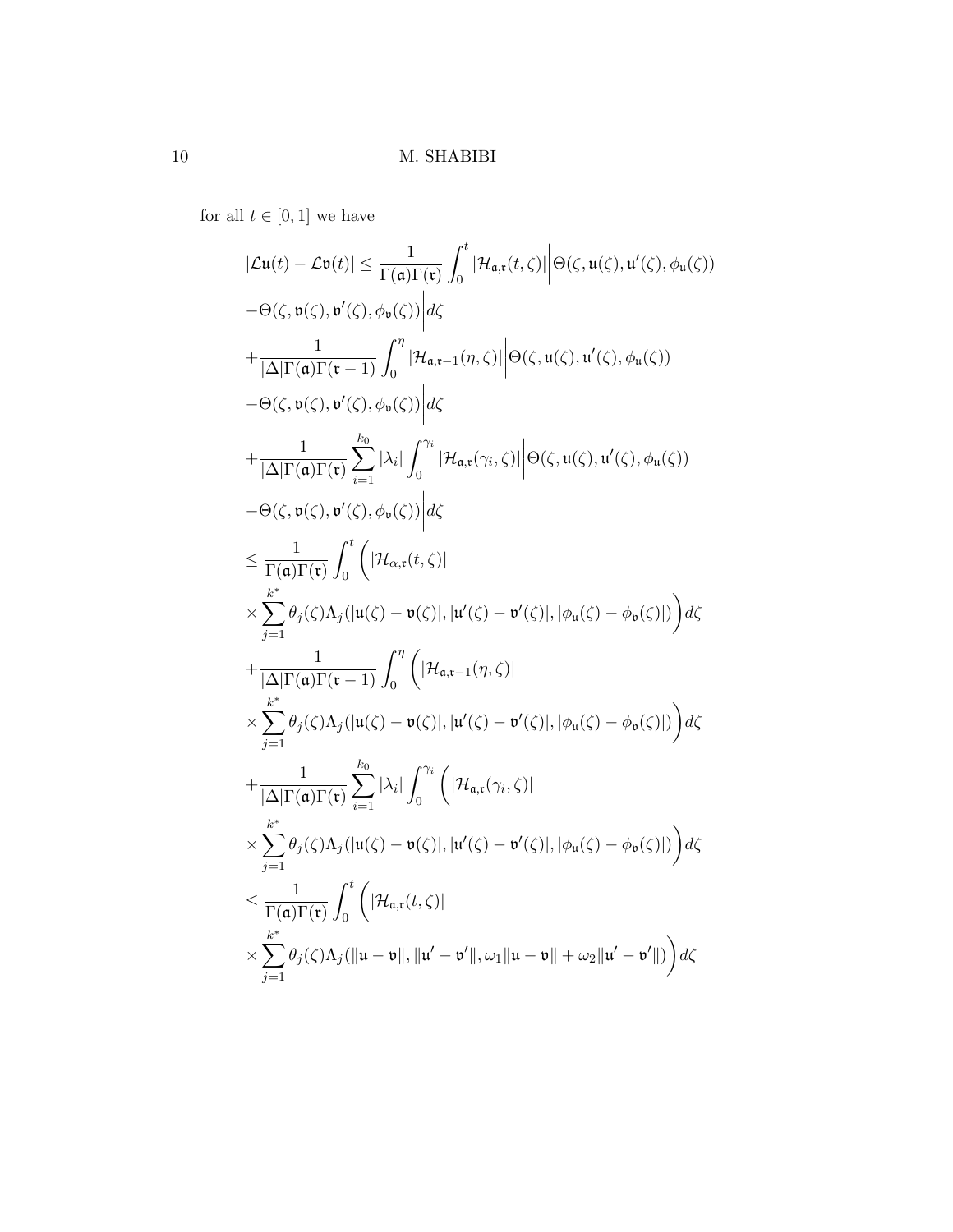$$
+\frac{1}{|\Delta|\Gamma(\mathfrak{a})\Gamma(\mathfrak{r}-1)}\int_{0}^{\eta}\left(|\mathcal{H}_{\mathfrak{a},\mathfrak{r}-1}(\eta,\zeta)|\right.\times\sum_{j=1}^{k^{*}}\theta_{j}(\zeta)\Lambda_{j}(\Vert\mathfrak{u}-\mathfrak{v}\Vert,\Vert\mathfrak{u}'-\mathfrak{v}'\Vert,\omega_{1}\Vert\mathfrak{u}-\mathfrak{v}\Vert+\omega_{2}\Vert\mathfrak{u}'-\mathfrak{v}'\Vert)\right)d\zeta
$$
  
+
$$
\frac{1}{|\Delta|\Gamma(\mathfrak{a})\Gamma(\mathfrak{r})}\sum_{i=1}^{k_{0}}|\lambda_{i}|\int_{0}^{\gamma_{i}}\left(|\mathcal{H}_{\mathfrak{a},\mathfrak{r}}(\gamma_{i},\zeta)|\right.\times\sum_{j=1}^{k^{*}}\theta_{j}(\zeta)\Lambda_{j}(\Vert\mathfrak{u}-\mathfrak{v}\Vert,\Vert\mathfrak{u}'-\mathfrak{v}'\Vert,\omega_{1}\Vert\mathfrak{u}-\mathfrak{v}\Vert+\omega_{2}\Vert\mathfrak{u}'-\mathfrak{v}'\Vert)\right)d\zeta
$$
  

$$
\leq\frac{1}{\Gamma(\mathfrak{a})\Gamma(\mathfrak{r})}\int_{0}^{t}\left(|\mathcal{H}_{\mathfrak{a},\mathfrak{r}}(t,\zeta)|\right.\times\sum_{j=1}^{k^{*}}\theta_{j}(\zeta)\Lambda_{j}(\Vert\mathfrak{u}-\mathfrak{v}\Vert_{*},\Vert\mathfrak{u}-\mathfrak{v}\Vert_{*},(\omega_{1}+\omega_{2})\Vert\mathfrak{u}-\mathfrak{v}\Vert_{*})\right)d\zeta
$$
  
+
$$
\frac{1}{|\Delta|\Gamma(\mathfrak{a})\Gamma(\mathfrak{r}-1)}\int_{0}^{\eta}\left(|\mathcal{H}_{\mathfrak{a},\mathfrak{r}-1}(\eta,\zeta)|\right.\times\sum_{j=1}^{k^{*}}\theta_{j}(\zeta)\Lambda_{j}(\Vert\mathfrak{u}-\mathfrak{v}\Vert_{*},\Vert\mathfrak{u}-\mathfrak{v}\Vert_{*},(\omega_{1}+\omega_{2})\Vert\mathfrak{u}-\mathfrak{v}\Vert_{*})\right)d\zeta
$$
  
+

Let  $\Xi:=\max\{1,\omega_1+\omega_2\},$  then by the last equality, for all  $t\in[0,1]$  it is concluded that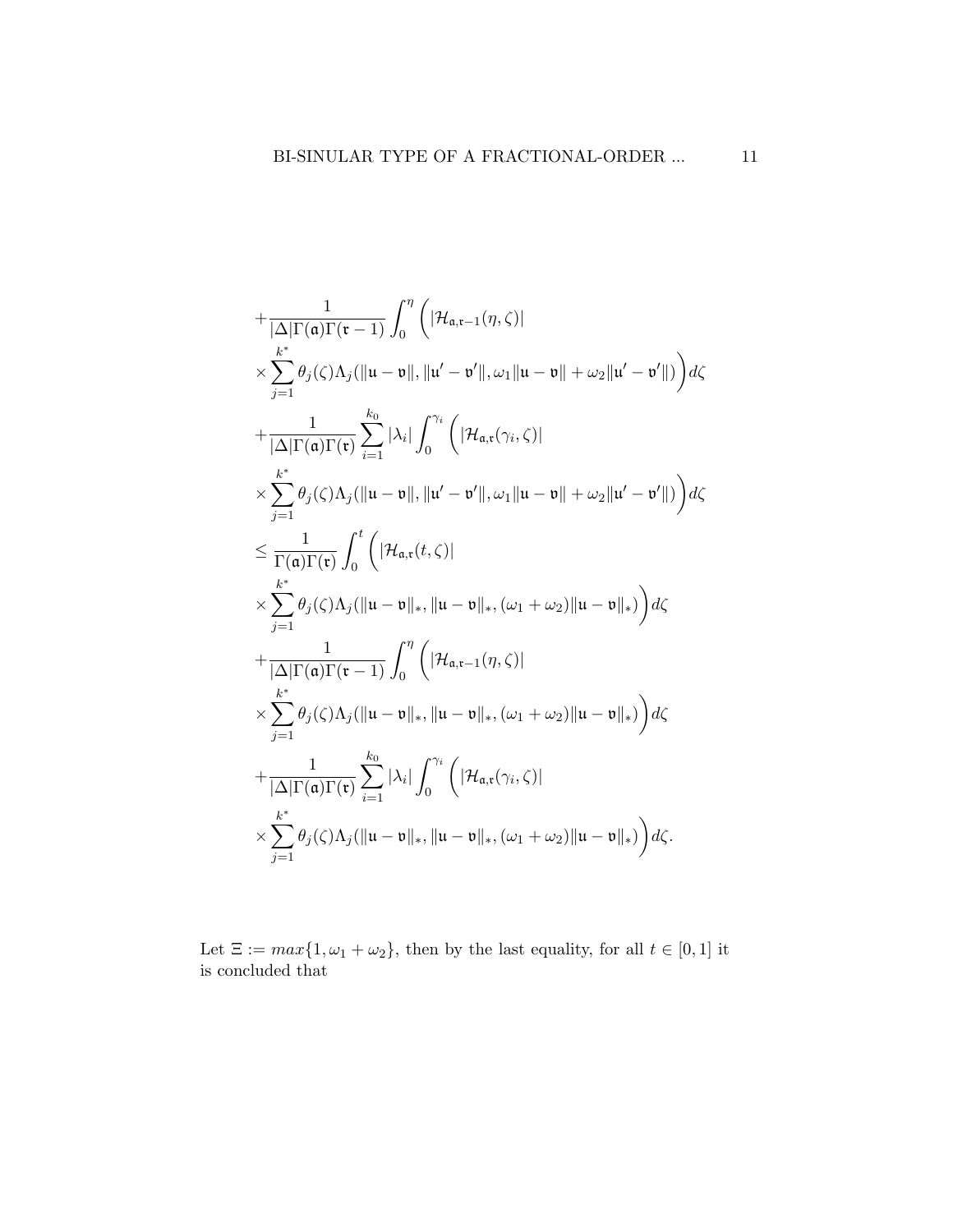$$
\begin{split}\n&|\mathcal{L}\mathfrak{u}(t)-\mathcal{L}\mathfrak{v}(t)| \\
&\leq \sum_{j=1}^{k^*} \left(\frac{\Lambda_j(\Xi\|\mathfrak{u}-\mathfrak{v}\|_*,\Xi\|\mathfrak{u}-\mathfrak{v}\|_*,\Xi\|\mathfrak{u}-\mathfrak{v}\|_*\right)}{\Gamma(\mathfrak{a})\Gamma(\mathfrak{r})}\int_0^t |\mathcal{H}_{\mathfrak{a},\mathfrak{r}}(t,\zeta)|\theta_j(\zeta)d\zeta \\
&+\sum_{j=1}^{k^*} \left(\frac{\Lambda_j(\Xi\|\mathfrak{u}-\mathfrak{v}\|_*,\Xi\|\mathfrak{u}-\mathfrak{v}\|_*,\Xi\|\mathfrak{u}-\mathfrak{v}\|_*\right)}{|\Delta|\Gamma(\mathfrak{a})\Gamma(\mathfrak{r}-1)} \\
&\times \int_0^\eta |\mathcal{H}_{\mathfrak{a},\mathfrak{r}-1}(\eta,\zeta)|\theta_j(\zeta)d\zeta \\
&+\sum_{j=1}^{k^*} \left(\frac{\Lambda_j(\Xi\|\mathfrak{u}-\mathfrak{v}\|_*,\Xi\|\mathfrak{u}-\mathfrak{v}\|_*,\Xi\|\mathfrak{u}-\mathfrak{v}\|_*\right)}{|\Delta|\Gamma(\mathfrak{a})\Gamma(\mathfrak{r})} \\
&\times (\sum_{i=1}^{k_0} |\lambda_i| \int_0^{\gamma_i} |\mathcal{H}_{\mathfrak{a},\mathfrak{r}}(\gamma_i,\zeta)|\theta_j(\zeta)d\zeta)\right).\n\end{split}
$$

Regarding the properties  $\lim_{z\to 0^+} \frac{\Lambda(\Xi z, \Xi z, \Xi z)}{\Xi z} = q_j$  for all  $1 \le j \le k^*$ , for  $\epsilon > 0$  there exists  $0 < \delta(\epsilon) > 0$  such that  $z \in (0, \delta(\epsilon))$  implies  $0 < |\frac{\Lambda(\Xi z,\Xi z,\Xi z)}{\Xi z}|$  $\frac{\sqrt{15z}}{\sqrt{15z}}$   $| \leq q_j + \epsilon$ , for all  $1 \leq j \leq k^*$ , so  $0 < \Lambda(\Xi z, \Xi z, \Xi z) \leq$  $(q_j + \epsilon) \Xi z$ , for all  $z \in (0, \delta(\epsilon))$  and  $1 \leq j \leq k^*$ . Let  $\delta_m(\epsilon) = \min{\{\epsilon, \delta(\epsilon)\}}$ , then  $\|\mathfrak{u} - \mathfrak{v}\|_* < \delta_m(\epsilon)$  implies

$$
\Lambda(\Xi\|\mathfrak{u}-\mathfrak{v}\|_*, \Xi\|\mathfrak{u}-\mathfrak{v}\|_*, \Xi\|\mathfrak{u}-\mathfrak{v}\|_*) \leq \Xi(q_j+\epsilon)\|\mathfrak{u}-\mathfrak{v}\|_*,\tag{4}
$$

so when  $\| \mathfrak{u} - \mathfrak{v} \|_* < \delta_m(\epsilon),$  then for all  $t \in [0,1]$ 

<span id="page-11-0"></span>
$$
\begin{split}\n|\mathcal{L}\mathbf{u}(t) - \mathcal{L}\mathbf{v}(t)| \\
&\leq \frac{\mathbb{E}||\mathbf{u} - \mathbf{v}||_*}{\Gamma(\mathfrak{a})\Gamma(\mathfrak{r})} \sum_{j=1}^{k^*} \left[ (q_j + \epsilon) \int_0^t |\mathcal{H}_{\mathfrak{a},\mathfrak{r}}(t,\zeta)| \theta_j(\zeta) d\zeta \right] \\
&+ \frac{\mathbb{E}||\mathbf{u} - \mathbf{v}||_*}{|\Delta|\Gamma(\mathfrak{a})\Gamma(\mathfrak{r} - 1)} \sum_{j=1}^{k^*} \left[ (q_j + \epsilon) \int_0^\eta |\mathcal{H}_{\mathfrak{a},\mathfrak{r}-1}(\eta,\zeta)| \theta_j(\zeta) d\zeta \right] \\
&+ \frac{\mathbb{E}||\mathbf{u} - \mathbf{v}||_*}{|\Delta|\Gamma(\mathfrak{a})\Gamma(\mathfrak{r})} \sum_{j=1}^{k^*} \left[ (q_j + \epsilon) \left( \sum_{i=1}^{k_0} |\lambda_i| \int_0^{\gamma_i} |\mathcal{H}_{\mathfrak{a},\mathfrak{r}}(\gamma_i,\zeta)| \theta_j(\zeta) d\zeta \right) \right].\n\end{split}
$$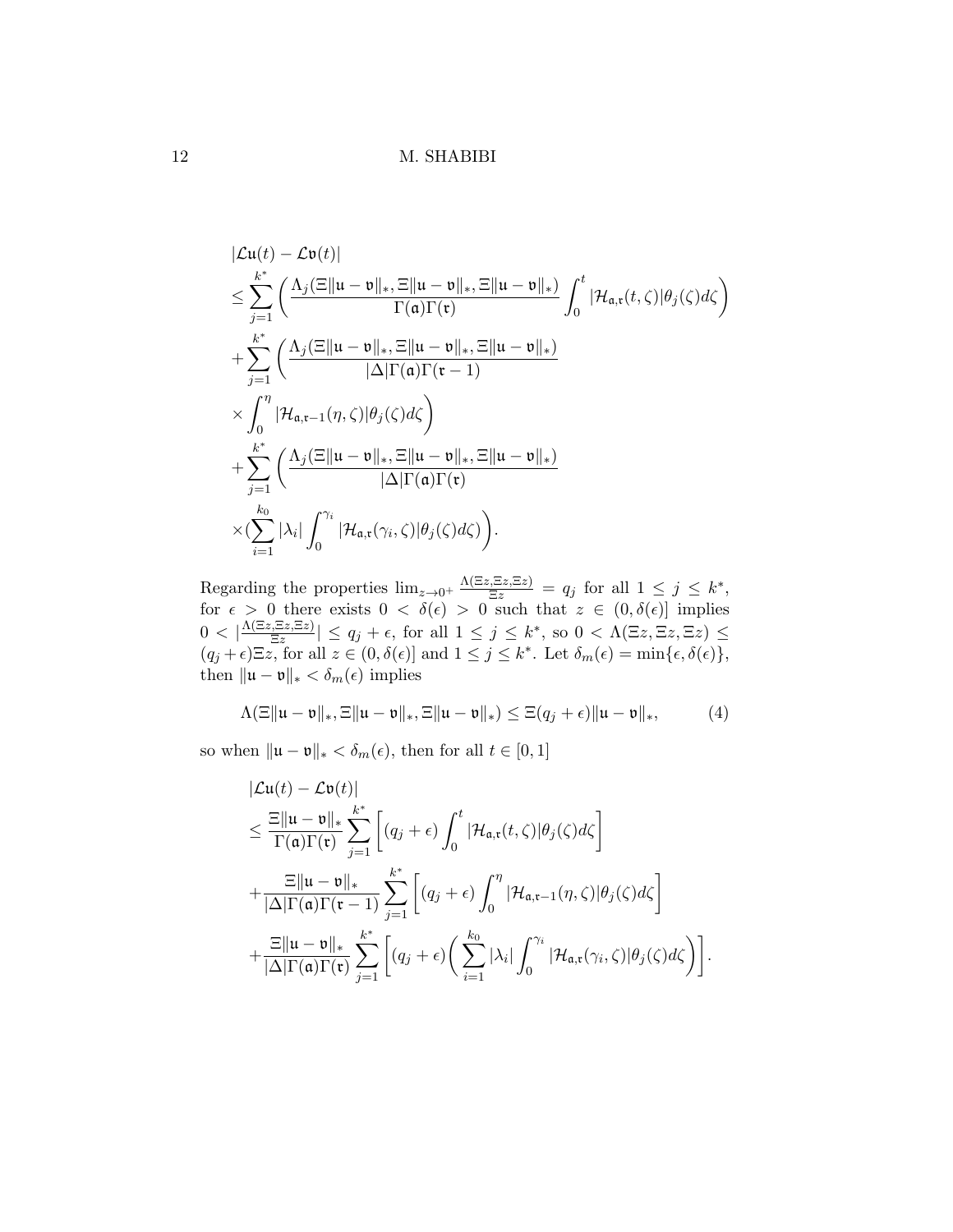On the other hand,

$$
\int_0^t |\mathcal{H}_{\mathfrak{a},\mathfrak{r}}(t,\zeta)|\theta_j(\zeta)d\zeta = \int_0^t \Big| \int_s^t \frac{(t-\xi)^{\mathfrak{r}-1}(\xi-\zeta)^{\mathfrak{a}-1}}{g(\xi)} d\xi|\theta_j(\zeta)d\zeta
$$
  
\n
$$
\leq \int_0^t \int_{\zeta}^t \frac{(t-\xi)^{\mathfrak{r}-1}(\xi-\zeta)^{\mathfrak{a}-1}}{|g(\xi)|} \theta_j(\zeta)d\xi d\zeta
$$
  
\n
$$
= \int_0^t \int_0^{\xi} \frac{(t-\xi)^{\mathfrak{r}-1}(\xi-\zeta)^{\mathfrak{a}-1}}{|g(\xi)|} \theta_j(\zeta)d\zeta d\xi.
$$

When  $\mathfrak{a}, \mathfrak{r} \geq 1$  and  $\xi \in [\zeta, t]$ , we have  $(t - \zeta)^{\mathfrak{r}-1} \geq (t - \xi)^{\mathfrak{r}-1}$  and  $(t-\zeta)^{\mathfrak{a}-1} \geq (\xi-\zeta)^{\mathfrak{a}-1}$ , so by the above inequality, we conclude that

$$
\int_0^t |\mathcal{H}_{\mathfrak{a},\mathfrak{r}}(t,\zeta)|\theta_j(\zeta)d\zeta \le \int_0^t \frac{1}{|g(\xi)|} \bigg(\int_0^{\xi} (t-\xi)^{\mathfrak{r}-1}(\xi-\zeta)^{\mathfrak{a}-1}\theta_j(\zeta)d\zeta\bigg)d\xi
$$
  

$$
\le \int_0^t \frac{1}{|g(\xi)|} \bigg(\int_0^{\xi} (t-\zeta)^{\mathfrak{a}+\mathfrak{r}-2}\theta_j(\zeta)d\zeta\bigg)d\xi = \int_0^t \frac{\hat{\theta}_{\mathfrak{a},\mathfrak{r}}(t,\xi)}{|g(\xi)|}d\xi,
$$

where  $\hat{\theta}_{\mathfrak{a},\mathfrak{r}}(t,\xi) = \int_0^{\xi} (t-\zeta)^{\mathfrak{a}+\mathfrak{r}-2} \theta_j(\zeta) d\zeta$ . It is evident that  $\hat{\theta}_{\mathfrak{a},\mathfrak{r}}(t,\xi)$  is nondecreasing with respect to their components, also  $\hat{\theta}_{a,\mathfrak{x}} \leq \hat{\theta}_{a,\mathfrak{x}^*}$  when  $\mathfrak{r} \geq \mathfrak{r}^*$ . By the same manner, it is resulted that

$$
\int_0^{\eta} |\mathcal{H}_{\mathfrak{a}, \mathfrak{r}-1}(\eta, \zeta)| \theta_j(\zeta) d\zeta \le \int_0^{\eta} \frac{\hat{\theta}_{\mathfrak{a}, \mathfrak{r}-1}(\eta, \xi)}{|g(\xi)|} d\xi
$$

and for all  $1 \leq i \leq k_0$ , we have

$$
\int_0^{\gamma_i} |\mathcal{H}_{\mathfrak{a},\mathfrak{r}}(\gamma_i,\zeta)| \theta_j(\zeta) d\zeta \leq \int_0^{\gamma_i} \frac{\hat{\theta}_{\mathfrak{a},\mathfrak{r}}(\gamma_i,\xi)}{|g(\xi)|} d\xi.
$$

Hence for all  $t \in [0,1]$  and  $\mathfrak{u}, \mathfrak{v} \in X$  in which  $\|\mathfrak{u} - \mathfrak{v}\|_* \leq \delta_m(\epsilon)$ , the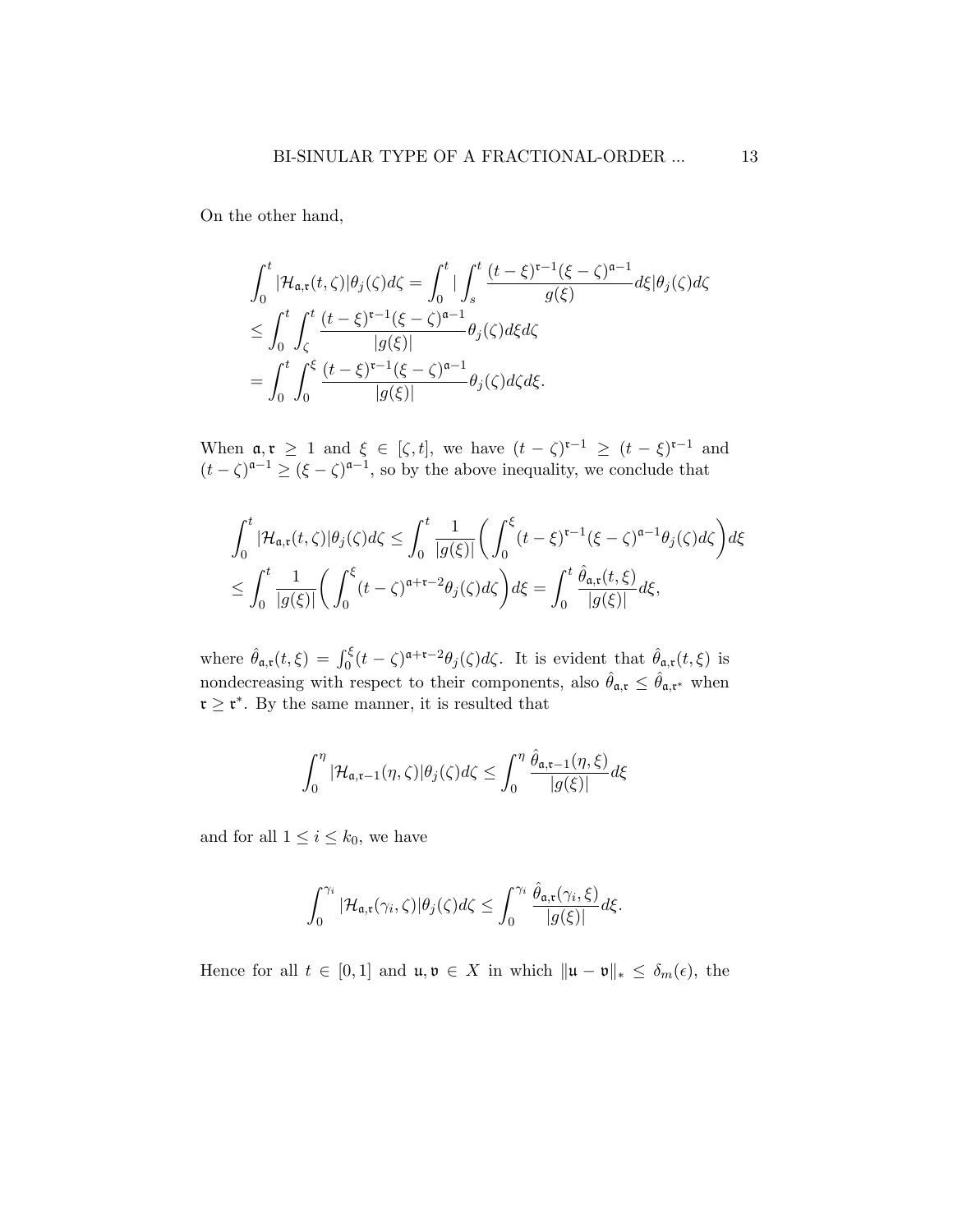following inequality can be concluded

$$
\begin{split}\n|\mathcal{L}\mathbf{u}(t) - \mathcal{L}\mathbf{v}(t)| \\
&\leq \frac{\Xi \|\mathbf{u} - \mathbf{v}\|_{*}}{\Gamma(\mathbf{a})\Gamma(\mathbf{r})} \sum_{j=1}^{k^{*}} (q_{j} + \epsilon) \int_{0}^{t} \frac{\hat{\theta}_{\mathbf{a},\mathbf{t}}(t,\xi)}{|g(\xi)|} d\xi \\
&+ \frac{\Xi \|\mathbf{u} - \mathbf{v}\|_{*}}{|\Delta|\Gamma(\mathbf{a})\Gamma(\mathbf{t} - 1)} \sum_{j=1}^{k^{*}} (q_{j} + \epsilon) \int_{0}^{\eta} \frac{\hat{\theta}_{\mathbf{a},\mathbf{t} - 1}(\eta,\xi)}{|g(\xi)|} d\xi \\
&+ \frac{\Xi \|\mathbf{u} - \mathbf{v}\|_{*}}{|\Delta|\Gamma(\mathbf{a})\Gamma(\mathbf{t})} \sum_{j=1}^{k^{*}} \left[ (q_{j} + \epsilon) \left( \sum_{i=1}^{k_{0}} |\lambda_{i}| \int_{0}^{\gamma_{i}} \frac{\hat{\theta}_{\mathbf{a},\mathbf{t}}(\gamma_{i},\xi)}{|g(\xi)|} d\xi \right) \right].\n\end{split}
$$

Let  $\tilde{g}_{\theta}^{\mathfrak{a},\mathfrak{r}}$  $\frac{\partial \mathfrak{a}, \mathfrak{r}}{\partial \theta_j}(t,\xi) := \frac{\hat{\theta}_j^{\mathfrak{a}, \mathfrak{r}}(t,\xi)}{|g(\xi)|}$  $\frac{\partial f_i^{\alpha}(t,\xi)}{\partial g(\xi)}$  and  $\|\tilde{g}_{\theta_j}^{\alpha,\mathfrak{r}}\|$  $\begin{array}{c} \left\Vert \mathfrak{a},\mathfrak{r}\right\Vert _{\left[ 0,1\right] }:=\int_{0}^{1}\tilde{g}_{\theta _{j}}^{\mathfrak{a},\mathfrak{r}}% \frac{1}{2\pi i}\int_{0}^{1}\tilde{g}_{\theta _{j}}^{\mathfrak{a},\mathfrak{r}}\left( \mathfrak{r}\right) \frac{\left( \mathfrak{r}-\mathfrak{r}\right) ^{2}}{2\pi i}\int_{0}^{1}\mathfrak{r}\left( \mathfrak{r}-\mathfrak{r}\right) \frac{\left( \mathfrak{r}-\mathfrak{r}\right) ^{2}}{2$  $\theta_{\theta_j}^{\mathfrak{a},\mathfrak{r}}(1,\xi)d\xi$ . Since  $\hat{\theta}_{\mathfrak{a},\mathfrak{r}}(\gamma_i,\xi)$ is nondecreasing with respect to t,  $\tilde{g}_{\theta}^{\mathfrak{a},\mathfrak{r}}$ .  $\theta_j^{\mathfrak{a},\mathfrak{r}}(t,\xi)$  also is nondecreasing with respect to t. Also since  $\hat{\theta}_{a,t-1}(\gamma_i,\xi) \geq \hat{\theta}_{a,t}(\gamma_i,\xi)$  for all  $t,\xi \in [0,1]$ , we conclude that  $\tilde{g}_{\theta}^{\mathfrak{a},\mathfrak{r}}$  $_{\theta_j}^{\mathfrak{a},\mathfrak{r}}(t,\xi)\leq \tilde{g}^{\mathfrak{a},\mathfrak{r}-1}_{\theta_j}$  $\tilde{\theta}_{\theta_j}^{\mathfrak{a},\mathfrak{r}-1}(t,\xi)$  for all  $t,\xi \in [0,1]$ , hence  $\tilde{g}_{\theta_j}^{\alpha,\mathfrak{r}}$  $_{\theta_{j}}^{\alpha,\mathfrak{r}}(1,\xi)\in$ L<sup>1</sup>[0, 1] implies that  $\tilde{g}_{\theta}^{\mathfrak{a},\mathfrak{r}-1}$  $\theta_j^{\mathfrak{a},\mathfrak{r}-1}(1,\xi)\in L^1[0,1]. \text{ So for all } t\in[0,1] \text{ and } \mathfrak{u},\ \in X.$ in which  $\|\mathfrak{u} - \mathfrak{v}\|_* \leq \delta_m(\epsilon)$ , we have

$$
|\mathcal{L}\mathbf{u}(t) - \mathcal{L}\mathbf{v}(t)| \leq \frac{\Xi \|\mathbf{u} - \mathbf{v}\|_{*}}{\Gamma(\mathbf{a})\Gamma(\mathbf{r})} \sum_{j=1}^{k^{*}} (q_{j} + \epsilon) \int_{0}^{1} \tilde{g}_{\theta_{j}}^{\mathbf{a}, \mathbf{r}}(1, \xi) d\xi
$$
  
+ 
$$
\frac{\Xi \|\mathbf{u} - \mathbf{v}\|_{*}}{|\Delta|\Gamma(\mathbf{a})\Gamma(\mathbf{r} - 1)} \sum_{j=1}^{k^{*}} (q_{j} + \epsilon) \int_{0}^{1} \tilde{g}_{\theta_{j}}^{\mathbf{a}, \mathbf{r} - 1}(1, \xi) d\xi
$$
  
+ 
$$
\frac{\Xi \|\mathbf{u} - \mathbf{v}\|_{*}}{|\Delta|\Gamma(\mathbf{a})\Gamma(\mathbf{r})} \sum_{j=1}^{k^{*}} \left[ (q_{j} + \epsilon) \left( \sum_{i=1}^{k_{0}} |\lambda_{i}| \int_{0}^{1} \tilde{g}_{\theta_{j}}^{\mathbf{a}, \mathbf{r}}(1, \xi) d\xi \right) \right].
$$
 (5)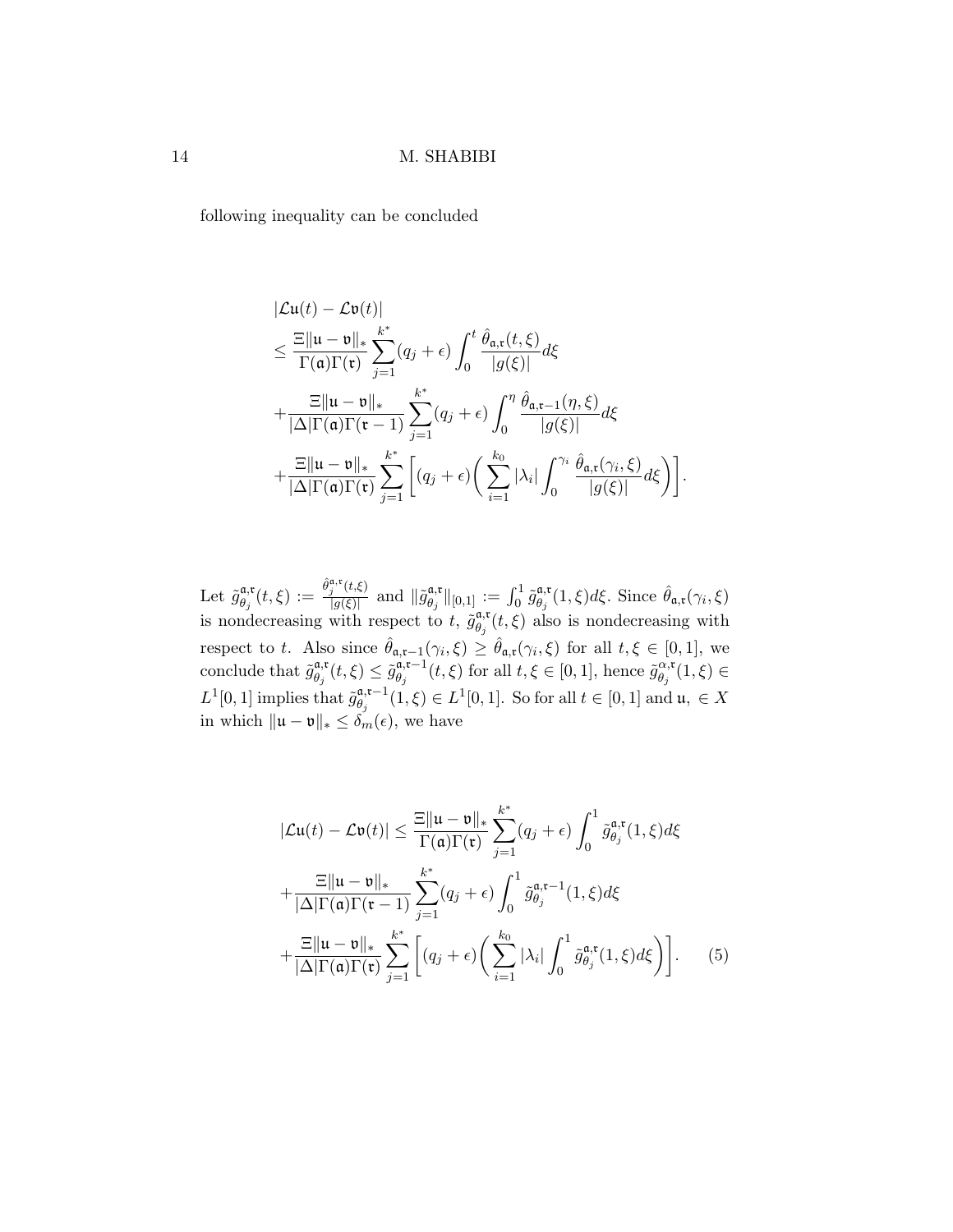Therefore

<span id="page-14-0"></span>
$$
|\mathcal{L}\mathbf{u}(t) - \mathcal{L}\mathbf{v}(t)| \leq \frac{\Xi \delta_m(\epsilon)}{\Gamma(\mathfrak{a})\Gamma(\mathfrak{r})} \sum_{j=1}^{k^*} (q_j + \epsilon) ||\tilde{g}_{\theta_j}^{\mathfrak{a},\mathfrak{r}}||_{[0,1]}
$$
  
+ 
$$
\frac{\Xi \delta_m(\epsilon)}{|\Delta|\Gamma(\mathfrak{a})\Gamma(\mathfrak{r}-1)} \sum_{j=1}^{k^*} (q_j + \epsilon) ||\tilde{g}_{\theta_j}^{\mathfrak{a},\mathfrak{r}-1}||_{[0,1]}
$$
  
+ 
$$
\frac{\Xi \delta_m(\epsilon)}{|\Delta|\Gamma(\mathfrak{a})\Gamma(\mathfrak{r})} \sum_{j=1}^{k^*} \sum_{i=1}^{k_0} |\lambda_i|(q_j + \epsilon) ||\tilde{g}_{\theta_j}^{\mathfrak{a},\mathfrak{r}}||_{[0,1]}
$$
  

$$
\leq \frac{\Xi \epsilon}{|\Delta|\Gamma(\mathfrak{a})\Gamma(\mathfrak{r})} \left(|\Delta| \sum_{j=1}^{k^*} (q_j + \epsilon) ||\tilde{g}_{\theta_j}^{\mathfrak{a},\mathfrak{r}}||_{[0,1]}
$$
  
+ 
$$
(\mathfrak{r}-1) \sum_{j=1}^{k^*} (q_j + \epsilon) ||\tilde{g}_{\theta_j}^{\mathfrak{a},\mathfrak{r}-1}||_{[0,1]} + \sum_{j=1}^{k^*} (\sum_{i=1}^{k_0} |\lambda_i|)(q_j + \epsilon) ||\tilde{g}_{\theta_j}^{\mathfrak{a},\mathfrak{r}}||_{[0,1]} \right).
$$

So

$$
\|\mathcal{L}u - \mathcal{L}v\| \leq \frac{\Xi\epsilon}{|\Delta|\Gamma(\mathfrak{a})\Gamma(\mathfrak{r})} \bigg(||\Delta|\sum_{j=1}^{k^*} (q_j + \epsilon) ||\tilde{g}_{\theta_j}^{\mathfrak{a},\mathfrak{r}}||_{[0,1]} + (\mathfrak{r} - 1) \sum_{j=1}^{k^*} (q_j + \epsilon) ||\tilde{g}_{\theta_j}^{\mathfrak{a},\mathfrak{r}-1}||_{[0,1]} + \sum_{j=1}^{k^*} (\sum_{i=1}^{k_0} |\lambda_i|)(q_j + \epsilon) ||\tilde{g}_{\theta_j}^{\mathfrak{a},\mathfrak{r}}||_{[0,1]}\bigg).
$$

Also for all  $t \in [0, 1]$  and  $u, v \in X$ , we have

$$
|\mathcal{L}'\mathfrak{u}(t) - \mathcal{L}'\mathfrak{v}(t)| \leq \frac{1}{\Gamma(\mathfrak{a})\Gamma(\mathfrak{r})} \int_0^t |\frac{\partial \mathcal{H}_{\mathfrak{a},\mathfrak{r}}(t,\zeta)}{\partial t}| \Big| \Theta(\zeta,\mathfrak{u}(\zeta),\mathfrak{u}'(\zeta),\phi_{\mathfrak{u}}(\zeta))
$$
  
- $\Theta(\zeta,\mathfrak{v}(\zeta),\mathfrak{v}'(\zeta),\phi_{\mathfrak{v}}(\zeta)) \Big| d\zeta.$ 

Note that for  $\mathfrak{z} \in X$ , we have

$$
\mathcal{L}'\mathfrak{z}(t) = \frac{1}{\Gamma(\mathfrak{a})\Gamma(\mathfrak{r})} \int_0^t \frac{\partial \mathcal{H}_{\mathfrak{a},\mathfrak{r}}(t,\zeta)}{\partial t} \Theta(\zeta,\mathfrak{z}(\zeta),\mathfrak{z}'(\zeta),\phi_{\mathfrak{z}}(\zeta))d\zeta
$$

$$
= \frac{1}{\Gamma(\mathfrak{a})\Gamma(\mathfrak{r}-1)} \int_0^t \mathcal{H}_{\mathfrak{a},\mathfrak{r}-1}(t,\zeta) \Theta(\zeta,\mathfrak{z}(\zeta),\mathfrak{z}'(\zeta),\phi_{\mathfrak{z}}(\zeta))d\zeta.
$$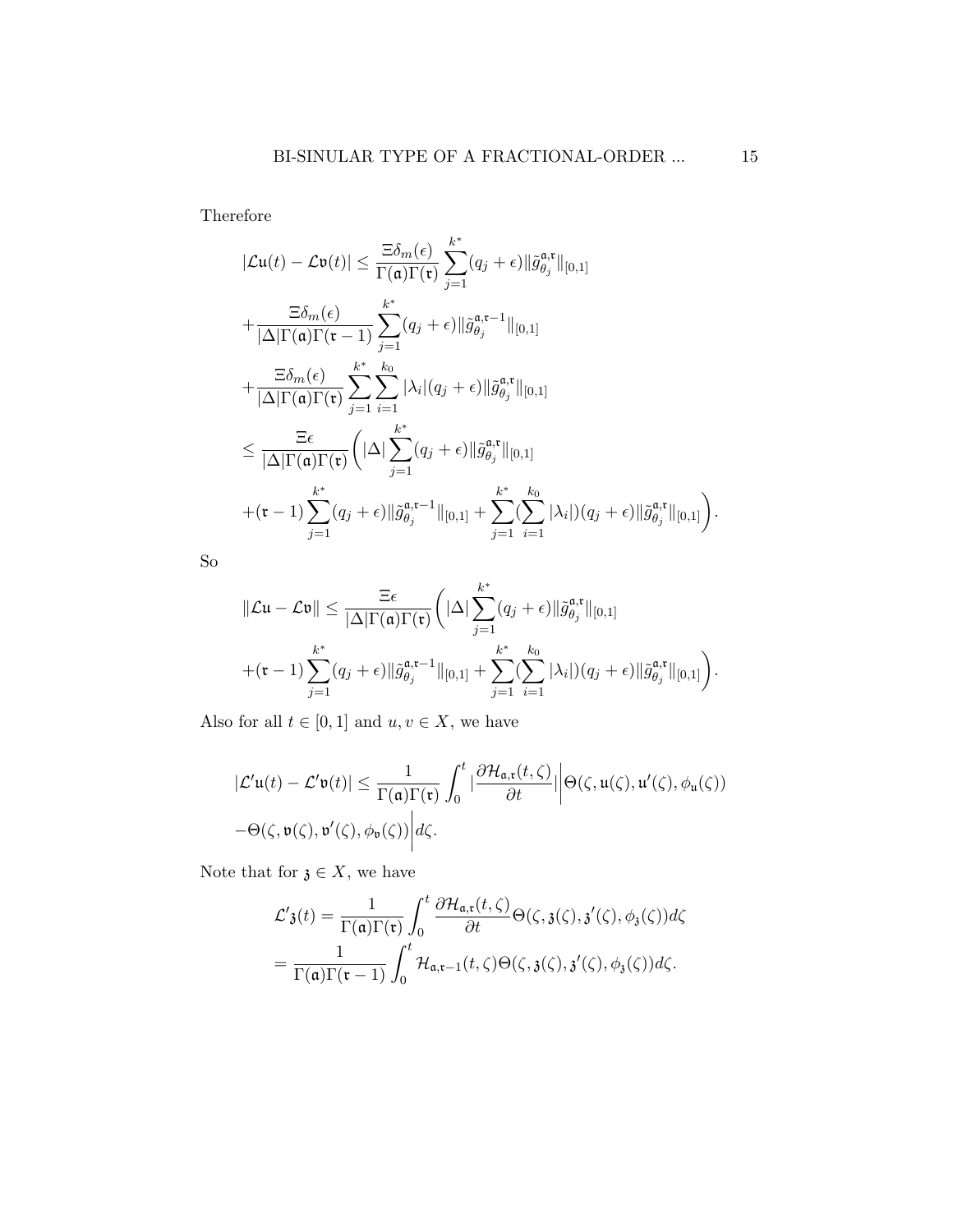For all  $t\in [0,1]$  and  $\mathfrak{u},\mathfrak{v}\in X,$  it is concluded that

$$
|\mathcal{L}'\mathbf{u}(t) - \mathcal{L}'\mathbf{v}(t)| \leq \frac{1}{\Gamma(\mathfrak{a})\Gamma(\mathfrak{r}-1)} \int_0^t \left( |\mathcal{H}_{\mathfrak{a},\mathfrak{r}-1}(t,\zeta)|
$$
  
\n
$$
\times |\Theta(\zeta, \mathbf{u}(\zeta), \mathbf{u}'(\zeta), \phi_{\mathbf{u}}(\zeta)) - \Theta(\zeta, \mathbf{v}(\zeta), \mathbf{v}'(\zeta), \phi_{\mathbf{v}}(\zeta))| \right) d\zeta
$$
  
\n
$$
\leq \frac{1}{\Gamma(\mathfrak{a})\Gamma(\mathfrak{r}-1)} \int_0^t \left( |\mathcal{H}_{\mathfrak{a},\mathfrak{r}-1}(t,\zeta)|
$$
  
\n
$$
\times \sum_{j=1}^{k^*} \theta_j(\zeta) \Lambda_j(|\mathbf{u}(\zeta) - \mathbf{v}(\zeta)|, |\mathbf{u}'(\zeta) - \mathbf{v}'(\zeta)|, |\phi_{\mathbf{u}}(\zeta) - \phi_{\mathbf{v}}(\zeta)|) \right) d\zeta
$$
  
\n
$$
\leq \frac{1}{\Gamma(\mathfrak{a})\Gamma(\mathfrak{r}-1)} \int_0^t \left( |\mathcal{H}_{\mathfrak{a},\mathfrak{r}-1}(t,\zeta)|
$$
  
\n
$$
\times \sum_{j=1}^{k^*} \theta_j(\zeta) \Lambda_j(\|\mathbf{u}-\mathbf{v}\|, \|\mathbf{u}'-\mathbf{v}'\|, \omega_1\|\mathbf{u}-\mathbf{v}\| + \omega_2\|\mathbf{u}'-\mathbf{v}'\|) \right) d\zeta
$$
  
\n
$$
\leq \sum_{j=1}^{k^*} \left[ \frac{\Lambda_j(\Xi\|\mathbf{u}-\mathbf{v}\|_*, \Xi\|\mathbf{u}-\mathbf{v}\|_*, \Xi\|\mathbf{u}-\mathbf{v}\|_*)}{\Gamma(\mathfrak{a})\Gamma(\mathfrak{r}-1)}
$$
  
\n
$$
\times \int_0^t |\mathcal{H}_{\mathfrak{a},\mathfrak{r}-1}(t,\zeta)|\theta_j(\zeta) d\zeta \right].
$$

By [\(4\)](#page-5-0), when  $\| \mathfrak{u} - \mathfrak{v} \|_* \leq \delta_m(\epsilon)$ , for all  $t \in [0,1]$  we infer that

$$
\begin{split}\n&|\mathcal{L}'\mathfrak{u}(t) - \mathcal{L}'\mathfrak{v}(t)| \\
&\leq \sum_{j=1}^{k^*} \frac{\Xi(q_j + \epsilon) \|\mathfrak{u} - \mathfrak{v}\|_{*}}{\Gamma(\mathfrak{a})\Gamma(\mathfrak{r} - 1)} \int_{0}^{t} |\mathcal{H}_{\alpha, \mathfrak{r} - 1}(t, \zeta)| \theta_j(\zeta) d\zeta \\
&\leq \frac{\Xi \|\mathfrak{u} - \mathfrak{v}\|_{*}}{\Gamma(\mathfrak{a})\Gamma(\mathfrak{r} - 1)} \sum_{j=1}^{k^*} (q_j + \epsilon) \int_{0}^{t} \int_{\zeta}^{t} \frac{(t - \xi)^{\mathfrak{r} - 2} (\xi - \zeta)^{\mathfrak{a} - 1}}{|g(\xi)|} d\xi \theta_j(\zeta) d\zeta \\
&\leq \frac{\Xi \|\mathfrak{u} - \mathfrak{v}\|_{*}}{\Gamma(\mathfrak{a})\Gamma(\mathfrak{r} - 1)} \sum_{j=1}^{k^*} (q_j + \epsilon) \int_{0}^{t} \int_{0}^{\xi} \frac{(t - \xi)^{\mathfrak{r} - 2} (\xi - \zeta)^{\mathfrak{a} - 1}}{|g(\xi)|} \theta_j(\zeta) d\zeta d\xi\n\end{split}
$$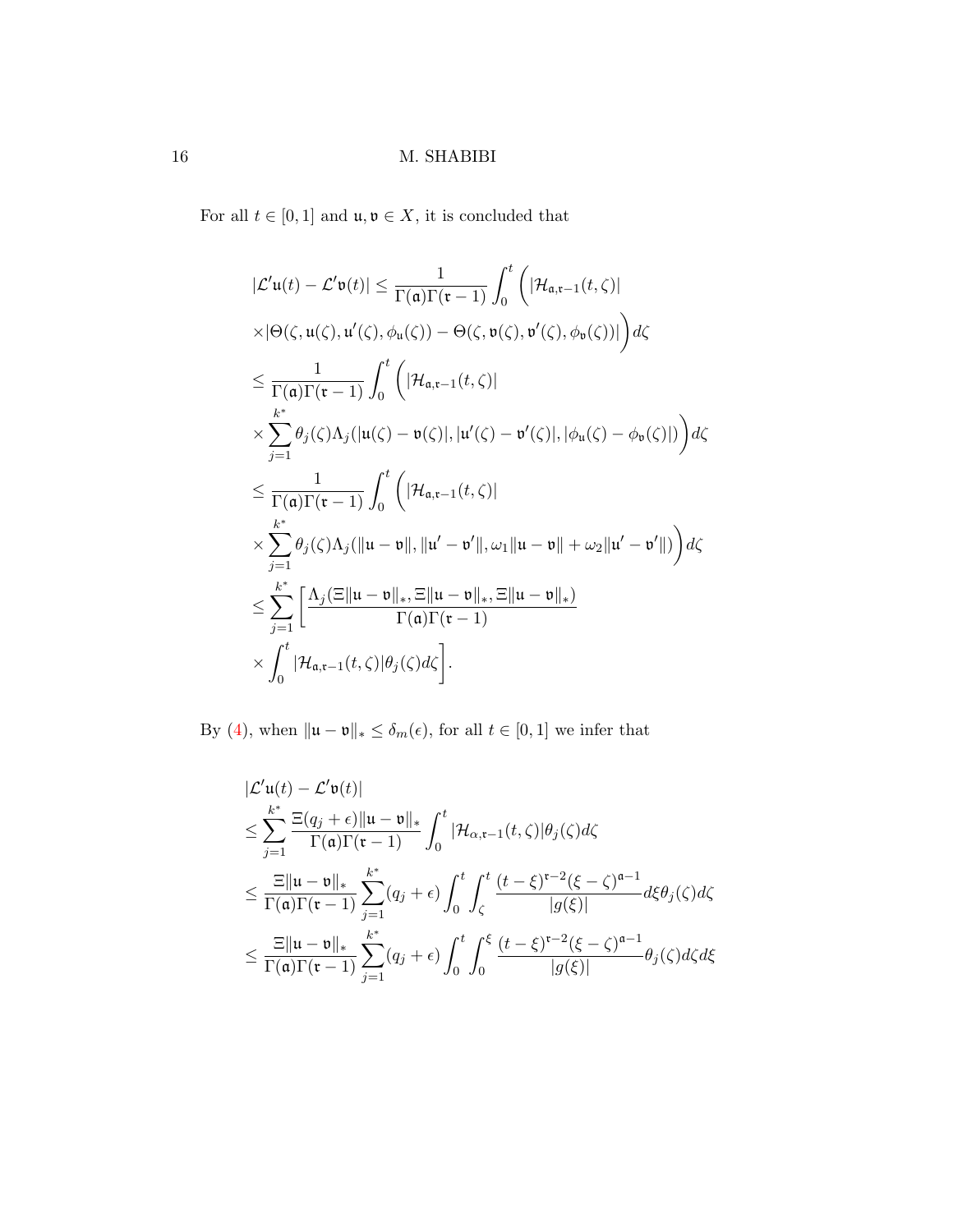$$
\leq \frac{\Xi \|\mathbf{u} - \mathbf{v}\|_{*}}{\Gamma(\mathbf{a})\Gamma(\mathbf{r} - 1)} \sum_{j=1}^{k^{*}} (q_{j} + \epsilon) \int_{0}^{t} \frac{1}{|g(\xi)|} \left(\int_{0}^{\xi} (t - \zeta)^{\mathbf{a} + \mathbf{r} - 3} \theta_{j}(\zeta) d\zeta\right) d\xi
$$
\n
$$
= \frac{\Xi \|\mathbf{u} - \mathbf{v}\|_{*}}{\Gamma(\mathbf{a})\Gamma(\mathbf{r} - 1)} \sum_{j=1}^{k^{*}} (q_{j} + \epsilon) \int_{0}^{t} \frac{\hat{\theta}_{j}^{\mathbf{a}, \mathbf{r} - 1}(t, \xi)}{|g(\xi)|} d\xi
$$
\n
$$
\leq \frac{\Xi \|\mathbf{u} - \mathbf{v}\|_{*}}{\Gamma(\mathbf{a})\Gamma(\mathbf{r} - 1)} \sum_{j=1}^{k^{*}} (q_{j} + \epsilon) \|\tilde{g}_{\theta_{j}}^{\mathbf{a}, \mathbf{r} - 1}\|_{[0,1]}
$$
\n
$$
\leq \frac{\Xi \delta_{m}(\epsilon)}{\Gamma(\mathbf{a})\Gamma(\mathbf{r} - 1)} \sum_{j=1}^{k^{*}} (q_{j} + \epsilon) \|\tilde{g}_{\theta_{j}}^{\mathbf{a}, \mathbf{r} - 1}\|_{[0,1]}
$$
\n
$$
\leq \frac{\Xi \epsilon}{\Gamma(\mathbf{a})\Gamma(\mathbf{r} - 1)} \sum_{j=1}^{k^{*}} (q_{j} + \epsilon) \|\tilde{g}_{\theta_{j}}^{\mathbf{a}, \mathbf{r} - 1}\|_{[0,1]}
$$
\n
$$
= \frac{\Xi \epsilon(\mathbf{r} - 1)}{\Gamma(\mathbf{a})\Gamma(\mathbf{r})} \sum_{j=1}^{k^{*}} (q_{j} + \epsilon) \|\tilde{g}_{\theta_{j}}^{\mathbf{a}, \mathbf{r}}\|_{[0,1]}.
$$

Which leads to

$$
\|\mathcal{L}'\mathfrak{u}-\mathcal{L}'\mathfrak{v}\| \leq \frac{\Xi\epsilon(\mathfrak{r}-1)}{\Gamma(\mathfrak{a})\Gamma(\mathfrak{r})}\sum_{j=1}^{k^*}(q_j+\epsilon)\|\tilde{g}_{\theta_j}^{\mathfrak{a},\mathfrak{r}}\|_{[0,1]}.
$$

Therefore

$$
\|\mathcal{L}\mathbf{u} - \mathcal{L}\mathbf{v}\|_{*} = \max\{\|\mathcal{L}\mathbf{u} - \mathcal{L}\mathbf{v}\|, \|\mathcal{L}'\mathbf{u} - \mathcal{L}'\mathbf{v}\|\}
$$
  
\n
$$
\leq \frac{\Xi\epsilon}{|\Delta|\Gamma(\mathfrak{a})\Gamma(\mathfrak{r})}\left(|\Delta|\sum_{j=1}^{k^{*}}(q_{j} + \epsilon)\|\tilde{g}_{\theta_{j}}^{\mathfrak{a},\mathfrak{r}}\|_{[0,1]}
$$
  
\n
$$
+(\mathfrak{r}-1)\max\{1,|\Delta|\}\sum_{j=1}^{k^{*}}(q_{j} + \epsilon)\|\tilde{g}_{\theta_{j}}^{\mathfrak{a},\mathfrak{r}-1}\|_{[0,1]}
$$
  
\n
$$
+\sum_{j=1}^{k^{*}}(\sum_{i=1}^{k_{0}}|\lambda_{i}|)(q_{j} + \epsilon)\|\tilde{g}_{\theta_{j}}^{\mathfrak{a},\mathfrak{r}}\|_{[0,1]}\right).
$$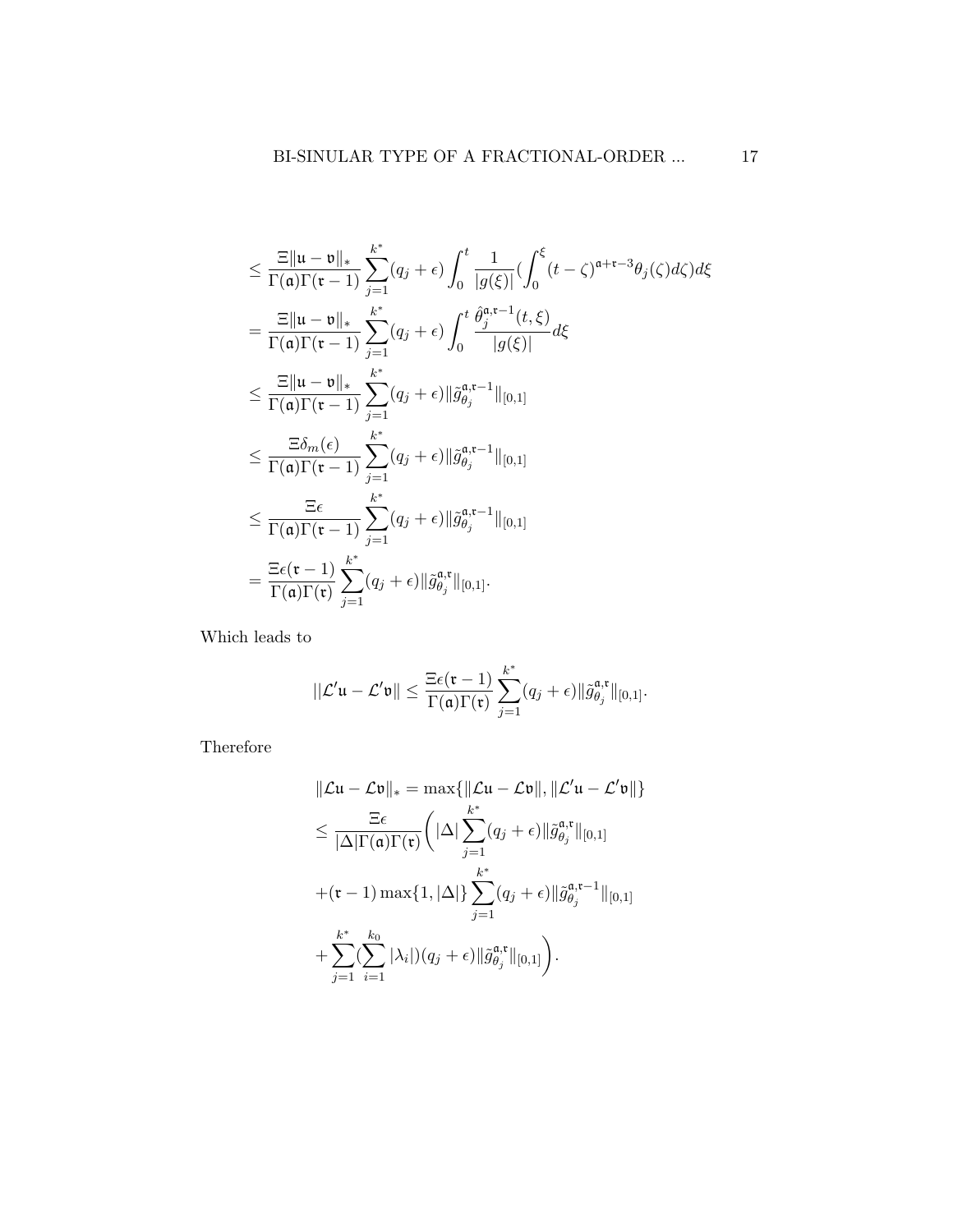Since  $\epsilon > 0$  is arbitary,  $\mathfrak{u} \to \mathfrak{v}$  in X implies  $\mathcal{L}\mathfrak{u} \to \mathcal{L}\mathfrak{v}$  in X, therefore  $\mathcal{L}$ is continuous on X. Now since  $\lim_{\|z\|\to 0^+} \frac{\mathcal{N}_i(t,z)}{\|z\|} = \mathcal{V}_i(t)$ , for all  $1 \leq i \leq 3$ and almost all  $t \in [0,1]$ ,  $\lim_{z\to 0^+} \frac{\mathcal{N}_i(t,\Xi z)}{\Xi z} = \mathcal{V}_i(t)$ . Therefore for  $\epsilon > 0$ there exists  $\delta(\epsilon) > 0$  such that  $0 < z \leq \delta(\epsilon)$  implies  $\frac{\mathcal{N}_i(t,\Xi z)}{\Xi z} < \mathcal{V}_i(t) + \epsilon$ and thus  $\mathcal{N}_i(t, \Xi z) < (\mathcal{V}_i(t) + \epsilon) \Xi z$ , for all  $1 \leq i \leq 3$  and almost all  $t \in [0, 1]$ . Since

$$
\frac{\Xi}{|\Delta|\Gamma(\mathfrak{a})\Gamma(\mathfrak{r})}\bigg[\sum_{j=1}^3\bigg(|\Delta|(\mathfrak{r}-1)\|\hat{g}_{\mathcal{V}_j}^{\mathfrak{a},\mathfrak{r}-1}\|_{[0,1]}+(\mathfrak{r}-1)\|\hat{g}_{\mathcal{V}_j}^{\mathfrak{a},\mathfrak{r}}\|_{[0,\eta]}
$$

$$
+\sum_{i=1}^{k_0}|\lambda_i|\|\hat{g}_{\mathcal{V}_j}^{\mathfrak{a},\mathfrak{r}}\|_{[0,\gamma_i]}\bigg)\bigg]<1
$$

then there exists  $\epsilon_0 > 0$  such that

$$
\begin{aligned}&\bigg(\frac{\Xi}{|\Delta|\Gamma(\mathfrak{a})\Gamma(\mathfrak{r})}\bigg[\sum_{j=1}^3\bigg(|\Delta|(\mathfrak{r}-1)\|\hat{g}_{\mathcal{V}_j}^{\mathfrak{a},\mathfrak{r}-1}\|_{[0,1]}+(\mathfrak{r}-1)\|\hat{g}_{\mathcal{V}_j}^{\mathfrak{a},\mathfrak{r}}\|_{[0,\eta]}\\&+\sum_{i=1}^{k_0}|\lambda_i|\|\hat{g}_{\mathcal{V}_j}^{\mathfrak{a},\mathfrak{r}}\|_{[0,\gamma_i]}\bigg)\bigg]+\frac{3\Xi\epsilon_0}{|\Delta|\Gamma(\mathfrak{a}+1)\Gamma(\mathfrak{r})}\bigg[|\Delta|(\mathfrak{r}-1)\|\bar{g}_{\mathfrak{a},\mathfrak{r}-1}\|\\&+(\mathfrak{r}-1)\|\bar{g}_{\mathfrak{a},\mathfrak{r}-1}\|+(\sum_{i=1}^{k_0}|\lambda_i|)\|\bar{g}_{\mathfrak{a},\mathfrak{r}}\|\bigg]\bigg)<1,\end{aligned}
$$

similarly since

$$
\frac{\Xi}{|\Delta|\Gamma(\mathfrak{a})\Gamma(\mathfrak{r})}\bigg(|\Delta|\sum_{j=1}^{k^*}q_j\|\tilde{g}_{\theta_j}^{\mathfrak{a},\mathfrak{r}}\|_{[0,1]}+(\mathfrak{r}-1)\sum_{j=1}^{k^*}q_j\|\tilde{g}_{\theta_j}^{\mathfrak{a},\mathfrak{r}-1}\|_{[0,1]}\\+\sum_{j=1}^{k^*}\sum_{i=1}^{k_0}q_j|\lambda_i|\|\tilde{g}_{\theta_j}^{\mathfrak{a},\mathfrak{r}}\|_{[0,1]}\bigg)<1
$$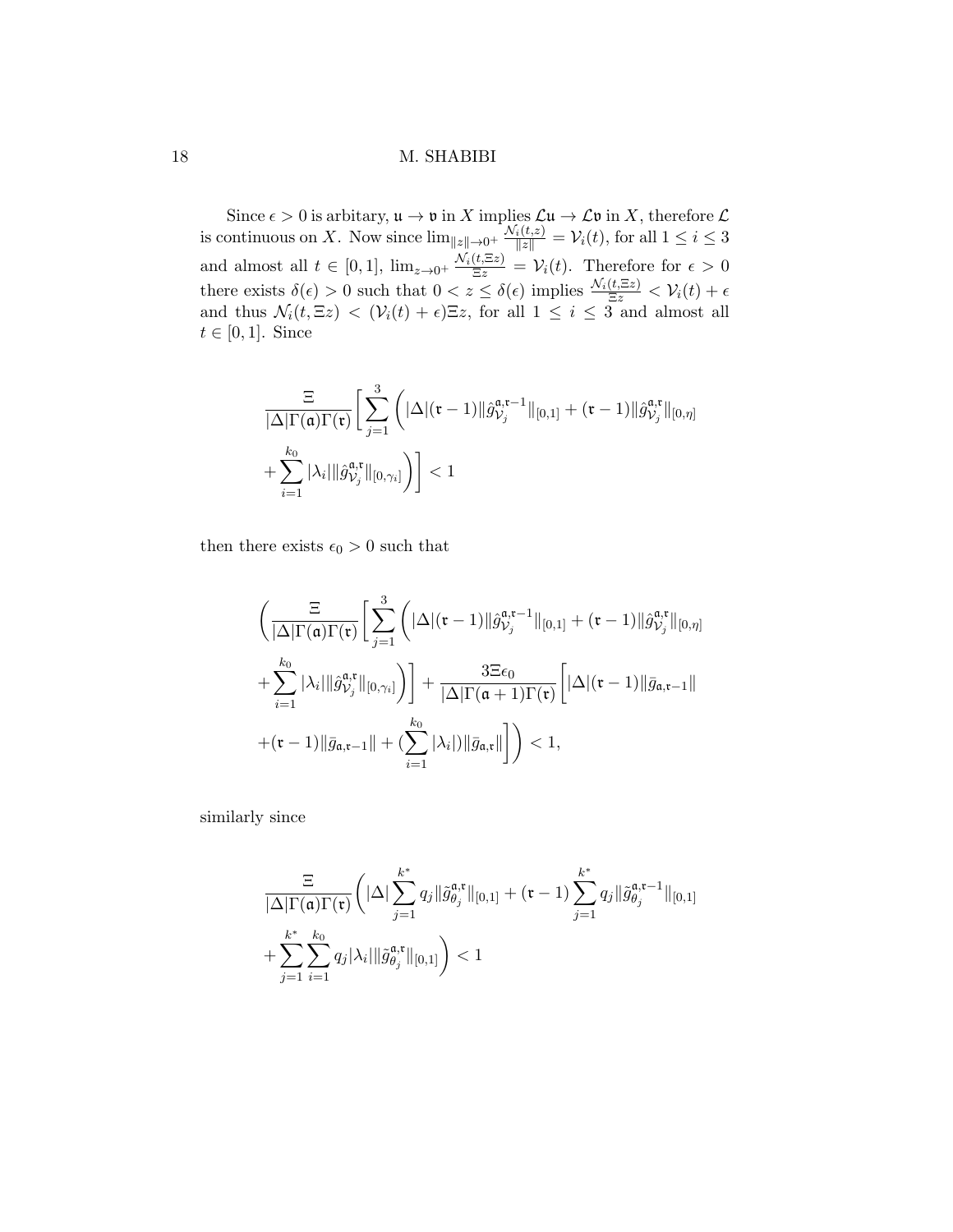there exists  $\epsilon_1 > 0$ , such that

$$
\left[\frac{\Xi}{|\Delta|\Gamma(\mathfrak{a})\Gamma(\mathfrak{r})}\left(|\Delta|\sum_{j=1}^{k^*}q_j\|\tilde{g}_{\theta_j}^{\alpha,\mathfrak{r}}\|_{[0,1]} + (\mathfrak{r}-1)\sum_{j=1}^{k^*}q_j\|\tilde{g}_{\theta_j}^{\mathfrak{a},\mathfrak{r}-1}\|_{[0,1]} + \sum_{j=1}^{k^*}\sum_{i=1}^{k_0}q_j|\lambda_i|\|\tilde{g}_{\theta_j}^{\mathfrak{a},\mathfrak{r}}\|_{[0,1]}\right) +\frac{\Xi\epsilon_1}{|\Delta|\Gamma(\mathfrak{a})\Gamma(\mathfrak{r})}\left(|\Delta|\sum_{j=1}^{k^*}\|\tilde{g}_{\theta_j}^{\mathfrak{a},\mathfrak{r}}\|_{[0,1]} + (\mathfrak{r}-1)\sum_{j=1}^{k^*}\|\tilde{g}_{\theta_j}^{\mathfrak{a},\mathfrak{r}-1}\|_{[0,1]} + \sum_{j=1}^{k^*}\sum_{i=1}^{k_0}|\lambda_i|\|\tilde{g}_{\theta_j}^{\mathfrak{a},\mathfrak{r}}\|_{[0,1]}\right) < 1.
$$

Let  $R_0 = \min\{\epsilon_0, \frac{\delta_m(\epsilon_1)}{2}\}$  $\{\frac{\epsilon_{1j}}{2}\},$  so  $\mathcal{N}_{i}(t,\rho z) < (\mathcal{V}_{i}(t) + \epsilon_{0})\rho z$ , for all  $0 < z \leq$ R<sub>0</sub>. Put  $\Omega = {\mathfrak{u} \in \bar{X} : ||\mathfrak{u}||_* \leq R_0}.$  Define the map  $\mathcal{A} : X^2 \to [0, \infty)$ by  $\mathcal{A}(\mathfrak{u},\mathfrak{v})=1$  when  $\mathfrak{u},\mathfrak{v}\in\Omega$ , otherwise let  $\mathcal{A}(\mathfrak{u},\mathfrak{v})=0$ . Suppose that  $u, v \in X$  be such that  $\mathcal{A}(u, v) \geq 1$ , so  $u, v \in \Omega$ ,  $||u||_* \leq R_0$  and  $||v||_* \leq R_0$ . Then for all  $t \in [0,1]$ , we have

$$
|\mathcal{L}\mathbf{u}(t)| \leq \frac{1}{\Gamma(\mathfrak{a})\Gamma(\mathfrak{r})} \int_0^t |\mathcal{H}_{\mathfrak{a},\mathfrak{r}}(t,\zeta)||\Theta(\zeta,\mathfrak{u}(\zeta),\mathfrak{u}'(\zeta),\phi_{\mathfrak{u}}(\zeta))|d\zeta
$$
  
+ 
$$
\frac{1}{|\Delta|\Gamma(\mathfrak{a})\Gamma(\mathfrak{r}-1)} \int_0^\eta |\mathcal{H}_{\mathfrak{a},\mathfrak{r}-1}(\eta,\zeta)||\Theta(\zeta,\mathfrak{u}(\zeta),\mathfrak{u}'(\zeta),\phi_{\mathfrak{u}}(\zeta))|d\zeta
$$
  
+ 
$$
\frac{1}{|\Delta|\Gamma(\mathfrak{a})\Gamma(\mathfrak{r})} \sum_{i=1}^{k_0} \lambda_i \int_0^{\gamma_i} |\mathcal{H}_{\mathfrak{a},\mathfrak{r}}(\gamma_i,\zeta)||\Theta(\zeta,\mathfrak{u}(\zeta),\mathfrak{u}'(\zeta),\phi_{\mathfrak{u}}(\zeta))|d\zeta
$$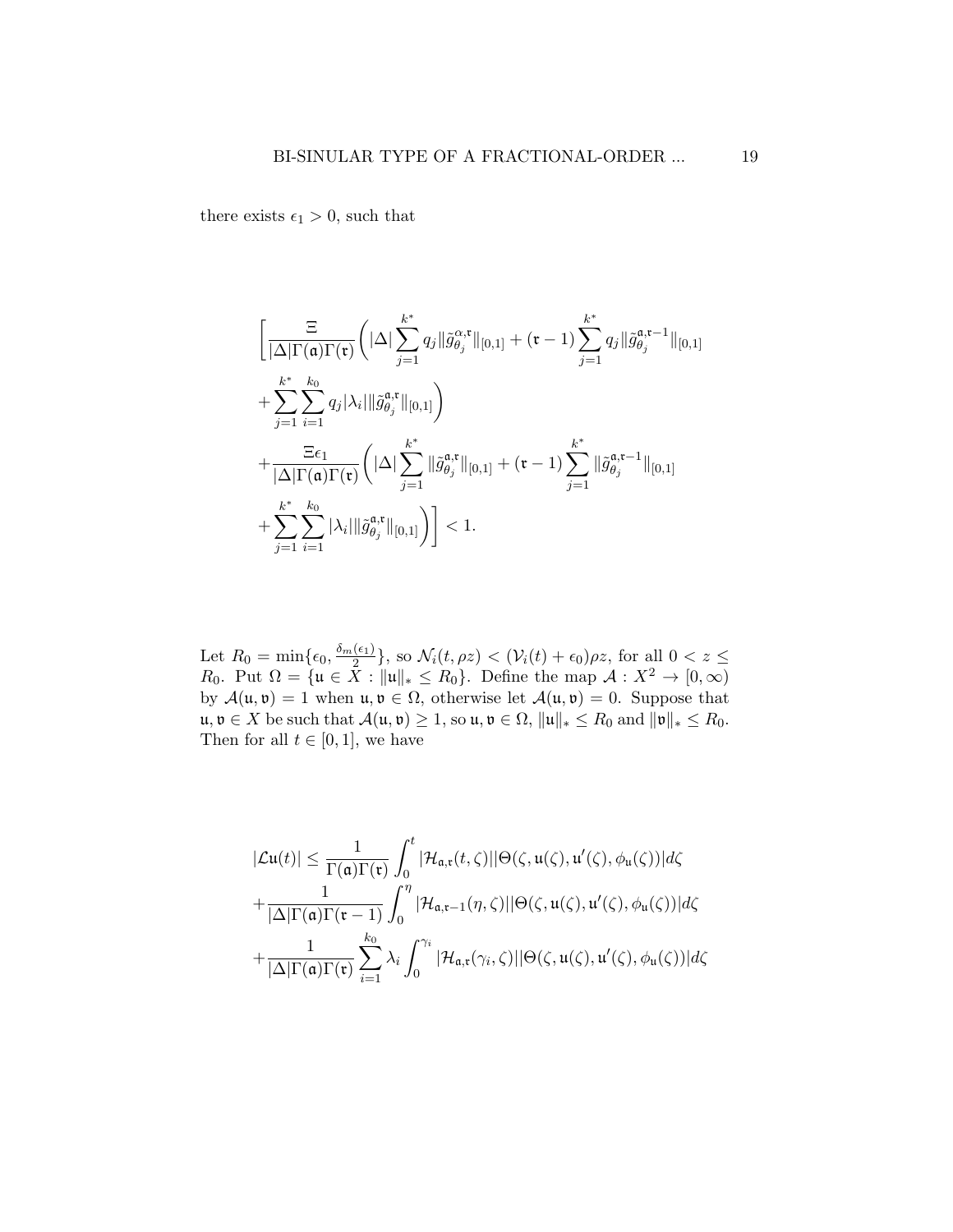$$
\leq \frac{1}{\Gamma(\mathfrak{a})\Gamma(\mathfrak{r})} \int_0^t |\mathcal{H}_{\mathfrak{a},\mathfrak{r}}(t,\zeta)|
$$
  
\n
$$
\times \left( \mathcal{N}_1(\zeta,\mathfrak{u}(\zeta)) + \mathcal{N}_2(\zeta,\mathfrak{u}'(\zeta)) + \mathcal{N}_3(\zeta,\phi_{\mathfrak{u}}(\zeta)) \right) d\zeta
$$
  
\n
$$
+ \frac{1}{|\Delta|\Gamma(\mathfrak{a})\Gamma(\mathfrak{r}-1)} \int_0^\eta |\mathcal{H}_{\mathfrak{a},\mathfrak{r}-1}(\eta,\zeta)|
$$
  
\n
$$
\times \left( \mathcal{N}_1(\zeta,\mathfrak{u}(\zeta)) + \mathcal{N}_2(\zeta,\mathfrak{u}'(\zeta)) + \mathcal{N}_3(\zeta,\phi_{\mathfrak{u}}(\zeta)) \right) d\zeta
$$
  
\n
$$
+ \frac{1}{|\Delta|\Gamma(\mathfrak{a})\Gamma(\mathfrak{r})} \sum_{i=1}^{k_0} |\lambda_i| \int_0^{\gamma_i} |\mathcal{H}_{\mathfrak{a},\mathfrak{r}}(\gamma_i,\zeta)|
$$
  
\n
$$
\times \left( \mathcal{N}_1(\zeta,\mathfrak{u}(\zeta)) + \mathcal{N}_2(\zeta,\mathfrak{u}'(\zeta)) + \mathcal{N}_3(\zeta,\phi_{\mathfrak{u}}(\zeta)) \right) d\zeta.
$$

Consequently, for  $u \in \Omega$ , hence

$$
|\mathcal{L}\mathbf{u}(t)| \leq \frac{1}{\Gamma(\mathfrak{a})\Gamma(\mathfrak{r})} \int_0^t |\mathcal{H}_{\mathfrak{a},\mathfrak{r}}(t,\zeta)|
$$
  
\n
$$
\times \left( \mathcal{N}_1(\zeta, \|\mathbf{u}\|) + \mathcal{N}_2(\zeta, \|\mathbf{u}'\|) + \mathcal{N}_3(\zeta, \omega_1 \|\mathbf{u}\| + \omega_2 \|\mathbf{u}'\|) \right) d\zeta
$$
  
\n
$$
+ \frac{1}{|\Delta|\Gamma(\mathfrak{a})\Gamma(\mathfrak{r}-1)} \int_0^{\eta} |\mathcal{H}_{\mathfrak{a},\mathfrak{r}-1}(\eta,\zeta)|
$$
  
\n
$$
\times \left( \mathcal{N}_1(\zeta, \|\mathbf{u}\|) + \mathcal{N}_2(\zeta, \|\mathbf{u}'\|) + \mathcal{N}_3(\zeta, \omega_1 \|\mathbf{u}\| + \omega_2 \|\mathbf{u}'\|) \right) d\zeta
$$
  
\n
$$
+ \frac{1}{|\Delta|\Gamma(\mathfrak{a})\Gamma(\mathfrak{r})} \sum_{i=1}^{k_0} |\lambda_i| \int_0^{\gamma_i} |\mathcal{H}_{\mathfrak{a},\mathfrak{r}}(\gamma_i,\zeta)|
$$
  
\n
$$
\times \left( \mathcal{N}_1(\zeta, \|\mathbf{u}\|) + \mathcal{N}_2(\zeta, \|\mathbf{u}'\|) + \mathcal{N}_3(\zeta, \omega_1 \|\mathbf{u}\| + \omega_2 \|\mathbf{u}'\|) \right) d\zeta
$$
  
\n
$$
\leq \frac{1}{\Gamma(\mathfrak{a})\Gamma(\mathfrak{r})} \int_0^t |\mathcal{H}_{\mathfrak{a},\mathfrak{r}}(t,\zeta)|
$$
  
\n
$$
\times \left( \mathcal{N}_1(\zeta, \|\mathbf{u}\|_*) + \mathcal{N}_2(\zeta, \|\mathbf{u}\|_*) + \mathcal{N}_3(\zeta, \|\mathbf{u}\|_*) \right) d\zeta
$$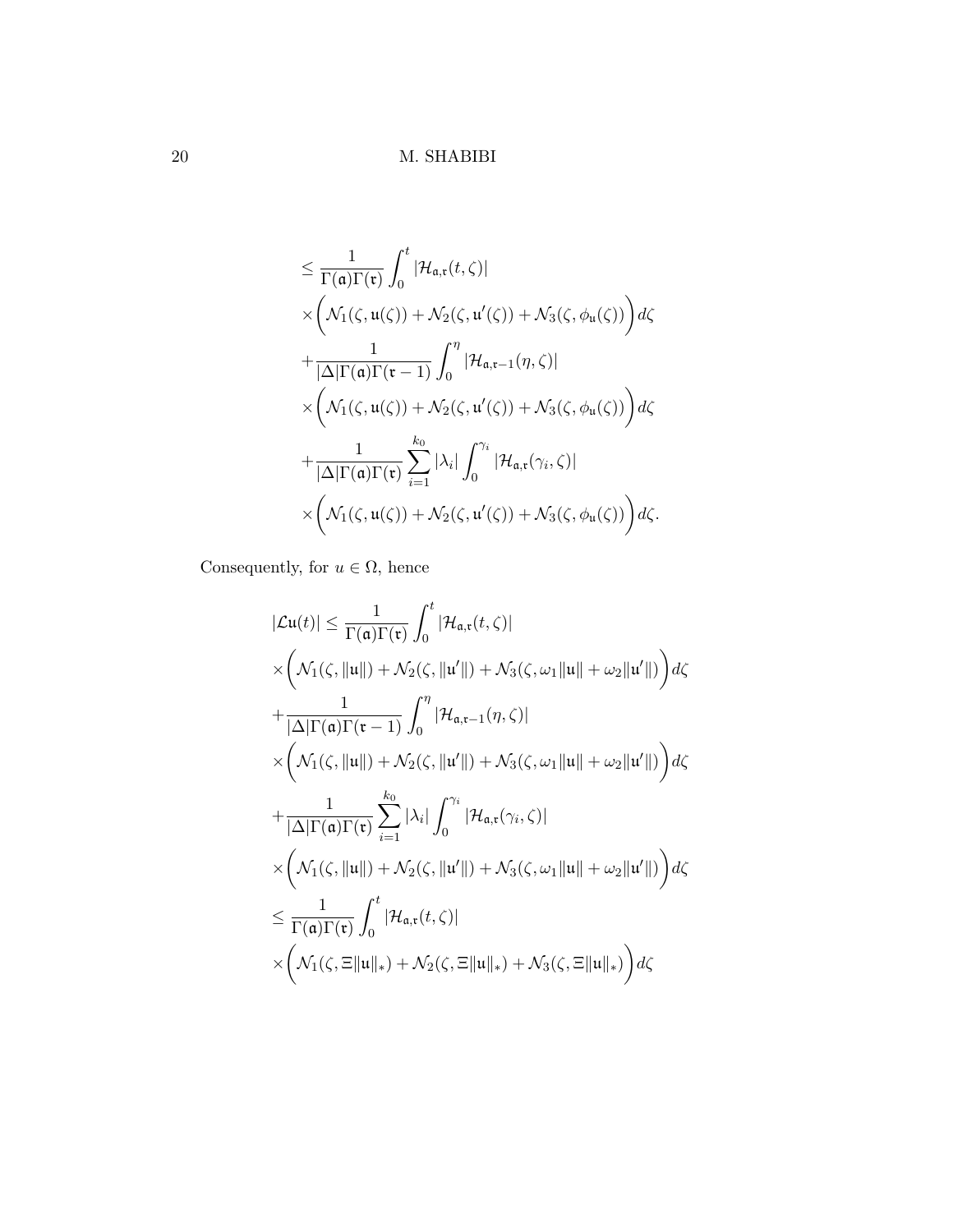$$
+\frac{1}{|\Delta|\Gamma(\mathfrak{a})\Gamma(\mathfrak{r}-1)}\int_{0}^{\eta}|\mathcal{H}_{\mathfrak{a},\mathfrak{r}-1}(\eta,\zeta)|
$$
  
\n
$$
\times \left(\mathcal{N}_{1}(\zeta,\Xi\|u\|_{*})+\mathcal{N}_{2}(\zeta,\Xi\|u\|_{*})+\mathcal{N}_{3}(\zeta,\Xi\|u\|_{*})\right)d\zeta
$$
  
\n
$$
+\frac{1}{|\Delta|\Gamma(\mathfrak{a})\Gamma(\mathfrak{r})}\sum_{i=1}^{k_{0}}|\lambda_{i}|\int_{0}^{\gamma_{i}}|\mathcal{H}_{\mathfrak{a},\mathfrak{r}}(\gamma_{i},\zeta)|
$$
  
\n
$$
\times \left(\mathcal{N}_{1}(\zeta,\Xi\|u\|_{*})+\mathcal{N}_{2}(\zeta,\Xi\|u\|_{*})+\mathcal{N}_{3}(\zeta,\Xi\|u\|_{*})\right)d\zeta
$$
  
\n
$$
\leq \frac{1}{\Gamma(\mathfrak{a})\Gamma(\mathfrak{r})}\int_{0}^{t}|\mathcal{H}_{\mathfrak{a},\mathfrak{r}}(t,\zeta)|
$$
  
\n
$$
\times \left(\mathcal{N}_{1}(\zeta,\Xi\|u\|_{*})+\mathcal{N}_{2}(\zeta,\Xi\|u\|_{*})+\mathcal{N}_{3}(\zeta,\Xi\|u\|_{*})\right)d\zeta
$$
  
\n
$$
+\frac{1}{|\Delta|\Gamma(\mathfrak{a})\Gamma(\mathfrak{r}-1)}\int_{0}^{\eta}|\mathcal{H}_{\mathfrak{a},\mathfrak{r}-1}(\eta,\zeta)|
$$
  
\n
$$
\times \left(\mathcal{N}_{1}(\zeta,\Xi\|u\|_{*})+\mathcal{N}_{2}(\zeta,\Xi\|u\|_{*})+\mathcal{N}_{3}(\zeta,\Xi\|u\|_{*})\right)d\zeta
$$
  
\n
$$
+\frac{1}{|\Delta|\Gamma(\mathfrak{a})\Gamma(\mathfrak{r})}\sum_{i=1}^{k_{0}}|\lambda_{i}|\int_{0}^{\gamma_{i}}|\mathcal{H}_{\mathfrak{a},\mathfrak{r}}(\gamma_{i},\zeta)|
$$
  
\n
$$
\times \left(\mathcal{N}_{1}(\
$$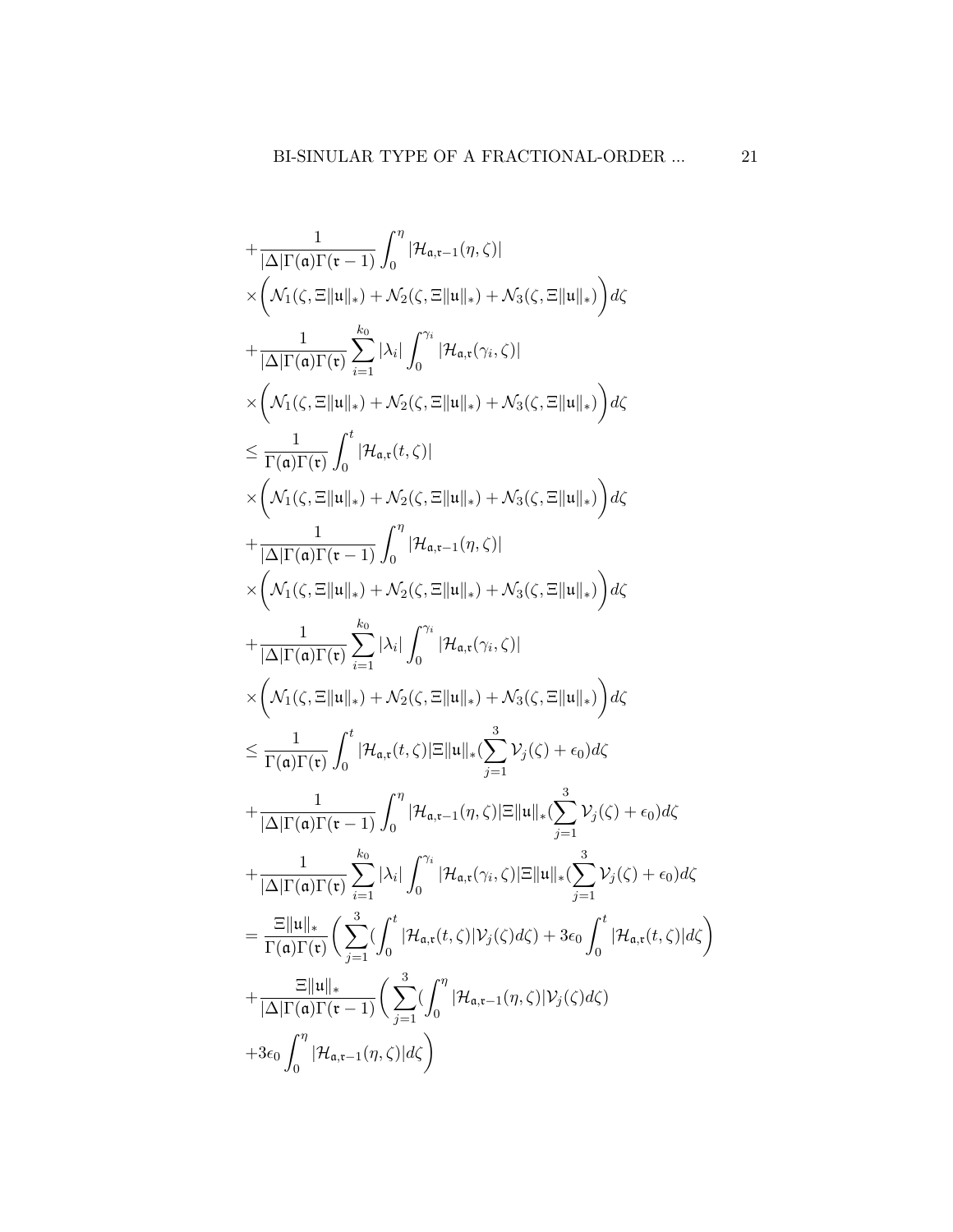$$
+\frac{\Xi\|u\|_{*}}{|\Delta|\Gamma(\mathfrak{a})\Gamma(\mathfrak{r})}\sum_{i=1}^{k_{0}}|\lambda_{i}|\left(\sum_{j=1}^{3}(\int_{0}^{\gamma_{i}}|\mathcal{H}_{\mathfrak{a},\mathfrak{r}}(\gamma_{i},\zeta)|\mathcal{V}_{j}(\zeta)d\zeta) +3\epsilon_{0}\int_{0}^{\gamma_{i}}|\mathcal{H}_{\mathfrak{a},\mathfrak{r}}(\gamma_{i},\zeta)|d\zeta\right) =\frac{\Xi\|u\|_{*}}{\Gamma(\mathfrak{a})\Gamma(\mathfrak{r})}\left(\sum_{j=1}^{3}(\int_{0}^{t}\int_{\zeta}^{t}\frac{(t-\xi)^{\mathfrak{r}-1}(\xi-\zeta)^{\mathfrak{a}-1}}{|g(\xi)|}d\xi\mathcal{V}_{j}(\zeta)d\zeta\right) +3\epsilon_{0}\int_{0}^{t}\int_{\zeta}^{t}\frac{(t-\xi)^{\mathfrak{r}-1}(\xi-\zeta)^{\mathfrak{a}-1}}{|g(\xi)|}d\xi d\zeta\right) + \frac{\Xi\|u\|_{*}}{|\Delta|\Gamma(\mathfrak{a})\Gamma(\mathfrak{r}-1)}\left(\sum_{j=1}^{3}(\int_{0}^{\eta}\int_{\zeta}^{t}\frac{(\eta-\xi)^{\mathfrak{r}-2}(\xi-\zeta)^{\mathfrak{a}-1}}{|g(\xi)|}d\xi\mathcal{V}_{j}(\zeta)d\zeta\right) +3\epsilon_{0}\int_{0}^{\eta}\int_{\zeta}^{\eta}\frac{(\eta-\xi)^{\mathfrak{r}-2}(\xi-\zeta)^{\mathfrak{a}-1}}{|g(\xi)|}d\xi d\zeta\right) + \frac{\Xi\|u\|_{*}}{|\Delta|\Gamma(\mathfrak{a})\Gamma(\mathfrak{r})}\sum_{i=1}^{k_{0}}|\lambda_{i}|\left(\sum_{j=1}^{3}(\int_{0}^{\gamma_{i}}\int_{\zeta}^{\gamma_{i}}\frac{(\gamma_{i}-\xi)^{\mathfrak{r}-1}(\xi-\zeta)^{\mathfrak{a}-1}}{|g(\xi)|}d\xi\mathcal{V}_{j}(\zeta)d\zeta\right) +3\epsilon_{0}\int_{0}^{\gamma_{i}}\int_{\zeta}^{\gamma_{i}}\frac{(\gamma_{i}-\xi)^{\math
$$

thus, it is concluded that for all  $\mathfrak{u}\in\Omega$  and  $t\in[0,1]$ 

$$
|\mathcal{L}\mathbf{u}(t)| \leq \frac{\Xi \|\mathbf{u}\|_{*}}{\Gamma(\mathbf{a})\Gamma(\mathbf{t})} \bigg( \sum_{j=1}^{3} \bigg( \int_{0}^{t} \int_{0}^{\xi} \frac{(t-\xi)^{\mathbf{r}-1}(\xi-\zeta)^{\mathbf{a}-1}}{|g(\xi)|} \mathcal{V}_{j}(\zeta) d\zeta d\xi \bigg)
$$
  
+3\epsilon\_{0} \int\_{0}^{t} \frac{1}{|g(\xi)|} \int\_{0}^{\xi} (t-\xi)^{\mathbf{r}-1}(\xi-\zeta)^{\mathbf{a}-1} d\zeta d\xi \bigg)  
+ \frac{\Xi \|\mathbf{u}\|\_{\*}}{|\Delta|\Gamma(\mathbf{a})\Gamma(\mathbf{t}-1)} \bigg( \sum\_{j=1}^{3} \bigg( \int\_{0}^{\eta} \int\_{0}^{\xi} \frac{(\eta-\xi)^{\mathbf{r}-2}(\xi-\zeta)^{\mathbf{a}-1}}{|g(\xi)|} \mathcal{V}\_{j}(\zeta) d\zeta d\xi \bigg)  
+3\epsilon\_{0} \int\_{0}^{\eta} \frac{1}{|g(\xi)|} \int\_{0}^{\xi} (\eta-\xi)^{\mathbf{r}-2}(\xi-\zeta)^{\mathbf{a}-1} d\zeta d\xi \bigg)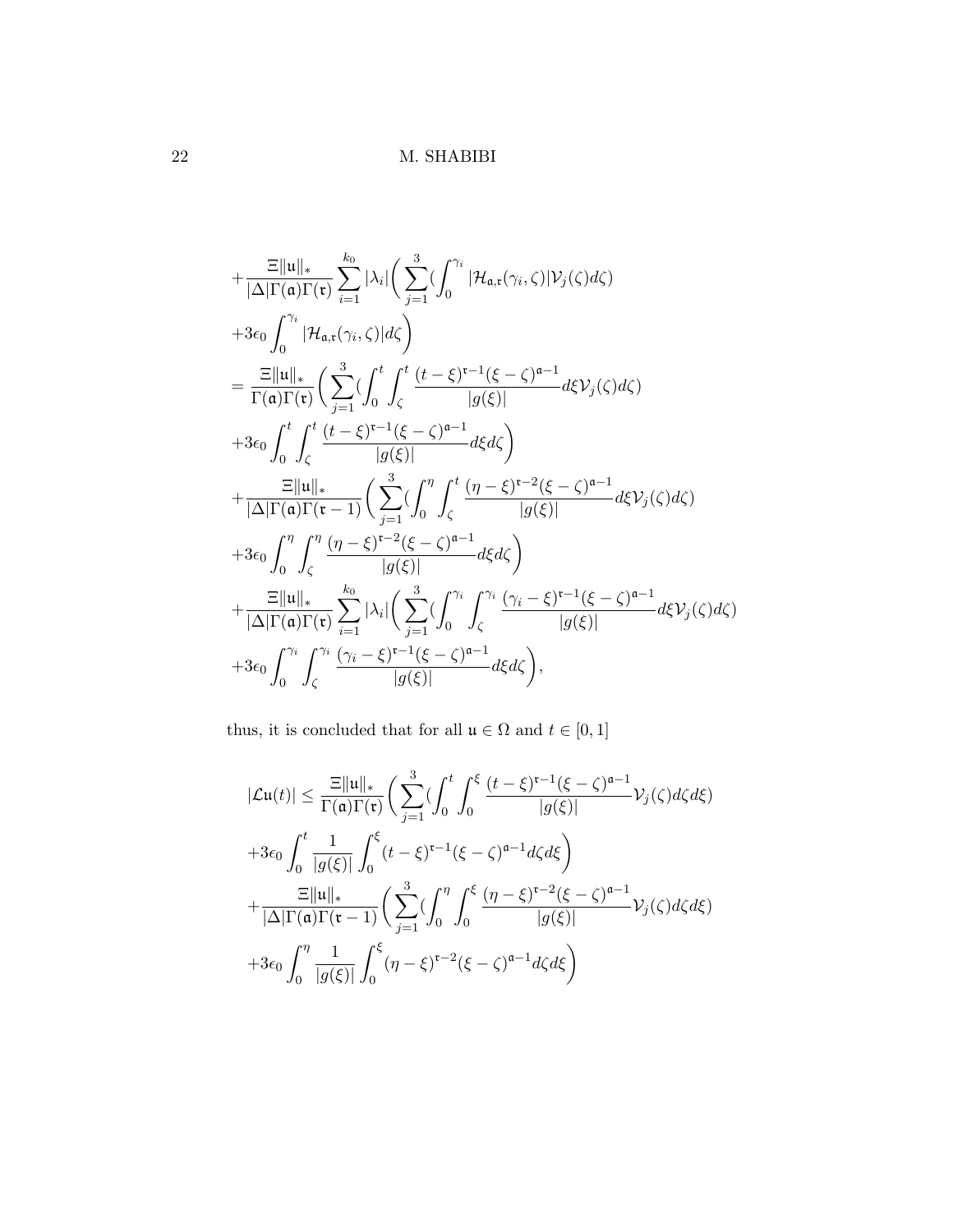$$
+\frac{\Xi\|u\|_{*}}{|\Delta|\Gamma(\mathfrak{a})\Gamma(\mathfrak{r})}\sum_{i=1}^{k_{0}}|\lambda_{i}|\bigg(\sum_{j=1}^{3}(\int_{0}^{\gamma_{i}}\int_{0}^{\xi}\frac{(\gamma_{i}-\xi)^{\mathfrak{r}-1}(\xi-\zeta)^{\mathfrak{a}-1}}{|g(\xi)|}\mathcal{V}_{j}(\zeta)d\zeta d\xi)+3\epsilon_{0}\int_{0}^{\gamma_{i}}\frac{1}{|g(\xi)|}\int_{0}^{\xi}(\gamma_{i}-\xi)^{\mathfrak{r}-1}(\xi-\zeta)^{\mathfrak{a}-1}d\zeta d\xi\bigg).
$$

Since  $\xi \in [\zeta, t]$ , then  $(t-\xi)^{r-1}(\xi-\zeta)^{a-1} \le (t-\zeta)^{a+r-2}$ , hence for  $\xi \in [\zeta, t]$ we have

$$
\int_0^{\xi} \frac{(t-\xi)^{\mathfrak{r}-1}(\xi-s)^{\mathfrak{a}-1}}{|g(\xi)|} \mathcal{V}_j(\zeta) d\zeta \le \frac{1}{|g(\xi)|} \int_0^{\xi} (t-\zeta)^{\mathfrak{a}+\mathfrak{r}-2} \mathcal{V}_j(\zeta) d\zeta
$$

$$
= \frac{1}{|g(\xi)|} \hat{\mathcal{V}}_j^{\mathfrak{a},\mathfrak{r}}(t,\xi),
$$

also we have  $\int_0^{\xi} (t-\xi)^{r-1} (\xi-\zeta)^{\mathfrak{a}-1} d\zeta = \frac{(t-\xi)^{r-1} \xi^{\mathfrak{a}}}{\mathfrak{a}}$  $\frac{\mu}{\alpha}$ . So for all  $\mu \in \Omega$  and  $t \in [0, 1]$  it is inferred that

$$
|\mathcal{L}\mathbf{u}(t)| \leq \frac{\Xi \|\mathbf{u}\|_{*}}{\Gamma(\mathbf{a})\Gamma(\mathbf{r})} \bigg( \sum_{j=1}^{3} \int_{0}^{t} \frac{\hat{\mathcal{V}}_{j}^{\mathbf{a},\mathbf{r}}(t,\xi)}{|g(\xi)|} d\xi + 3\epsilon_{0} \int_{0}^{t} \frac{(t-\xi)^{\mathbf{r}-1}\xi^{\mathbf{a}}}{\mathbf{a}|g(\xi)|} d\xi \bigg) + \frac{\Xi \|\mathbf{u}\|_{*}}{|\Delta|\Gamma(\mathbf{a})\Gamma(\mathbf{r}-1)} \bigg( \sum_{j=1}^{3} \int_{0}^{\eta} \frac{\hat{\mathcal{V}}_{j}^{\mathbf{a},\mathbf{r}}(\eta,\xi)}{|g(\xi)|} d\xi + 3\epsilon_{0} \int_{0}^{\eta} \frac{(\eta-\xi)^{\mathbf{r}-2}\xi^{\mathbf{a}}}{\mathbf{a}|g(\xi)|} d\xi \bigg) + \frac{\Xi \|\mathbf{u}\|_{*}}{|\Delta|\Gamma(\mathbf{a})\Gamma(\mathbf{r})} \sum_{i=1}^{k_{0}} |\lambda_{i}| \bigg( \sum_{j=1}^{3} \int_{0}^{\gamma_{i}} \frac{\hat{\mathcal{V}}_{j}^{\mathbf{a},\mathbf{r}}(\gamma_{i},\xi)}{|g(\xi)|} d\xi + 3\epsilon_{0} \int_{0}^{\gamma_{i}} \frac{(\gamma_{i}-\xi)^{\mathbf{r}-1}\xi^{\mathbf{a}}}{\mathbf{a}|g(\xi)|} d\xi \bigg),
$$

therefore

$$
|\mathcal{L}\mathbf{u}(t)| \leq \frac{\Xi \|\mathbf{u}\|_{*}}{\Gamma(\mathbf{a})\Gamma(\mathbf{t})} \bigg(\sum_{j=1}^{3} \|\hat{g}_{\mathcal{V}_{j}}^{\mathbf{a},\mathbf{t}}\|_{[0,t]} + \frac{3\epsilon_{0}}{\mathbf{a}}\|\bar{g}_{\mathbf{a},\mathbf{t}}\|\bigg) + \frac{\Xi \|\mathbf{u}\|_{*}}{|\Delta|\Gamma(\mathbf{a})\Gamma(\mathbf{t}-1)} \bigg(\sum_{j=1}^{3} \|\hat{g}_{\mathcal{V}_{j}}^{\mathbf{a},\mathbf{t}}\|_{[0,\eta]} + \frac{3\epsilon_{0}}{\mathbf{a}}\|\bar{g}_{\mathbf{a},\mathbf{t}-1}\|\bigg) + \frac{\Xi \|\mathbf{u}\|_{*}}{|\Delta|\Gamma(\mathbf{a})\Gamma(\mathbf{t})} \bigg(\sum_{j=1}^{3} \Big[\sum_{i=1}^{k_{0}} |\lambda_{i}| \|\hat{g}_{\mathcal{V}_{j}}^{\mathbf{a},\mathbf{t}}\|_{[0,\gamma_{i}]} \bigg] + \frac{3\epsilon_{0}}{\mathbf{a}} (\sum_{i=1}^{k_{0}} |\lambda_{i}|) \|\bar{g}_{\mathbf{a},\mathbf{t}}\|\bigg).
$$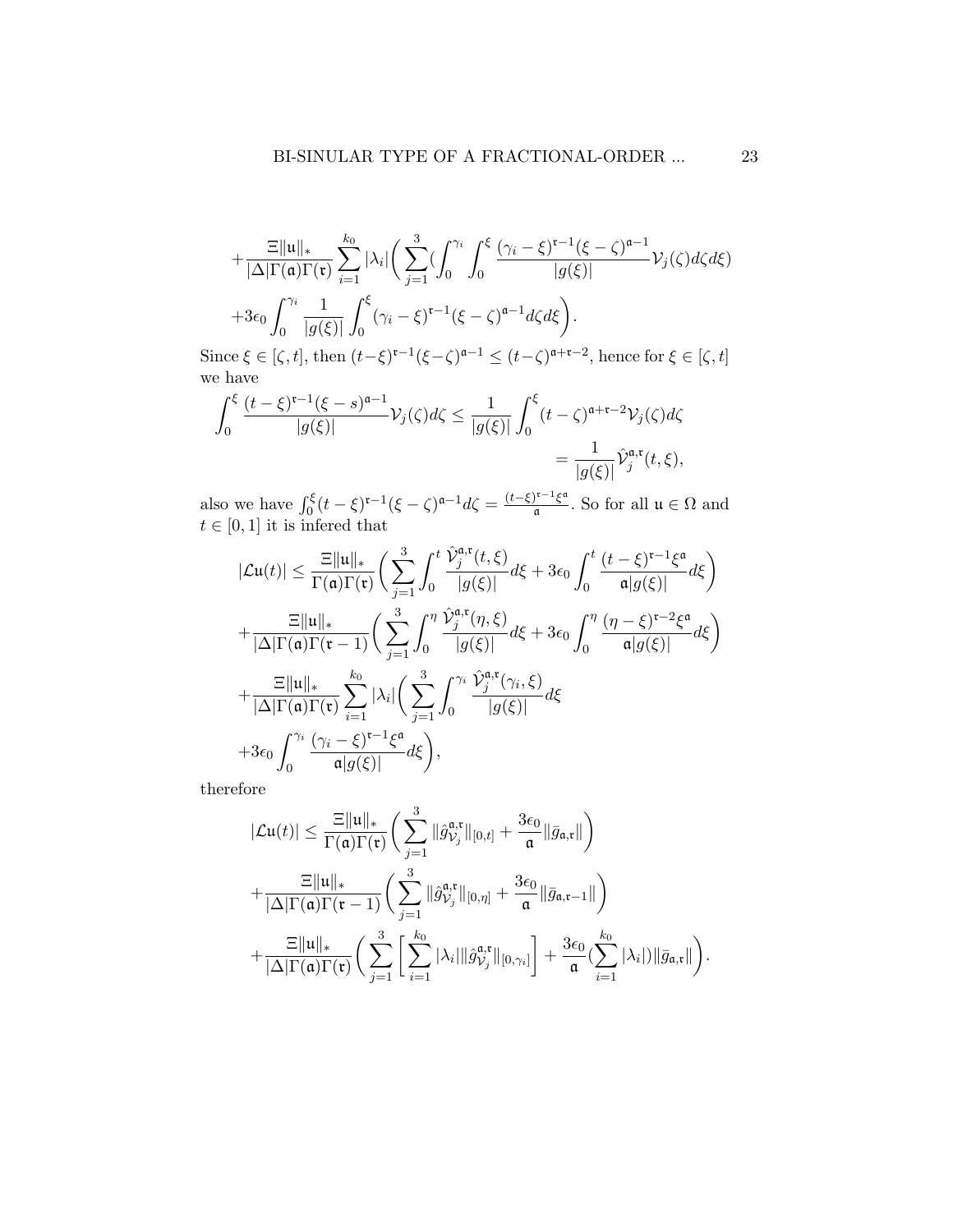Taking the supremum norm over  $[0,1],$  we conclude that

$$
\|\mathcal{L}u\| \leq \frac{\Xi\|u\|_{*}}{\Gamma(\mathfrak{a})\Gamma(\mathfrak{r})} \Big( \sum_{j=1}^{3} \|\hat{g}_{\mathcal{V}_{j}}^{\mathfrak{a},\mathfrak{r}}\|_{[0,1]} + \frac{3\epsilon_{0}}{\mathfrak{a}}\|\bar{g}_{\mathfrak{a},\mathfrak{r}}\| \Big) \n+ \frac{\Xi\|u\|_{*}}{|\Delta|\Gamma(\mathfrak{a})\Gamma(\mathfrak{r}-1)} \Big( \sum_{j=1}^{3} \|\hat{g}_{\mathcal{V}_{j}}^{\mathfrak{a},\mathfrak{r}}\|_{[0,\eta]} + \frac{3\epsilon_{0}}{\mathfrak{a}}\|\bar{g}_{\mathfrak{a},\mathfrak{r}-1}\| \Big) \n+ \frac{\Xi\|u\|_{*}}{|\Delta|\Gamma(\mathfrak{a})\Gamma(\mathfrak{r})} \Big( \sum_{j=1}^{3} \Big[ \sum_{i=1}^{k_{0}} |\lambda_{i}| \|\hat{g}_{\mathcal{V}_{j}}^{\mathfrak{a},\mathfrak{r}}\|_{[0,\gamma_{i}]} \Big] + \frac{3\epsilon_{0}}{\mathfrak{a}} (\sum_{i=1}^{k_{0}} |\lambda_{i}|) \|\bar{g}_{\mathfrak{a},\mathfrak{r}}\| \Big) \n= \frac{\Xi\|u\|_{*}}{|\Delta|\Gamma(\mathfrak{a})\Gamma(\mathfrak{r})} \Big[ \sum_{j=1}^{3} \Big( |\Delta| ||\hat{g}_{\mathcal{V}_{j}}^{\mathfrak{a},\mathfrak{r}}\|_{[0,1]} + (\mathfrak{r}-1) ||\hat{g}_{\mathcal{V}_{j}}^{\mathfrak{a},\mathfrak{r}}\|_{[0,\eta]} \n+ \sum_{i=1}^{k_{0}} |\lambda_{i}||\hat{g}_{\mathcal{V}_{j}}^{\mathfrak{a},\mathfrak{r}}\|_{[0,\gamma_{i}]} \Big) \Big] \n+ \frac{3\Xi\epsilon_{0}||u||_{*}}{|\Delta|\Gamma(\mathfrak{a}+1)\Gamma(\mathfrak{r})} \Big[ |\Delta||\bar{g}_{\mathfrak{a},\mathfrak{r}}|| + (\mathfrak{r}-1) ||\bar{g}_{\mathfrak{a},\mathfrak{r}-1}|| +
$$

Likewise, for all  $t\in [0,1]$  and  $\mathfrak{u}\in \Omega$  we have

$$
|\mathcal{L}'\mathfrak{u}(t)| \leq \frac{1}{\Gamma(\mathfrak{a})\Gamma(\mathfrak{r}-1)} \int_0^t |\mathcal{H}_{\mathfrak{a},\mathfrak{r}-1}(t,\zeta)||\Theta(\zeta,\mathfrak{u}(\zeta),\mathfrak{u}'(\zeta),\phi_{\mathfrak{u}}(\zeta))|d\zeta
$$
  

$$
\leq \frac{1}{\Gamma(\mathfrak{a})\Gamma(\mathfrak{r}-1)} \int_0^t |\mathcal{H}_{\mathfrak{a},\mathfrak{r}-1}(t,\zeta)|
$$
  

$$
\times \left(\mathcal{N}_1(\zeta, \|\mathfrak{u}\|) + \mathcal{N}_2(\zeta, \|\mathfrak{u}'\|) + \mathcal{N}_3(\zeta, \omega_1 \|\mathfrak{u}\| + \omega_2 \|\mathfrak{u}'\|)\right) d\zeta
$$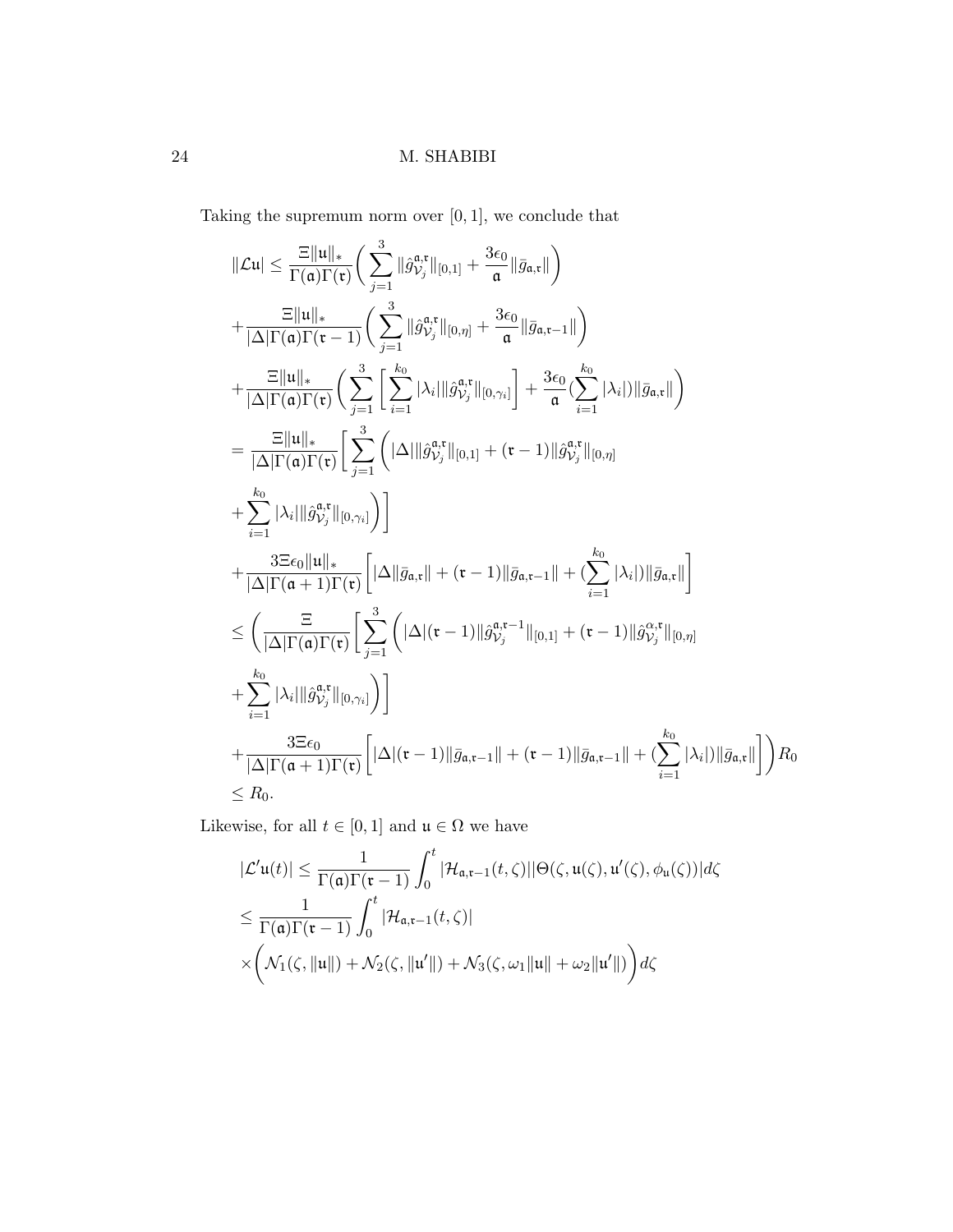$$
\leq \frac{1}{\Gamma(\mathfrak{a})\Gamma(\mathfrak{r}-1)} \int_{0}^{t} |\mathcal{H}_{\mathfrak{a},\mathfrak{r}-1}(t,\zeta)|
$$
\n
$$
\times \left( \mathcal{N}_{1}(\zeta,\Xi||\mathfrak{u}||_{*}) + \mathcal{N}_{2}(\zeta,\Xi||\mathfrak{u}||_{*}) + \mathcal{N}_{3}(\zeta,\Xi||\mathfrak{u}||_{*}) \right) d\zeta
$$
\n
$$
\leq \frac{1}{\Gamma(\mathfrak{a})\Gamma(\mathfrak{r}-1)} \int_{0}^{t} |\mathcal{H}_{\mathfrak{a},\mathfrak{r}-1}(t,\zeta)|\Xi||\mathfrak{u}||_{*}(\sum_{j=1}^{3} \mathcal{V}_{j}(\zeta) + \epsilon_{0}) d\zeta
$$
\n
$$
= \frac{\Xi||\mathfrak{u}||_{*}}{\Gamma(\mathfrak{a})\Gamma(\mathfrak{r}-1)} \left( \sum_{j=1}^{3} \int_{0}^{t} |\mathcal{H}_{\mathfrak{a},\mathfrak{r}-1}(t,\zeta)|\mathcal{V}_{j}(\zeta) d\zeta + 3\epsilon_{0} \int_{0}^{t} |\mathcal{H}_{\mathfrak{a},\mathfrak{r}-1}(t,\zeta)| d\zeta \right)
$$
\n
$$
= \frac{\Xi||\mathfrak{u}||_{*}}{\Gamma(\mathfrak{a})\Gamma(\mathfrak{r}-1)} \left( \sum_{j=1}^{3} \int_{0}^{t} \int_{\zeta}^{t} \frac{(t-\xi)^{\mathfrak{r}-2}(\xi-\zeta)^{\mathfrak{a}-1}}{|g(\xi)|} \mathcal{V}_{j}(\zeta) d\zeta d\zeta
$$
\n
$$
+3\epsilon_{0} \int_{0}^{t} \int_{\zeta}^{t} \frac{(t-\xi)^{\mathfrak{r}-2}(\xi-\zeta)^{\mathfrak{a}-1}}{|g(\xi)|} d\xi d\zeta \right)
$$
\n
$$
= \frac{\Xi||\mathfrak{u}||_{*}}{\Gamma(\mathfrak{a})\Gamma(\mathfrak{r}-1)} \left( \sum_{j=1}^{3} (\int_{0}^{t} \int_{0}^{\xi} \frac{(t-\xi)^{\mathfrak{r}-2}(\xi-\zeta)^{\mathfrak{a
$$

Therefore

$$
\|\mathcal{L}'\mathfrak{u}\| \leq \frac{\Xi \|\mathfrak{u}\|_{*}}{\Gamma(\mathfrak{a})\Gamma(\mathfrak{r}-1)} \bigg(\sum_{j=1}^3 \|\hat{g}_{\mathcal{V}_j}^{\mathfrak{a},\mathfrak{r}-1}\|_{[0,1]} + \frac{3\epsilon_0}{\mathfrak{a}}\|\bar{g}_{\mathfrak{a},\mathfrak{r}-1}\|\bigg)
$$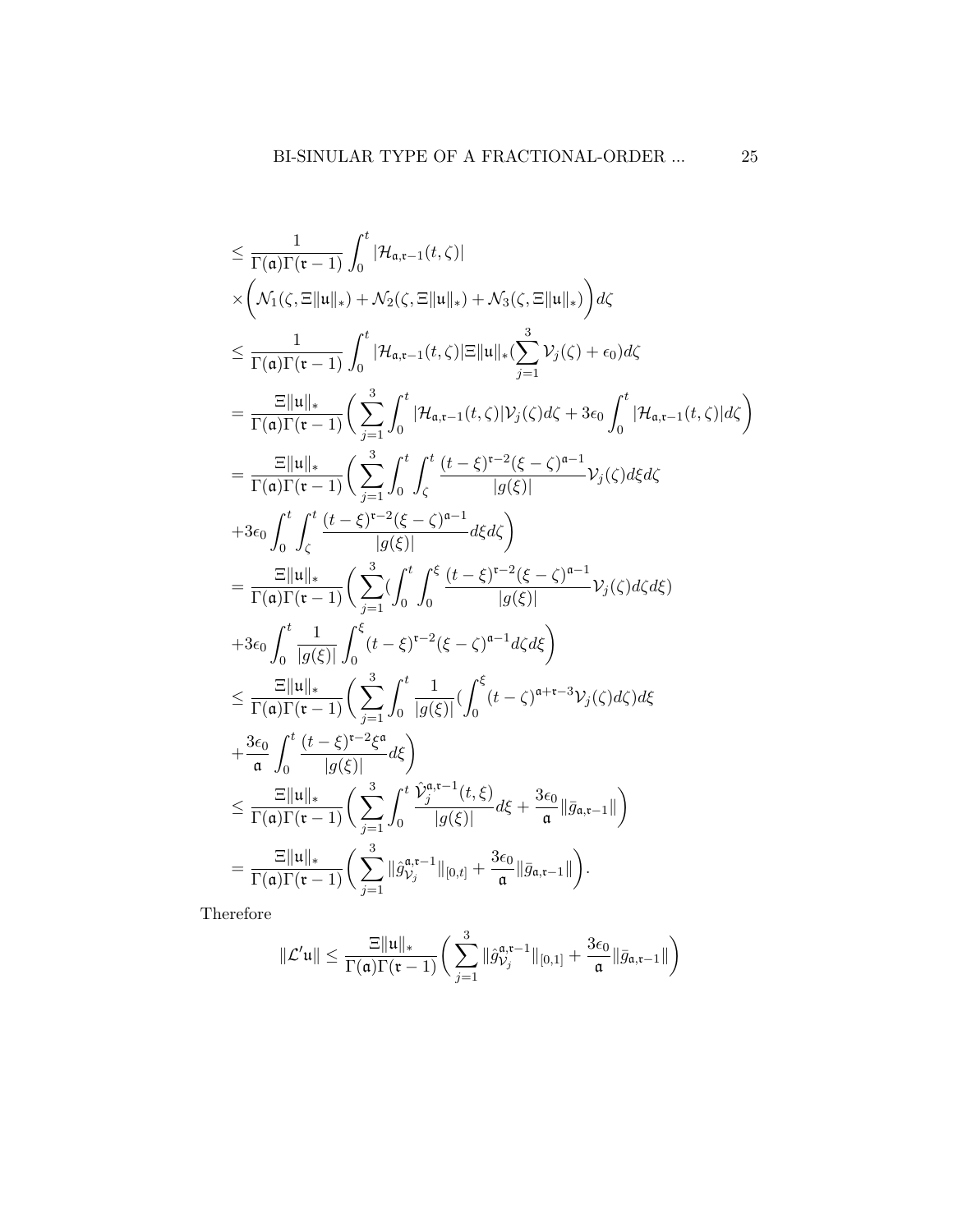$$
= \frac{\Xi \|\mathfrak{u}\|_{*}}{|\Delta|\Gamma(\mathfrak{a})\Gamma(\mathfrak{r})} \bigg(|\Delta|(\mathfrak{r}-1) \sum_{j=1}^{3} ||\hat{g}_{\mathcal{V}_{j}}^{\mathfrak{a},\mathfrak{r}-1}||_{[0,1]} + |\Delta|(\mathfrak{r}-1) \frac{3\epsilon_{0}}{\mathfrak{a}}||\bar{g}_{\mathfrak{a},\mathfrak{r}-1}|| \bigg) \leq \bigg(\frac{\Xi}{|\Delta|\Gamma(\mathfrak{a})\Gamma(\mathfrak{r})}\bigg[\sum_{j=1}^{3} \bigg(|\Delta|(\mathfrak{r}-1)||\hat{g}_{\mathcal{V}_{j}}^{\mathfrak{a},\mathfrak{r}-1}||_{[0,1]} + (\mathfrak{r}-1)||\hat{g}_{\mathcal{V}_{j}}^{\mathfrak{a},\mathfrak{r}}||_{[0,\eta]} +\sum_{i=1}^{k_{0}} |\lambda_{i}||\hat{g}_{\mathcal{V}_{j}}^{\mathfrak{a},\mathfrak{r}}||_{[0,\gamma_{i}]}\bigg)\bigg] + \frac{3\Xi\epsilon_{0}}{|\Delta|\Gamma(\mathfrak{r}+1)\Gamma(\mathfrak{r})}\bigg[|\Delta|(\mathfrak{r}-1)||\bar{g}_{\mathfrak{a},\mathfrak{r}-1}|| +(\mathfrak{r}-1)||\bar{g}_{\mathfrak{a},\mathfrak{r}-1}|| + (\sum_{i=1}^{k_{0}} |\lambda_{i}|)||\bar{g}_{\mathfrak{a},\mathfrak{r}}||\bigg]\bigg)R_{0} \leq R_{0}.
$$

Thus, we conclude that

$$
\|\mathcal{L}\mathfrak{u}\|_* = \max\{\|\mathcal{L}\mathfrak{u}\|,\|\mathcal{L}'\mathfrak{u}\|\} \leq R_0,
$$

hence  $\mathcal{L}\mathfrak{u} \in \Omega$ . By a similar way, it is resulted in  $\mathcal{L}\mathfrak{v} \in \Omega$ , this implies that  $\mathcal{A}(\mathcal{L}\mathfrak{u},\mathcal{L}\mathfrak{v})\geq 1$ , therefore  $\mathcal L$  is  $\mathcal A$ - admissible. Evidently  $\Omega$  is nonempty, so there exists  $u_0 \in \Omega$ , we further proved that  $\mathcal{L}u_0 \in \Omega$ , which leads to  $\mathcal{A}(\mathfrak{u}_0,\mathcal{L}\mathfrak{u}_0) \geq 1$ . Let  $\mathfrak{u},\mathfrak{v} \in X$ , if  $\mathcal{A}(\mathfrak{u},\mathfrak{v}) \neq 0$ , then  $\mathfrak{u},\mathfrak{v} \in \Omega$ , therefore

$$
d(\mathfrak{u},\mathfrak{v})\leq \|\mathfrak{u}\|_*+\|\mathfrak{v}\|_*\leq 2\frac{\delta_m(\epsilon_1)}{2}=\delta_m(\epsilon_1).
$$

By [\(4\)](#page-5-0), the following inequality is held

$$
\Lambda(\Xi \|\mathfrak{u}-\mathfrak{v}\|_*, \Xi \|\mathfrak{u}-\mathfrak{v}\|_*, \Xi \|\mathfrak{u}-\mathfrak{v}\|_* ) \leq \Xi(q_j + \epsilon_1) \|\mathfrak{u}-\mathfrak{v}\|_*,
$$

so for all  $t \in [0, 1]$ , [\(5\)](#page-11-0) implies that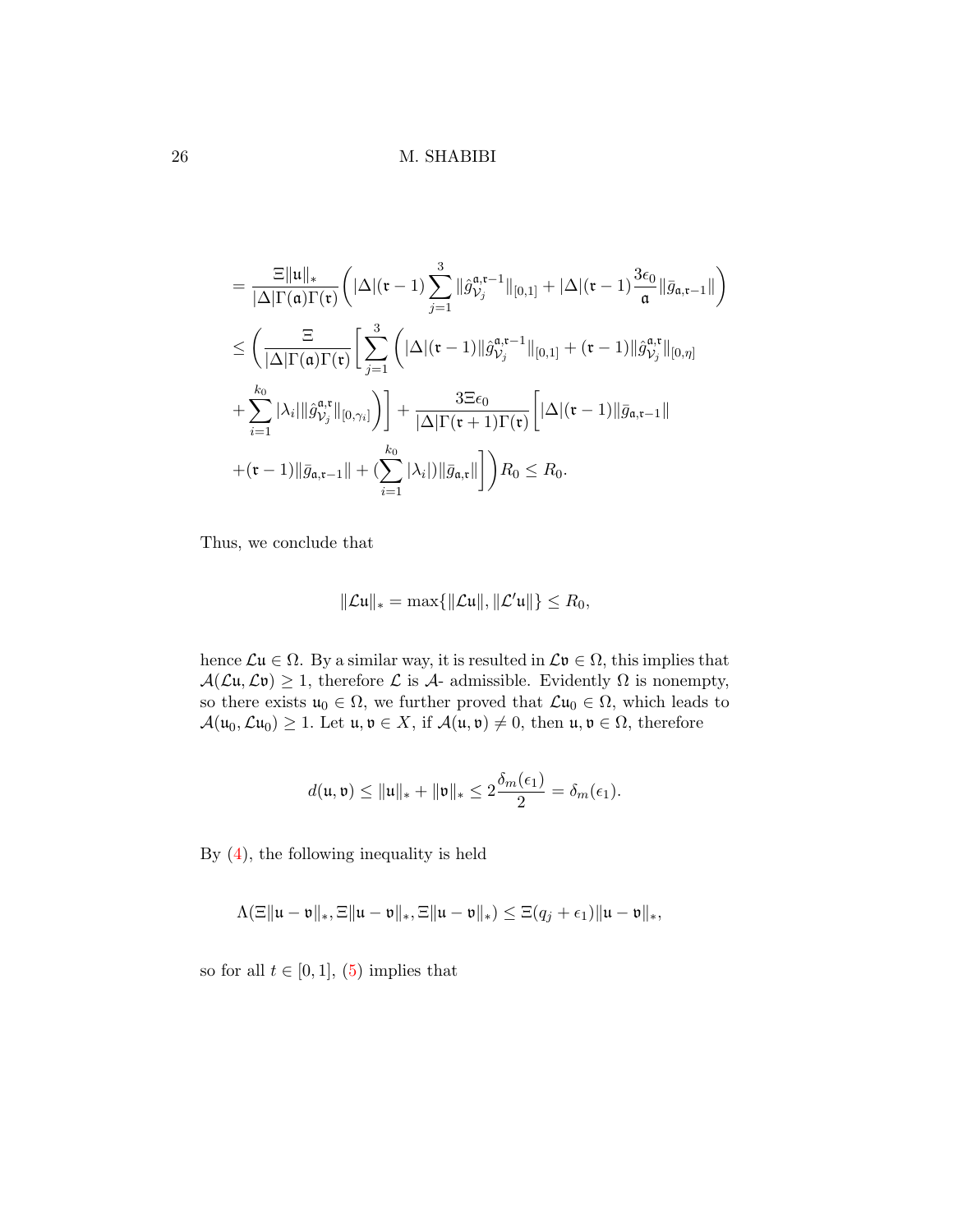$$
|\mathcal{L}u(t) - \mathcal{L}v(t)| \leq \frac{\mathbb{E}||u - v||_{*}}{\Gamma(\alpha)\Gamma(\mathfrak{r})} \sum_{j=1}^{k^{*}} (q_{j} + \epsilon_{1}) \int_{0}^{1} \tilde{g}_{\theta_{j}}^{\alpha, \mathfrak{r}}(1, \xi) d\xi
$$
  
+ 
$$
\frac{\mathbb{E}||u - v||_{*}}{|\Delta|\Gamma(\alpha)\Gamma(\mathfrak{r})} \sum_{j=1}^{k^{*}} (q_{j} + \epsilon_{1}) \int_{0}^{1} \tilde{g}_{\theta_{j}}^{\alpha, \mathfrak{r}-1}(1, \xi) d\xi
$$
  
+ 
$$
\frac{\mathbb{E}||u - v||_{*}}{|\Delta|\Gamma(\alpha)\Gamma(\mathfrak{r})} \sum_{j=1}^{k^{*}} \left[ (q_{j} + \epsilon_{1}) \left( \sum_{i=1}^{k_{0}} |\lambda_{i}| \int_{0}^{1} \tilde{g}_{\theta_{j}}^{\alpha, \mathfrak{r}}(1, \xi) d\xi \right) \right]
$$
  

$$
\leq \frac{\mathbb{E}||u - v||_{*}}{\Gamma(\alpha)\Gamma(\mathfrak{r})} \sum_{j=1}^{k^{*}} (q_{j} + \epsilon_{1}) ||\tilde{g}_{\theta_{j}}^{\alpha, \mathfrak{r}}||_{[0,1]}
$$
  
+ 
$$
\frac{\mathbb{E}||u - v||_{*}}{|\Delta|\Gamma(\alpha)\Gamma(\mathfrak{r})} \sum_{j=1}^{k^{*}} (q_{j} + \epsilon_{1}) ||\tilde{g}_{\theta_{j}}^{\alpha, \mathfrak{r}-1}||_{[0,1]}
$$
  
+ 
$$
\frac{\mathbb{E}||u - v||_{*}}{|\Delta|\Gamma(\alpha)\Gamma(\mathfrak{r})} \sum_{j=1}^{k^{*}} \sum_{i=1}^{k_{0}} (q_{j} + \epsilon_{1}) |\lambda_{i}| ||\tilde{g}_{\theta_{j}}^{\alpha, \mathfrak{r}}||_{[0,1]}
$$
  
= 
$$
\left[ \frac{\mathbb{E}||u - \mathbb{E}||_{*}}{|\Delta|\Gamma(\alpha)\Gamma(\mathfrak{r})} \left( |\Delta| \sum_{j=1}^{k^{*}} q_{j} ||\tilde{g}_{\theta_{j}}^{\alpha, \mathfrak{r}}||_{[0,1]}
$$

Let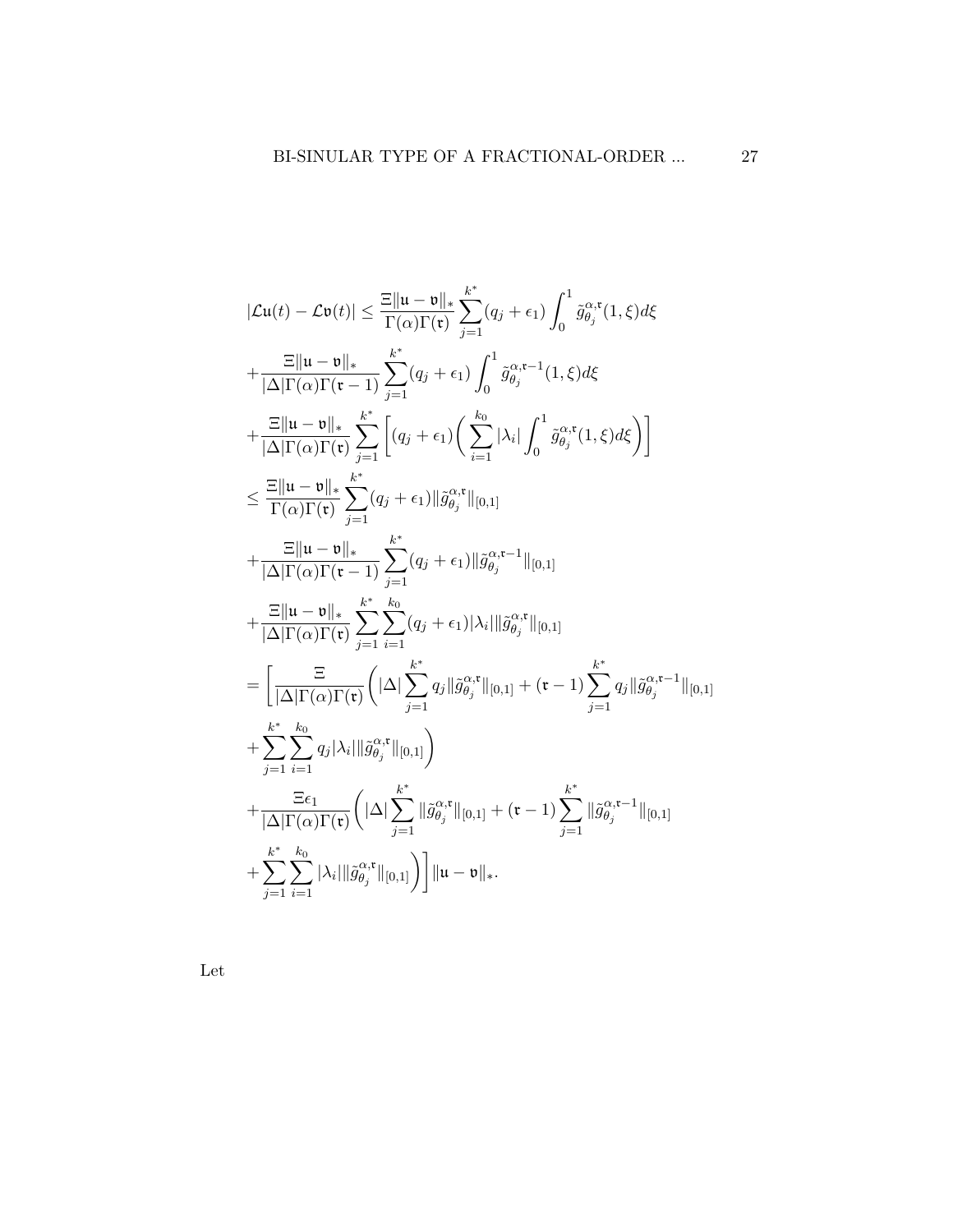$$
\lambda := \left[ \frac{\Xi}{|\Delta| \Gamma(\alpha) \Gamma(\mathbf{t})} \left( |\Delta| \sum_{j=1}^{k^*} q_j \| \tilde{g}_{\theta_j}^{\alpha, \mathbf{t}} \|_{[0,1]} + (\mathbf{t} - 1) \sum_{j=1}^{k^*} q_j \| \tilde{g}_{\theta_j}^{\alpha, \beta - 1} \|_{[0,1]} \right. \right. \\ \left. + \sum_{j=1}^{k^*} \sum_{i=1}^{k_0} q_j |\lambda_i| \| \tilde{g}_{\theta_j}^{\alpha, \mathbf{t}} \|_{[0,1]} \right) + \frac{\Xi \epsilon_1}{|\Delta| \Gamma(\alpha) \Gamma(\mathbf{t})} \left( |\Delta| \sum_{j=1}^{k^*} \| \tilde{g}_{\theta_j}^{\alpha, \mathbf{t}} \|_{[0,1]} \right. \\ \left. + (\mathbf{t} - 1) \sum_{j=1}^{k^*} \| \tilde{g}_{\theta_j}^{\alpha, \mathbf{t}-1} \|_{[0,1]} + \sum_{j=1}^{k^*} \sum_{i=1}^{k_0} |\lambda_i| \| \tilde{g}_{\theta_j}^{\alpha, \mathbf{t}} \|_{[0,1]} \right) \right] < 1.
$$

So  $\|\mathcal{L}u - \mathcal{L}v\| \leq \lambda \|u - v\|_*$ . By similar way, for  $u, v \in X$  in which  $\mathcal{A}(\mathfrak{u}, \mathfrak{v}) \neq 0$ , it follows that

$$
|\mathcal{L}'\mathfrak{u}(t) - \mathcal{L}'\mathfrak{v}(t)| \leq \frac{\Xi \|\mathfrak{u} - \mathfrak{v}\|_{*}}{\Gamma(\alpha)\Gamma(\mathfrak{r} - 1)} \sum_{j=1}^{k^{*}} (q_{j} + \epsilon_{1}) \|\tilde{g}_{\theta_{j}}^{\alpha, \mathfrak{r} - 1}\|_{[0,1]}
$$
  
\n
$$
= \left[\frac{\Xi}{|\Delta|\Gamma(\alpha)\Gamma(\mathfrak{r})}\left(|\Delta|(\mathfrak{r} - 1)\sum_{j=1}^{k^{*}} q_{j} \|\tilde{g}_{\theta_{j}}^{\alpha, \mathfrak{r} - 1}\|_{[0,1]}\right) + \frac{\Xi\epsilon_{0}}{|\Delta|\Gamma(\alpha)\Gamma(\mathfrak{r})}\left(|\Delta|(\mathfrak{r} - 1)\sum_{j=1}^{k^{*}} \|\tilde{g}_{\theta_{j}}^{\alpha, \mathfrak{r} - 1}\|_{[0,1]}\right)\right] \|\mathfrak{u} - \mathfrak{v}\|_{*}
$$
  
\n
$$
\leq \lambda \|\mathfrak{u} - \mathfrak{v}\|_{*}.
$$

So  $\|\mathcal{L}'\mathfrak{u} - \mathcal{L}'\mathfrak{v}\| \leq \lambda \|\mathfrak{u} - \mathfrak{v}\|_*$  and  $\|\mathcal{L}\mathfrak{u} - \mathcal{L}\mathfrak{v}\|_* \leq \lambda \|\mathfrak{u} - \mathfrak{v}\|_*$ . Define  $\psi : [0, \infty) \to [0, \infty)$  as  $\psi(t) = \lambda t$ , then  $\sum_{i=1}^{\infty} \psi^i(t) = \frac{\lambda}{1-\lambda} t < \infty$  for all  $t \in$  $[0, \infty)$ , so  $\psi \in \Psi$ . Therefore we have proved  $\mathfrak{u}, \mathfrak{v} \in X$  in which  $\mathcal{A}(\mathfrak{u}, \mathfrak{v}) \neq \emptyset$ 0,  $\mathcal{A}(\mathfrak{u},\mathfrak{v})d(\mathcal{L}\mathfrak{u},\mathcal{L}\mathfrak{v}) \leq \psi(d(\mathfrak{u},\mathfrak{v}))$ . In the case  $\mathcal{A}(\mathfrak{u},\mathfrak{v})=0$ , the inequality is obvious. So for all  $\mathfrak{u}, \mathfrak{v} \in X$ , the inequality  $\mathcal{A}(\mathfrak{u}, \mathfrak{v})d(\mathcal{L}\mathfrak{u}, \mathcal{L}\mathfrak{v}) \leq$  $\psi(d(\mathfrak{u},\mathfrak{v}))$  is held. Now, regarding lemma  $(1.2)$ ,  $\mathcal{L}: X \to X$  has a fixed point in X, so the singular problem [\(1\)](#page-1-0) has a solution.  $\square$ The following example demonstrates the main result.

Example 2.3. Let

$$
c(t) = \begin{cases} 0 & t \in [0,1] \cap Q \\ 1 & t \in (0,1) \cap Q^c. \end{cases}
$$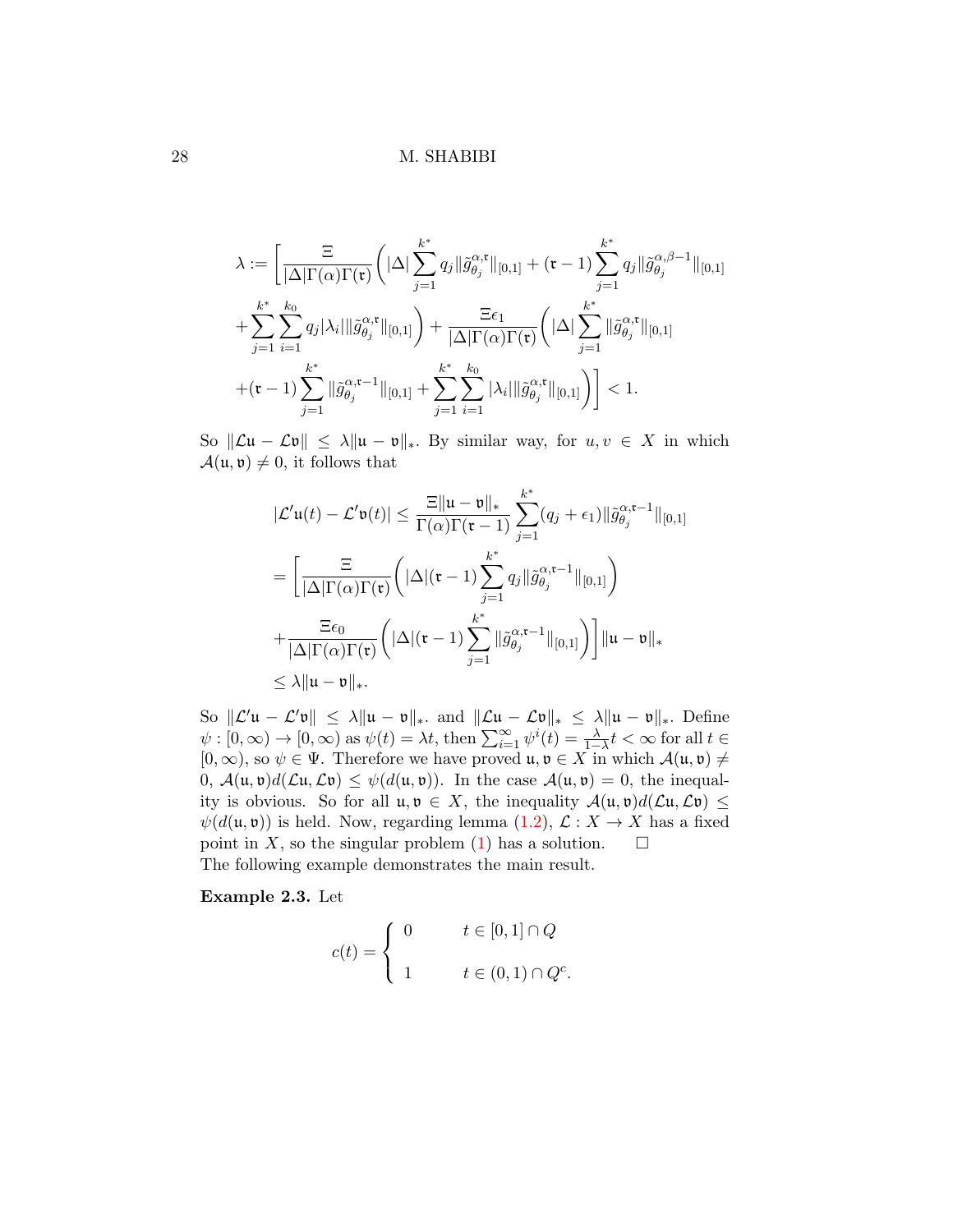and

$$
\Theta(t, x_1, x_2, x_3) = \frac{1}{c(t)}(\|x_1\| + \|x_2\| + \|x_3\|).
$$

Consider the following pointwise defined bi-singular equation

$$
\mathcal{D}^{\frac{3}{2}}\left(3\sqrt{t}\mathcal{D}^{\frac{5}{2}}\mathfrak{u}(t)\right) = \Theta(t, \mathfrak{u}(t), \mathfrak{u}'(t), \mathcal{D}^{\frac{1}{2}}\mathfrak{u}(t))
$$
(6)

with boundary condition  $\mathcal{D}^{\frac{5}{2}+j}\mathfrak{u}(0) = \mathfrak{u}'(0) = 0$  for  $0 \leq j \leq 2$  and  $\mathfrak{u}'(\frac{1}{2})$  $(\frac{1}{2}) = 2\mathfrak{u}(\frac{1}{2})$  $(\frac{1}{2})$ . Put  $k_0 = 1, \gamma_1 = \frac{1}{2}$  $\frac{1}{2}, \eta = \frac{1}{2}$  $y = 0$  for  $0 \le y \le 2$  and<br> $\frac{1}{2}$ ,  $g(t) = 3\sqrt{t}$  and  $\phi_{\mu}(t) =$  $\mathcal{D}^{\frac{1}{2}}\mathfrak{u}(t)$ , then

$$
\|\phi_{\mathfrak{u}}-\phi_{\mathfrak{v}}\|\leq \frac{1}{\Gamma(2-\frac{1}{2})}\|\mathfrak{u}'-\mathfrak{v}'\|=\frac{2}{\sqrt{\pi}}\|\mathfrak{u}'-\mathfrak{v}'\|,
$$

so  $\omega_1 = 0, \omega_2 = \frac{2}{\sqrt{2}}$  $\frac{d}{d\pi}$  and  $\Xi = \max\{1, \omega_1 + \omega_2\} = 1$ . Regarding lemma [\(1.3\)](#page-3-3), it is resulted in

<span id="page-28-0"></span>
$$
\|\bar{g}_{\alpha,\mathfrak{r}-1}\| = \int_0^1 \frac{(1-\zeta)^{\frac{1}{2}} \zeta^{\frac{3}{2}}}{3\sqrt{\zeta}} = \frac{1}{3} \int_0^1 (1-\zeta)^{\frac{1}{2}} \zeta = \frac{1}{3} \mathcal{B}(2, \frac{3}{2})
$$

$$
= \frac{\Gamma(\frac{3}{2})\Gamma(2)}{3\Gamma(\frac{5}{2})} = \frac{2}{9} < \infty.
$$

Let  $k^* = 1$ ,  $\theta_1(t) = \frac{1}{c(t)}$ ,  $\mathcal{N}_i(t, x_i) = \frac{1}{c(t)} x_i$ , and  $\Lambda_1(x_1, x_2, x_3) = x_1 +$  $x_2 + x_3$ , then

$$
|\Theta(t,\omega_1,\omega_2,\omega_3)-\Theta(t,z_1,z_2,z_3)|\leq \theta_1(t)\Lambda_1(|\omega_1-z_1|,|\omega_2-z_2|,|\omega_3-z_3|),
$$

 $\Lambda_1$  is nondecreasing with respect to all their components,

 $\overline{\phantom{a}}$ 

$$
q_i := \lim_{z \to 0^+} \frac{\Lambda(z, z, z)}{z} = 3 \in [0, \infty),
$$

$$
\hat{\theta}_1^{\alpha, \mathfrak{r}}(t, \xi) = \int_0^{\xi} \frac{(t - \zeta)^2}{c(\zeta)} d\zeta = \frac{1}{3} [t^3 - (t - \xi)^3],
$$

$$
|\tilde{g}_{\theta_j}^{\alpha, \mathfrak{r}-1}||_{[0,1]} := \frac{1}{3} \int_0^1 [1 - (1 - \xi)^3] \xi^{-\frac{1}{2}} d\xi = \frac{38}{105},
$$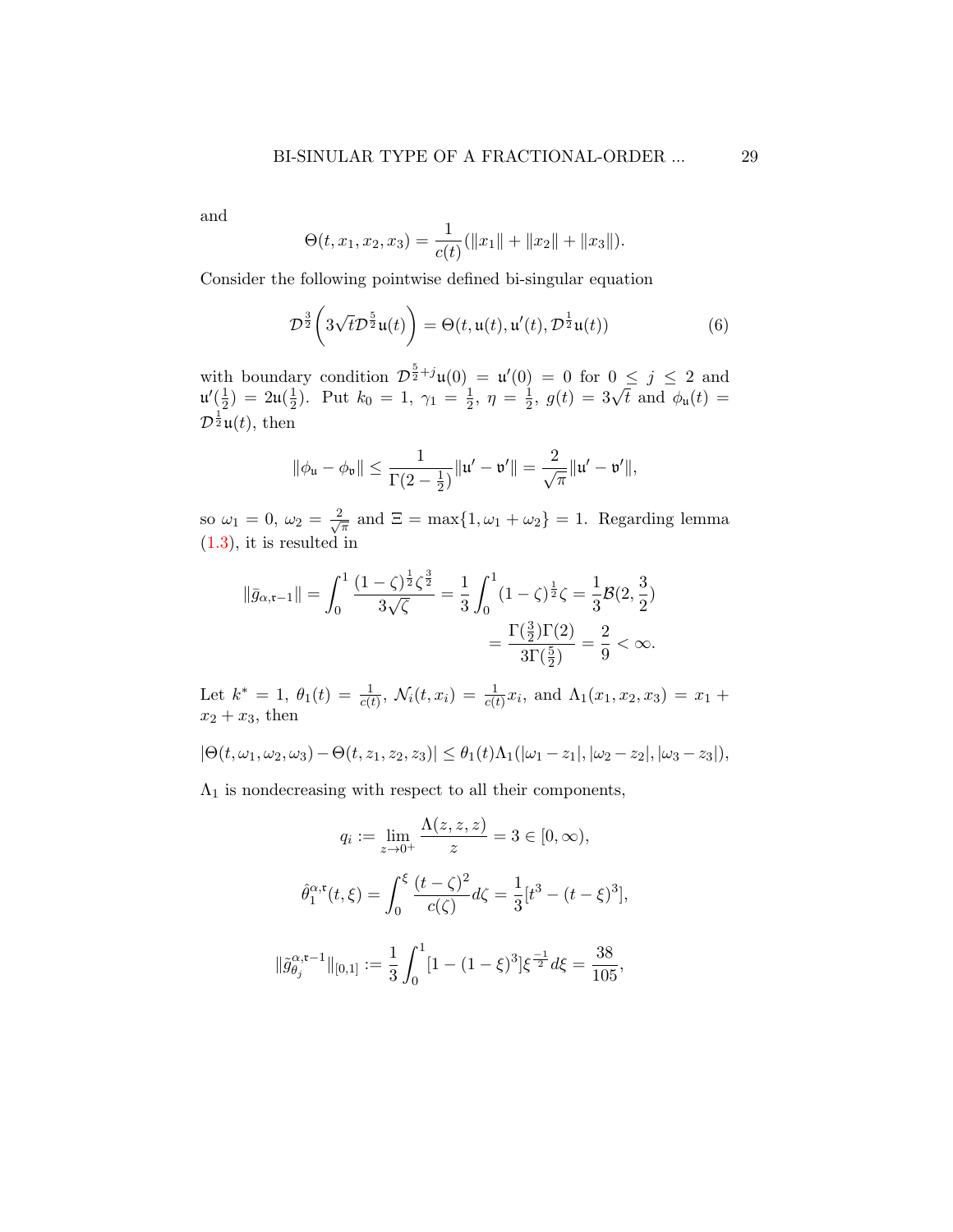$|\Theta(t, x_1, x_2, x_3)| \leq \sum_{i=1}^3 \mathcal{N}_i(t, x_i), \ \mathcal{N}_i : [0, 1] \times X \to [0, \infty)$  for each  $1 \leq i \leq 3$  is nondecreasing with respect to its second component,  $V_i(t) =$  $\lim_{z\to 0^+} \frac{\mathcal{N}_i(t,z)}{z} = \frac{1}{c(t)}$  $\frac{1}{c(t)},$ 

$$
\hat{\mathcal{V}}_i^{\alpha, \mathfrak{r}-1} = \int_0^{\xi} (t-s)^{\alpha+\mathfrak{r}-3} \mathcal{V}_i(s) ds = \frac{1}{2} [t^2 - (t-\xi)^2]
$$

and

$$
\|\hat{\mathcal{V}}_i^{\alpha,\mathfrak{r}-1}\|_{[0,1]} = \frac{1}{2} \int_0^1 [1 - (1-\xi)^2] \xi^{\frac{-1}{2}} d\xi = \frac{7}{15}.
$$

It is easy to see the other properties in Theorem [\(2.2\)](#page-7-0) are held and

$$
\sum_{j=1}^3 \left( |\Delta|(\mathfrak{r}-1) || \hat{g}_{\mathcal{V}_j}^{\alpha,\mathfrak{r}-1} ||_{[0,1]} + (\mathfrak{r}-1) || \hat{g}_{\mathcal{V}_j}^{\alpha,\mathfrak{r}} ||_{[0,\eta]} + \sum_{i=1}^{k_0} |\lambda_i| || \hat{g}_{\mathcal{V}_j}^{\alpha,\mathfrak{r}} ||_{[0,\gamma_i]} \right) \in [0, \frac{|\Delta| \Gamma(\alpha) \Gamma(\mathfrak{r})}{\Xi})
$$

and

$$
\frac{\Xi}{|\Delta|\Gamma(\alpha)\Gamma(\mathfrak{r})}\bigg(|\Delta|\sum_{j=1}^{k^*}q_j\|\tilde{g}_{\theta_j}^{\alpha,\mathfrak{r}}\|_{[0,1]} + (\mathfrak{r}-1)\sum_{j=1}^{k^*}q_j\|\tilde{g}_{\theta_j}^{\alpha,\mathfrak{r}-1}\|_{[0,1]} + \sum_{j=1}^{k^*} \sum_{i=1}^{k_0}q_j|\lambda_i|\|\tilde{g}_{\theta_j}^{\alpha,\mathfrak{r}}\|_{[0,1]}\bigg) < 1.
$$

Therefore, by using Theorem  $(2.2)$ , the bi-singular problem  $(6)$  has a solution.

Example 2.4. Consider the singular problem

$$
\mathcal{D}^{\frac{3}{2}}\left(5t\mathcal{D}^{\frac{3}{2}}\mathfrak{u}(t)\right) = \frac{|\mathfrak{u}(t)|}{1+|\mathfrak{u}(t)|} + \mathfrak{u}'(t) + |\int_0^t \mathfrak{u}(s)ds| \tag{7}
$$

with boundary condition  $\mathcal{D}^{\frac{3}{2}+j}\mathfrak{u}(0) = \mathfrak{u}'(0) = 0$  for  $0 \leq j \leq 2$  and  $\mathfrak{u}'(\frac{1}{2})$  $(\frac{1}{2}) = \mathfrak{u}(\frac{1}{2})$  $\frac{1}{2}$ ). Put  $k_0 = 1, \gamma_1 = 1, \Delta = \lambda_1 = 1, \eta = \frac{1}{2}$  $\frac{1}{2}$ ,  $g(t) = 5t$ ,  $\phi_{\mathfrak{u}}(t) = \mathcal{D}^{\frac{1}{2}}\mathfrak{u}(t)$  and

$$
\Theta(t, x_1, x_2, x_3) = ||x_1|| + ||x_2|| + ||x_3||.
$$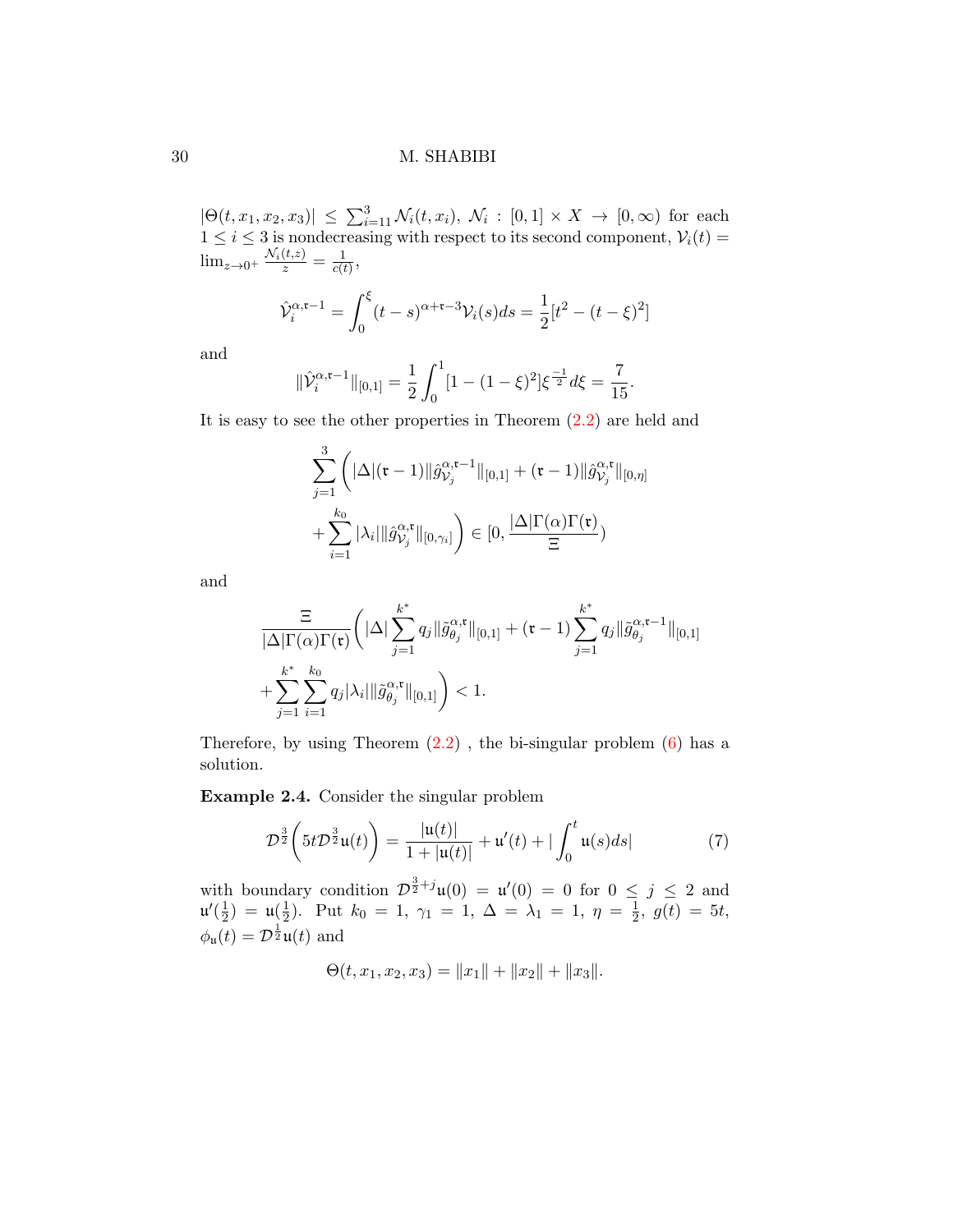then

$$
\begin{array}{rcl}\n\|\phi_{\mathfrak{u}} - \phi_{\mathfrak{v}}\| & \leq & |\int_{0}^{t} \mathfrak{u}(s) ds - \int_{0}^{t} \mathfrak{v}(s) ds| \leq \int_{0}^{t} |\mathfrak{u}(s) - \mathfrak{v}(s)| ds \\
& \leq & \|\mathfrak{u} - \mathfrak{v}\| \int_{0}^{t} ds \leq \|\mathfrak{u} - \mathfrak{v}\|,\n\end{array}
$$

so  $\omega_1 = 1, \omega_2 = 0$  and  $\Xi = \max\{1, \omega_1 + \omega_2\} = 1$ . Also we have

$$
\|\bar{g}_{\alpha,\mathfrak{r}-1}\| = \frac{1}{5} \int_0^1 \frac{(1-\zeta)^{\frac{-1}{2}} \zeta^{\frac{3}{2}}}{t} = \frac{1}{5} \int_0^1 (1-\zeta)^{\frac{-1}{2}} \zeta^{\frac{1}{2}} = \frac{1}{5} < \infty.
$$

Let  $k^* = 1$ ,  $\theta_1(t) = 1$ ,  $\mathcal{N}_i(t, x_i) = x_i$ , and  $\Lambda_1(x_1, x_2, x_3) = x_1 + x_2 + x_3$ , then

$$
\frac{|u|}{1+|u|} - \frac{|v|}{1+|v|} = \frac{|u| + |u||v| - |u||v| - |v|}{(1+|u|)(1+|v|)} \le \frac{|u-v|}{(1+|u|)(1+|v|)} \le |u-v|,
$$

therefore

$$
|\Theta(t,\omega_1,\omega_2,\omega_3)-\Theta(t,z_1,z_2,z_3)|\leq \theta_1(t)\Lambda_1(|\omega_1-z_1|,|\omega_2-z_2|,|\omega_3-z_3|),
$$

 $\Lambda_1$  is nondecreasing with respect to all their components,

$$
q_i := \lim_{z \to 0^+} \frac{\Lambda(z, z, z)}{z} \le 3 \in [0, \infty),
$$
  

$$
\hat{\theta}_1^{\alpha, \mathfrak{r}-1}(t, \xi) = \int_0^{\xi} d\zeta = \xi,
$$
  

$$
\|\tilde{g}_{\theta_j}^{\alpha, \mathfrak{r}-1}\|_{[0,1]} := \frac{1}{5} \int_0^1 \frac{\xi}{\xi} d\xi = \frac{1}{5},
$$

 $|\Theta(t, x_1, x_2, x_3)| \leq \sum_{i=1}^3 \mathcal{N}_i(t, x_i), \ \mathcal{N}_i : [0, 1] \times X \to [0, \infty)$  for each  $1 \leq i \leq 3$  is nondecreasing with respect to its second component,  $V_i(t) =$  $\lim_{z\to 0^+} \frac{\mathcal{N}_i(t,z)}{z} = 1,$ 

$$
\hat{\mathcal{V}}_i^{\alpha,\mathfrak{r}-1} = \int_0^{\xi} (t-s)^{\alpha+\mathfrak{r}-3} \mathcal{V}_i(s) ds = \xi
$$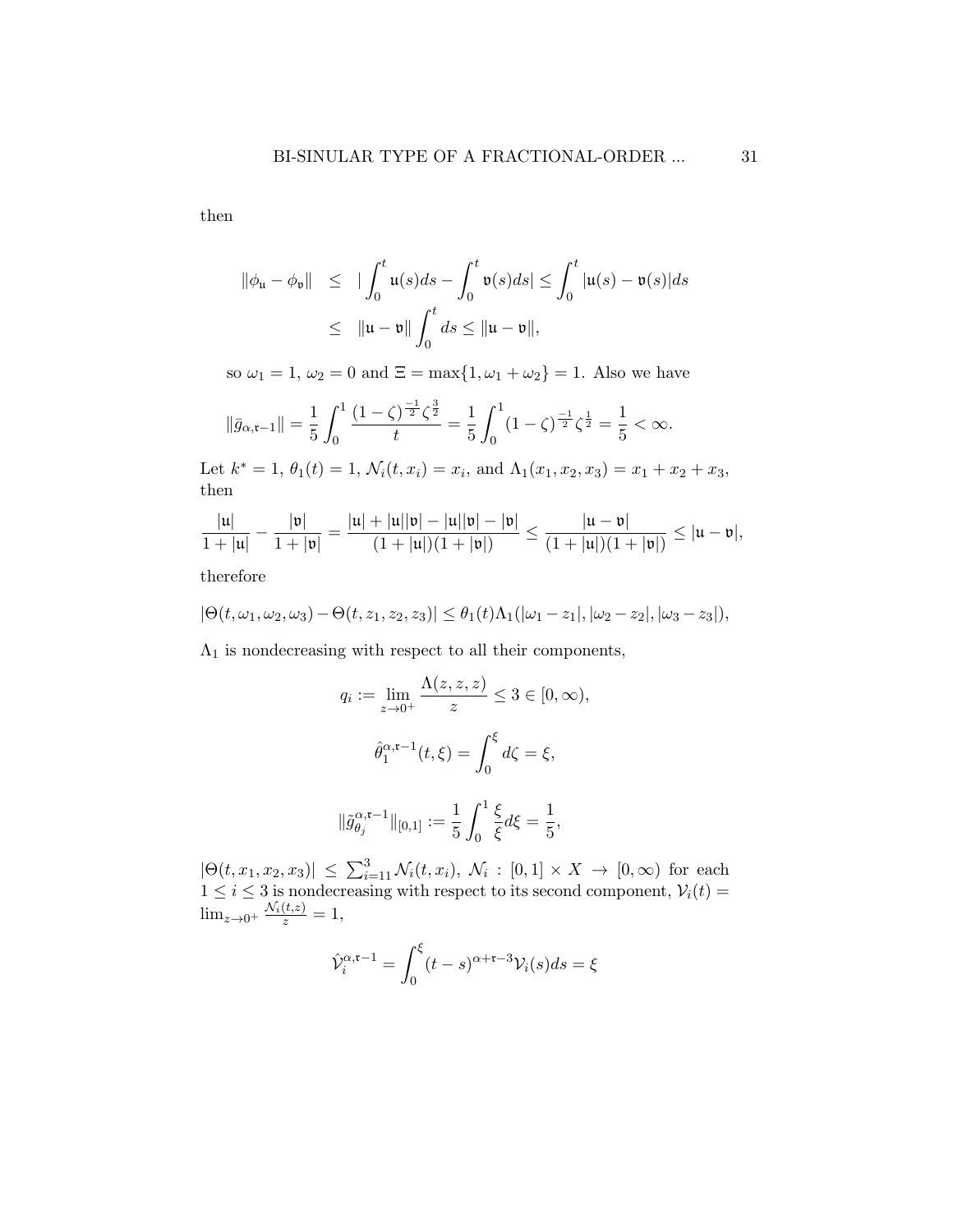and

$$
\|\hat{\mathcal{V}}_i^{\alpha,\mathfrak{r}-1}\|_{[0,1]} = \frac{1}{5} \int_0^1 \xi^{\frac{-1}{2}} d\xi = \frac{2}{5}.
$$

One can see, the following properties are held

$$
\sum_{j=1}^{3} \left( |\Delta|(\mathfrak{r} - 1)| |\hat{g}_{\mathcal{V}_j}^{\alpha, \mathfrak{r} - 1}||_{[0,1]} + (\mathfrak{r} - 1)| |\hat{g}_{\mathcal{V}_j}^{\alpha, \mathfrak{r}}||_{[0, \eta]} + \sum_{i=1}^{k_0} |\lambda_i| ||\hat{g}_{\mathcal{V}_j}^{\alpha, \mathfrak{r}}||_{[0, \gamma_i]} \right) \in [0, \frac{|\Delta| \Gamma(\alpha) \Gamma(\mathfrak{r})}{\Xi})
$$

and

$$
\frac{\Xi}{|\Delta|\Gamma(\alpha)\Gamma(\mathfrak{r})}\bigg(|\Delta|\sum_{j=1}^{k^*}q_j\|\tilde{g}_{\theta_j}^{\alpha,\mathfrak{r}}\|_{[0,1]} + (\mathfrak{r}-1)\sum_{j=1}^{k^*}q_j\|\tilde{g}_{\theta_j}^{\alpha,\mathfrak{r}-1}\|_{[0,1]} + \sum_{j=1}^{k^*} \sum_{i=1}^{k_0}q_j|\lambda_i|\|\tilde{g}_{\theta_j}^{\alpha,\mathfrak{r}}\|_{[0,1]}\bigg) < 1.
$$

Thus, by using Theorem [\(2.2\)](#page-7-0) , the singular problem [\(7\)](#page-28-0) has a solution.

# 3 Conclusion

There are no many methods regarding the singular differential equations. Using control functions method causes investigating the multi-singular differential equations with less limited conditions in their properties. The given techniques in this paper can be applied to consider a solution for many other problems, also bi- singular type of the differential equations can be studied. In this article, we introduce bi-singularity concept and consider a bi-singular fractional-order differential equation and prove the existence of a solution for the problem by using inequalities and control functions method. The main result is demonstrated through two examples.

## References

<span id="page-31-0"></span>[1] R. P. Agarwal, D. O'regan, S. Stanek, Positive solutions for Dirichlet problem of singular nonlinear fractional differential equations,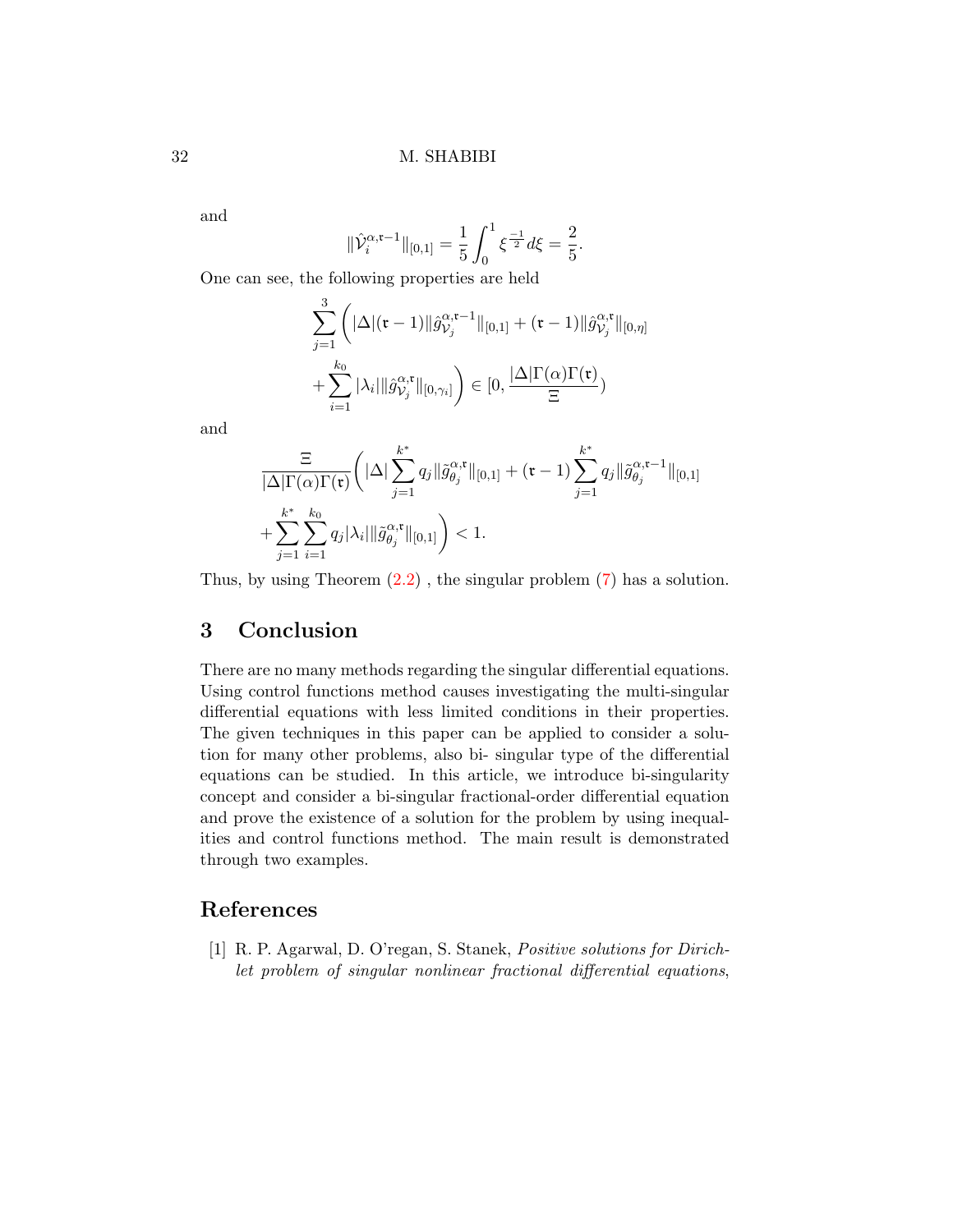Journal of Mathematical Analysis and Applications, 371 (2010) 57- 68.

- [2] Z. Bai, W. Sun, Existence and multiplicity of positive solutions for singular fractional boundary value problems, Computer mathematics with applications, 63 (2012) 1369-1381.
- [3] A. Mansouri, Sh. Rezapour, M. Shabibi, On the existence of solutions for a multi-singular pointwise defined fractional system, Advances in Difference Equations, 2020 646 (2020).
- [4] Y. Wang, L. Liu, Necessary and sufficient condition for the existence of positive solution to singular fractional differential equations, Advances in Difference Equations, 2014 207 (2015).
- [5] B. Alqahtani, H. Aydi, E. Karapınar, V. Rakočević, A Solution for Volterra Fractional Integral Equations by Hybrid Contractions, Mathematics, 2019 7(8) 694.
- <span id="page-32-0"></span>[6] E. Karapınar, A. Fulga, M. Rashid, L. Shahid, H. Aydi, Large Contractions on Quasi-Metric Spaces with an Application to Nonlinear Fractional Differential Equations, Mathematics, 2019 7(5) 444.
- <span id="page-32-1"></span>[7] Z. Bai, T. Qui, Existence of positive solution for singular fractional differential equation, Applied Mathematics and Computation, 2011 62(3) 1379.
- [8] A. Malekpour, M. Shabibi, R. Nouraee, Existence of a solution for a multi singular pointwise defined fractional differential system, Journal Of Mathematical Extension, 2020 15 (2021).
- [9] A. Mansouri, Sh. Rezapour, Investigating a Solution of a Multi-Singular Pointwise Defined Fractional Integro-Differential Equation with Caputo Derivative Boundary Condition, Journal Of Mathematical Extension, 2020 14 (2020).
- [10] A. Mansouri, M. Shabibi, On the existence of a solution for a bidealing singular fractional intergro-differential equation, Journal Of Mmathematical Extension, 2020 15 (2021).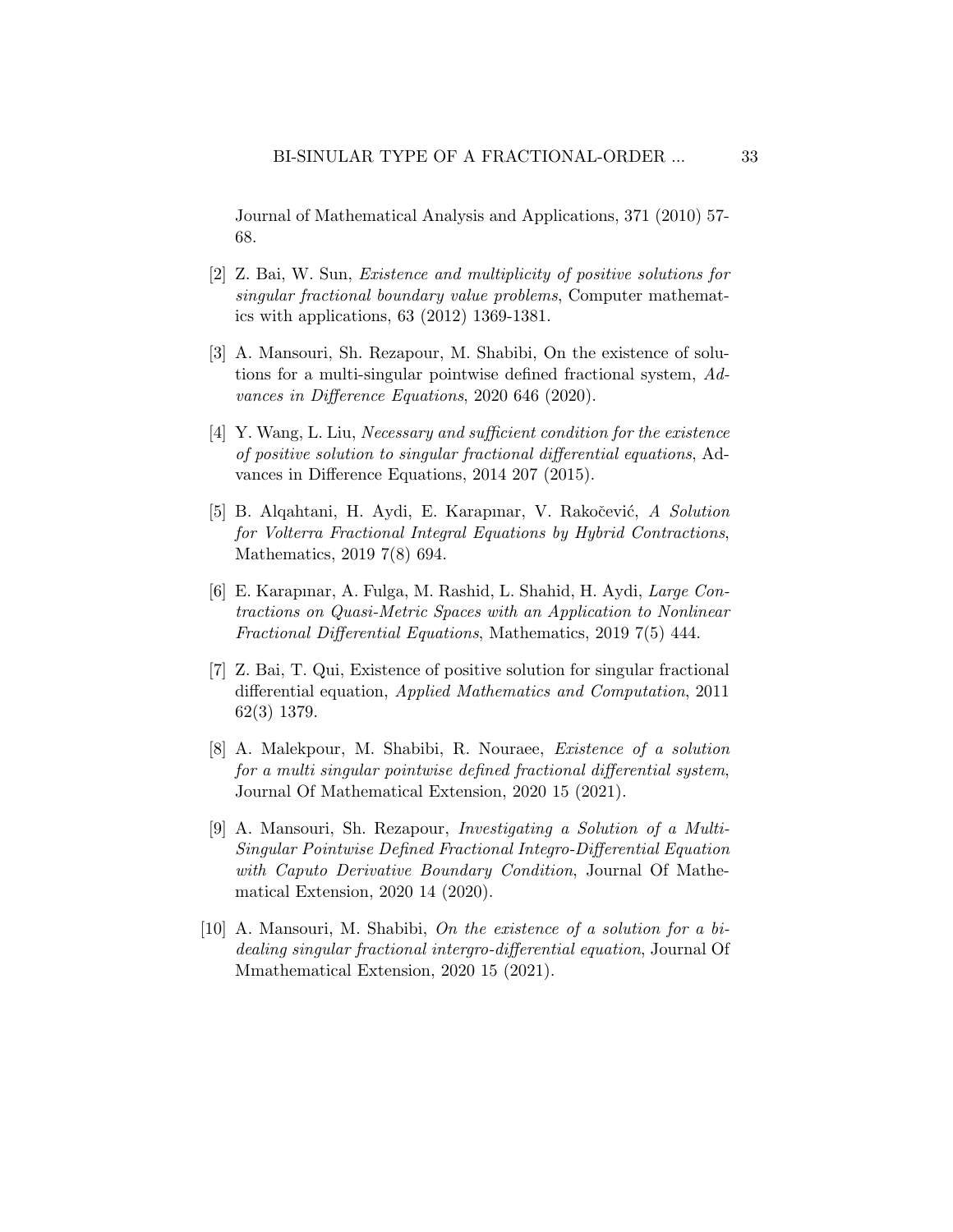- <span id="page-33-0"></span>[11] M. Shabibi, M. Postolache, Sh. Rezapour and S. M. Vaezpour, Investigation of a multi- singular pointwise defined fractional integodifferential equation, Journal of Mathematical Analysis and Applications, 2017 7(5) 61.
- <span id="page-33-1"></span>[12] D. Baleanu, S. S. Sajjadi, J. H. Asad, A. Jajarmi, E. Estiri, Hyperchaotic behaviors, optimal control, and synchronization of a nonautonomous cardiac conduction system, 2021 157 (2021).
- [13] S. Rezapour, H. Mohammadi, A. Jajarmi, A new mathematical model for Zika virus transmission, Advances in Difference Equations, 2020 589 (2020).
- [14] D. Baleanu, A. Jajarmi, H. Mohammadi, S. Rezapour, A new study on the mathematical modelling of human liver with Caputo-Fabrizio fractional derivative, Chaos, Solitons and Fractals, 134 109705 (2020).
- [15] D. Baleanu, S. S. Sajjadi, A. Jajarmi, O. Defterli, J. H. Asad, The fractional dynamics of a linear triatomic molecule, Romanian Reports in Physics, 73(1) 105 (2021).
- [16] A. Jajarmi, D. Baleanu, On the fractional optimal control problems with a general derivative operator, Asian Journal of Control, 23 (2) (2021) 1062-1071.
- [17] N. H.Tuan, H. Mohammadi, S. Rezapour, A mathematical model for COVID-19 transmission by using the Caputo fractional derivative, Chaos, Solitons and Fractals, 140 110107 (2020).
- [18] H. Mohammadi, S. Kumar, S. Rezapour, S. Etemad, A theoretical study of the Caputo–Fabrizio fractional modeling for hearing loss due to Mumps virus with optimal control, Chaos, Solitons and Fractals, 144 110668 (2021).
- [19] S. Rezapour, H. Mohammadi, A study on the AH1N1/09 influenza transmission model with the fractional Caputo–Fabrizio derivative, Advances in Difference Equations, 2020 488 (2020).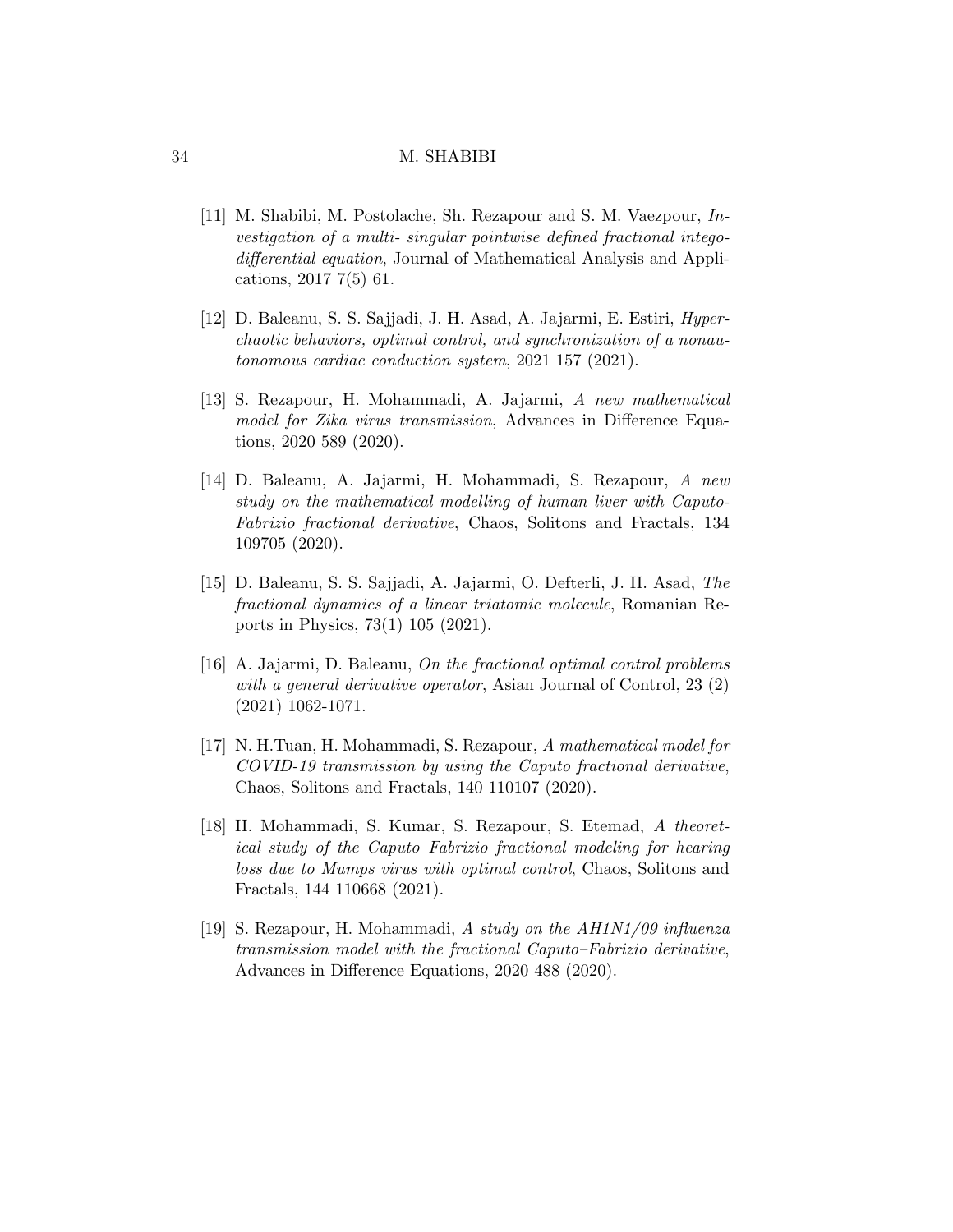- [20] D. Baleanu, H. Mohammadi, S. Rezapour, Analysis of the model of  $HIV-1$  infection of  $CD4+$  T-cell with a new approach of fractional derivative, Advances in Difference Equations, 2020 71 (2020).
- <span id="page-34-0"></span>[21] D. Baleanu, B. Ghanbari, J. H. Asad, A. Jajarmi, H. M. Pirouz, Planar system-masses in an equilateral triangle: numerical study within fractional calculus, CMES-Computer Modeling in Engineering and Sciences, 124(3) (2020) 953-968.
- <span id="page-34-1"></span>[22] S. W. Vong, Positive solutions of singular fractional differential equations with integral boundary conditions, Mathematical computer modelling, 57 (2013) 1053-1059.
- <span id="page-34-2"></span>[23] Y. Liu, P. J. Y. Wong, Global existence of solutions for a system of singular fractional differential equations with impulse effects, Journal of Applied Mathematics and Informatics, 33 (2015) 327-342.
- <span id="page-34-3"></span>[24] D. Baleanu, Kh. Ghafarnezhad, Sh. Reazapour and M. Shabibi, On the existence of solution of a three steps crisis integro-differential equation, Advances in Difference Equations, 2018 135 (2018).
- <span id="page-34-4"></span>[25] D. Baleanu, Kh. Ghafarnezhad, Sh. Reazapour and M. Shabibi, On a strong-singular fractional differential equation, Advances in Difference Equations, 2020 350 (2020).
- <span id="page-34-5"></span>[26] I. Podlubny, Fractional differential equations, Academic Press (1999).
- <span id="page-34-6"></span>[27] M. Usman, K. Tayyab, E. Karapinar, A new approach to  $\alpha$ - $\psi$ contractive non-self multivalued mappings, Journal of Inequalities and Applications, 2014 71 (2014).
- <span id="page-34-7"></span>[28] B. Samet, C. Vetro, P. Vetro, Fixed point theorems for  $\alpha-\psi$ contractive type mappings, Nonlinear Analysis, 75 (2012) 2154-2165.
- <span id="page-34-8"></span>[29] S. G. Samko, A. A. Kilbas, O. I. Marichev, Fractional integral and derivative; theory and applications, Gordon and Breach (1993).
- <span id="page-34-9"></span>[30] B. Samet, C. Vetro, P. Vetro, Fixed point theorems for  $\alpha$ - $\psi$ contractive type mappings, Nonlinear Analysis, 75 (2012) 2154- 2165.